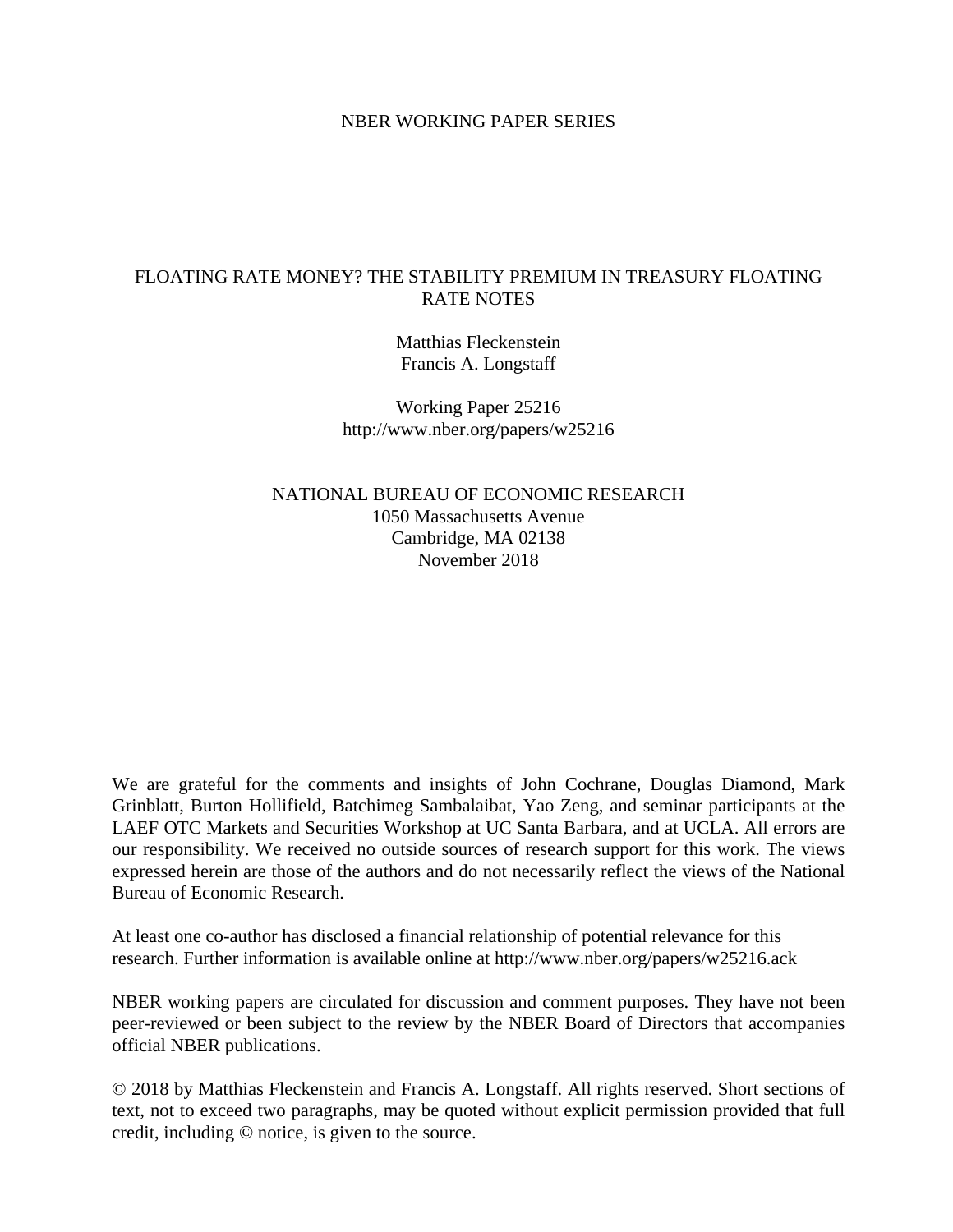Floating Rate Money? The Stability Premium in Treasury Floating Rate Notes Matthias Fleckenstein and Francis A. Longstaff NBER Working Paper No. 25216 November 2018 JEL No. G12,G18

# **ABSTRACT**

We identify a significant premium in the prices of Treasury floating rate notes (FRNs) relative to both Treasury bills and notes. This premium is directly related to the near-constant nature of FRN prices and differs from the liquidity and on-the-run premia in Treasury security prices previously documented in the literature. We find that the premium is related to measures reflecting investor demand for safe assets such as market volatility and flows into money market funds. Ironically, some of the variation in FRN prices may actually be due to changes in the premium for their price stability.

Matthias Fleckenstein University of Delaware Lerner College of Business and Economics 310 Purnell Hall Newark, DE 19716 mflecken@udel.edu

Francis A. Longstaff UCLA Anderson Graduate School of Management 110 Westwood Plaza, Box 951481 Los Angeles, CA 90095-1481 and NBER francis.longstaff@anderson.ucla.edu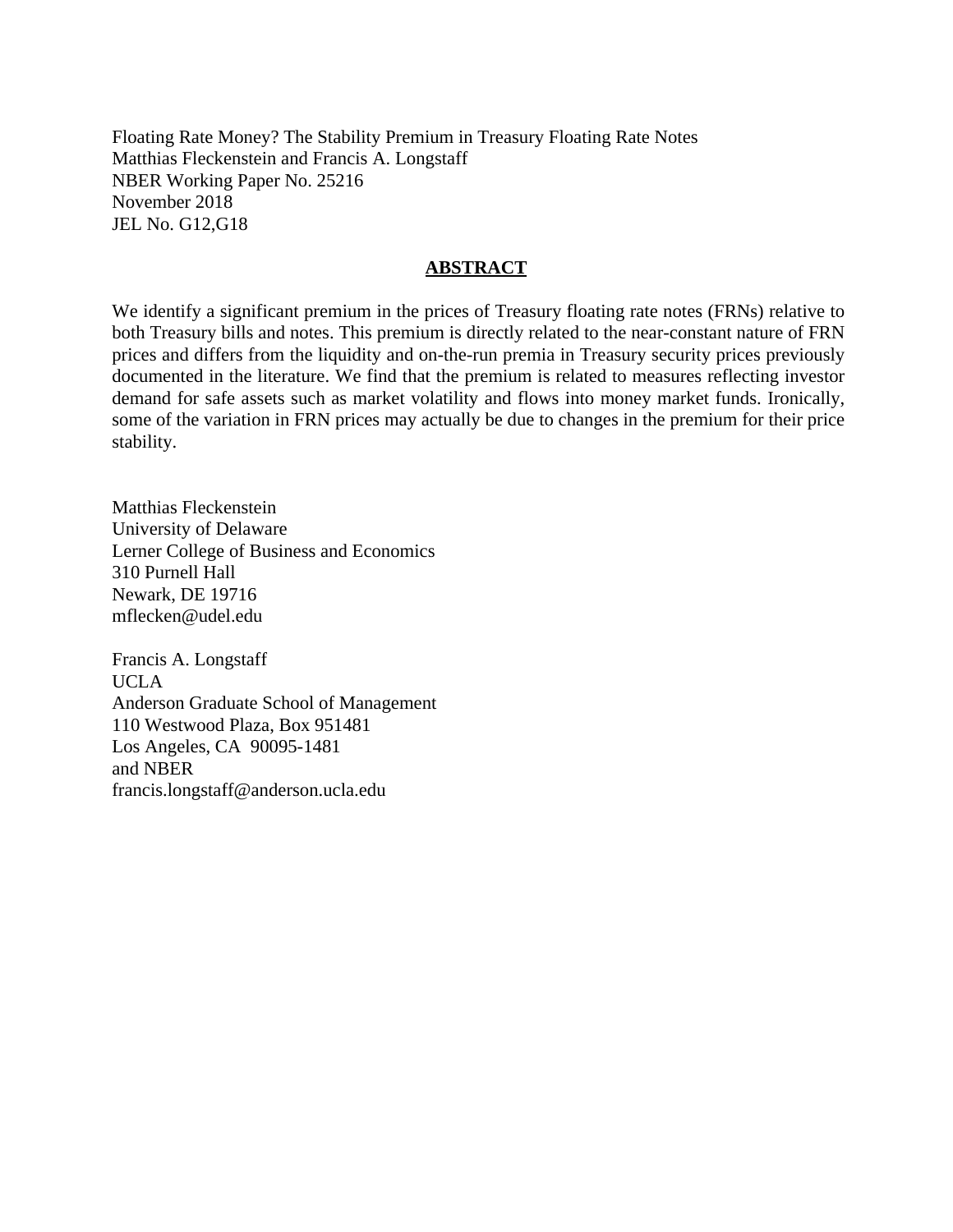# 1. INTRODUCTION

A number of important recent empirical studies have shown that markets place a significant premium on the liquidity and safety of near-money assets. Foremost among these are Treasury securities because of the unique role they play as a store of value during flights-to-security in financial markets. For example, Treasury bonds often trade at a large premium relative to other bonds that are likewise guaranteed by the full faith and credit of the United States (Longstaff (2004) and Lewis, Longstaff, and Petrasek (2017)).

The empirical evidence also indicates that the premium is larger for some Treasury securities than for others, suggesting that some Treasuries may be viewed as "nearer-to-money" than others. For example, liquid on-the-run Treasury bills and bonds trade at a premium to older off-the-run Treasury securities with similar maturities (Amihud and Mendelson (1991), Kamara (1994), and Krishnamurthy  $(2002)$ ).<sup>1</sup>

This paper studies the market prices of what may be the nearest-to-money of all near-money assets—Treasury floating rate notes (FRNs). By nature of their security design, FRN prices fluctuate far less than those of other Treasury securities. Furthermore, FRNs represent informationally-insensitive debt in the sense of Dang, Gorton, and Holmström (2015) since their market values are virtually unaffected by either private or public information. Thus, FRNs are among the most-stable collateral or store-of-value options available in financial markets. Since their introduction in 2014, FRNs have quickly become one of the most popular types of Treasury debt with more than \$720 billion issued to date. Treasury FRN auctions have generally experienced bid-to-cover ratios substantially higher than those of fixed rate Treasury debt with the same maturity. Demand for FRNs has been particularly strong among broker-dealers and foreign institutions such as central banks who tend to purchase a far larger share of the total issue amount in FRN auctions than they do in other Treasury auctions. If investors view FRNs as nearer-to-money, then their prices may incorporate an additional premium relative to other Treasury debt.

<sup>&</sup>lt;sup>1</sup>Other key examples of this literature include Duffee (1996), Krishnamurthy and Vissing-Jorgensen (2012), Fleckenstein, Longstaff, and Lustig (2014), Nagel (2016), and Musto, Nini, and Schwarz (2018).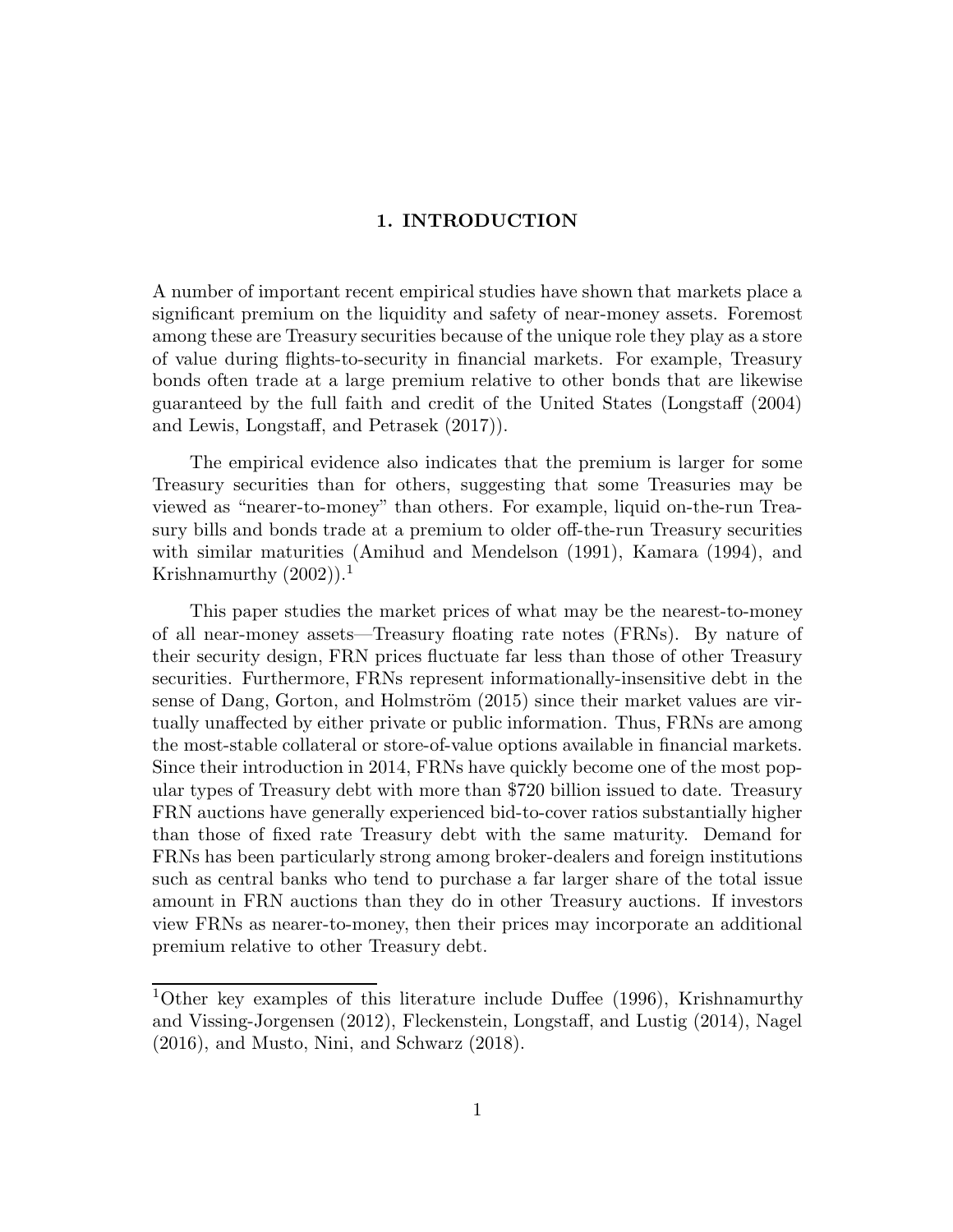To address this issue, we study the relative valuation of FRNs and other Treasury debt. In doing this, we use a no-arbitrage approach in which the premium is identified as the difference between the FRN price and the value of a replicating portfolio of Treasury bills or notes. A key advantage of this approach is that by comparing FRNs to a replicating portfolio with identical cash flows, duration, and maturity date, we control for any potential credit or refinancingrollover risk associated with Treasury financing.<sup>2</sup>

We find that the market incorporates a substantial premium into the prices of FRNs relative to the price of a replicating portfolio of Treasury bills or notes. This holds true across the entire maturity spectrum as we compare FRN prices to replicating portfolios using fixed rate securities ranging from three-month onthe-run Treasury bills to the most-recently-auctioned two-year Treasury notes. On average, the premium is 5.92 basis points relative to Treasury bills, and 9.82 basis points relative to Treasury notes. These premia, however, vary significantly through time and can exceed 30 basis points (or, alternatively, more than 40 cents per \$100 par amount). Furthermore, these premia are economically large, almost uniformly positive, and are orders of magnitude larger than the bid-ask spreads for these actively-traded and highly-liquid Treasury bills, notes, and FRNs. We also confirm that these premia differ from the liquidity, safety, and on-the-run premia in Treasury securities previously documented in the literature.

Our results also show that the size of the premium is directly related to the difference in the price volatility of FRNs and matched-maturity Treasury bills and notes. In particular, we find that the cross-section of premia is significantly and positively related to the difference in price volatilities. These intuitive results provide strong support for the view that economic agents value the price stability of FRNs relative to other near-money assets. Furthermore, these results suggest that the difference between FRN prices and their no-arbitrage replication values can be interpreted as an additional premium for their relative price stability. Accordingly, we denote these premia as "stability premia".

We also examine whether the time-series variation in stability premia is related to measures reflecting investor demand for safe assets. The results indicate that changes in the average premia are strongly related to variables that proxy for economic uncertainty and systemic risk such as market volatility and dealer funding liquidity measures. Furthermore, the premia measured relative to Treasury notes are directly related to flows into the safest types of money market mutual funds. Consistent with Nagel (2016), the average premia are significantly related to the opportunity cost of holding money as measured by short-term in-

<sup>2</sup>Given this no-arbitrage approach, the premia we identify can also be interpreted as violations of the law of one price.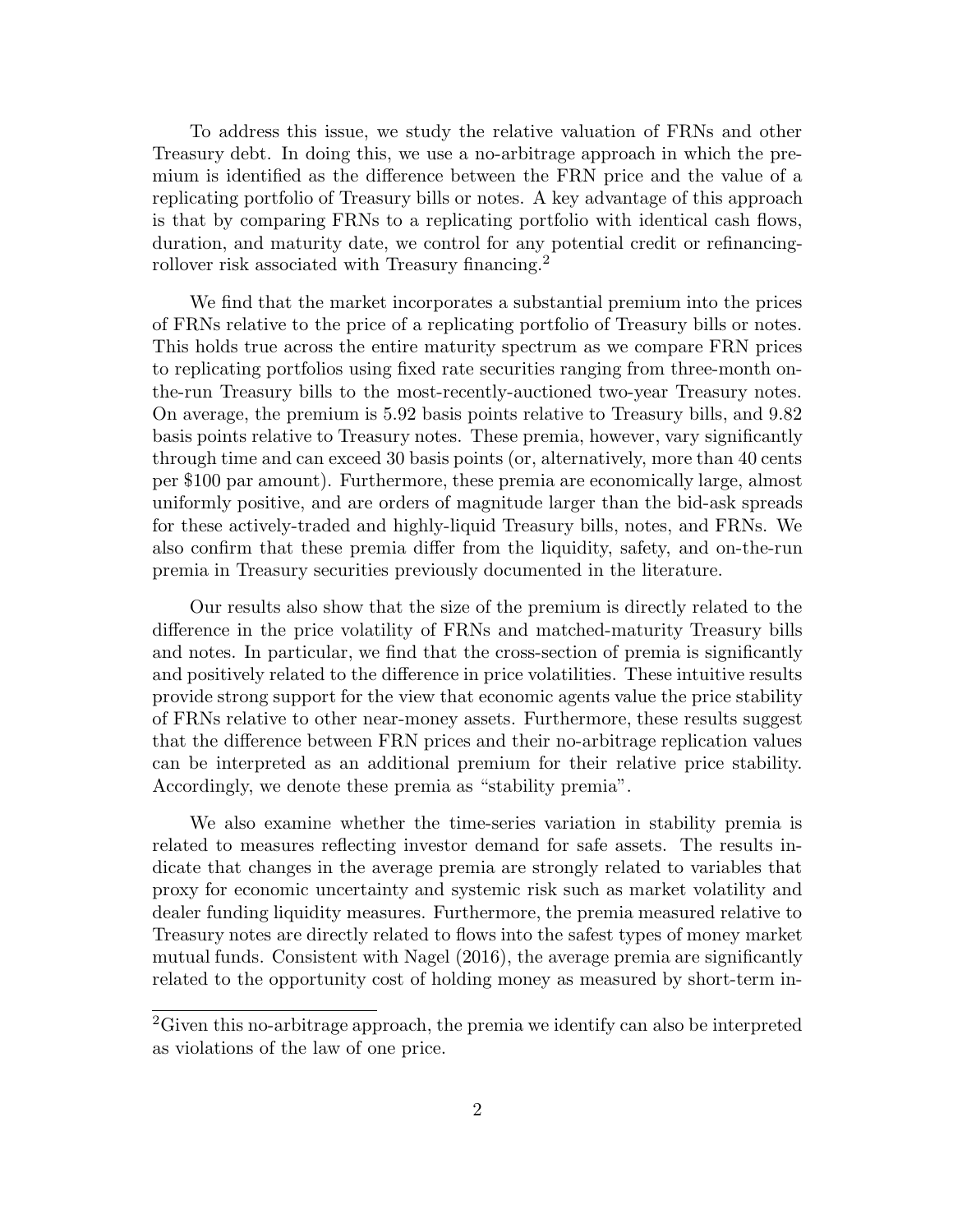terest rates. Finally, we show that the results are not due to the possibility of mispricing in the swaps used to convert fixed cash flows into floating cash flows in our approach.

These results have a number of important implications. First, they suggest that economic agents place a high value on the store-of-value function of money. In particular, the results indicate that the market incorporates a large additional premium into the prices of the near-money assets whose prices fluctuate the least (the nearest-to-money assets). Second, our findings have implications for the management of sovereign debt. Specifically, the results suggest that the U.S. Treasury could potentially reduce its debt financing costs by issuing floating rate debt with near-constant market values that are largely unaffected by either public or private information. A simple calculation suggests that the total savings to the Treasury from the more than \$720 billion of two-year FRNs issued to date could approach a billion dollars. In theory, the potential savings from refunding all fixed rate Treasury debt with floating rate debt could be orders of magnitude larger.

# 2. RELATED LITERATURE

There is a rapidly growing theoretical literature focusing on the special role that safe assets such as Treasury securities play in the economy. Important examples include Caballero, Farhi, and Gourinchas (2008), Caballero and Krishnamurthy  $(2009)$ , Gorton and Ordoñez  $(2013)$ , He, Krishnamurthy, and Milbradt  $(2016a,$ 2016b), Cochrane (2015), and Duffie (2015). Guiband, Nosbusch, and Vayanos (2013) present a clientele model of the optimal maturity structure of government debt. Greenwood, Hanson, and Stein (2010, 2015) study optimal government debt maturity in a model where short-term riskless debt provides monetary services to agents. Vayanos and Weill (2008) use a search-based model to study the on-the-run liquidity premium in Treasury securities. Dang, Gorton, and Holmström  $(2015)$  consider the role that the informational sensitivity of a security plays in its valuation. Our empirical results about the existence of an additional premium related to the price stability of FRNs provide support for the implications of many of these theoretical models.

There is also an extensive empirical literature documenting that the prices of near-money assets such as those of Treasury securities incorporate liquidity and safety premia. Key examples include Amihud and Mendelson (1991) and Kamara (1994) who show that liquid Treasury bills trade at a premium relative to older less-liquid Treasury notes and bonds with similar maturities. Duffee (1996) documents idiosyncratic variation in the prices of Treasury bills. Longstaff (2004)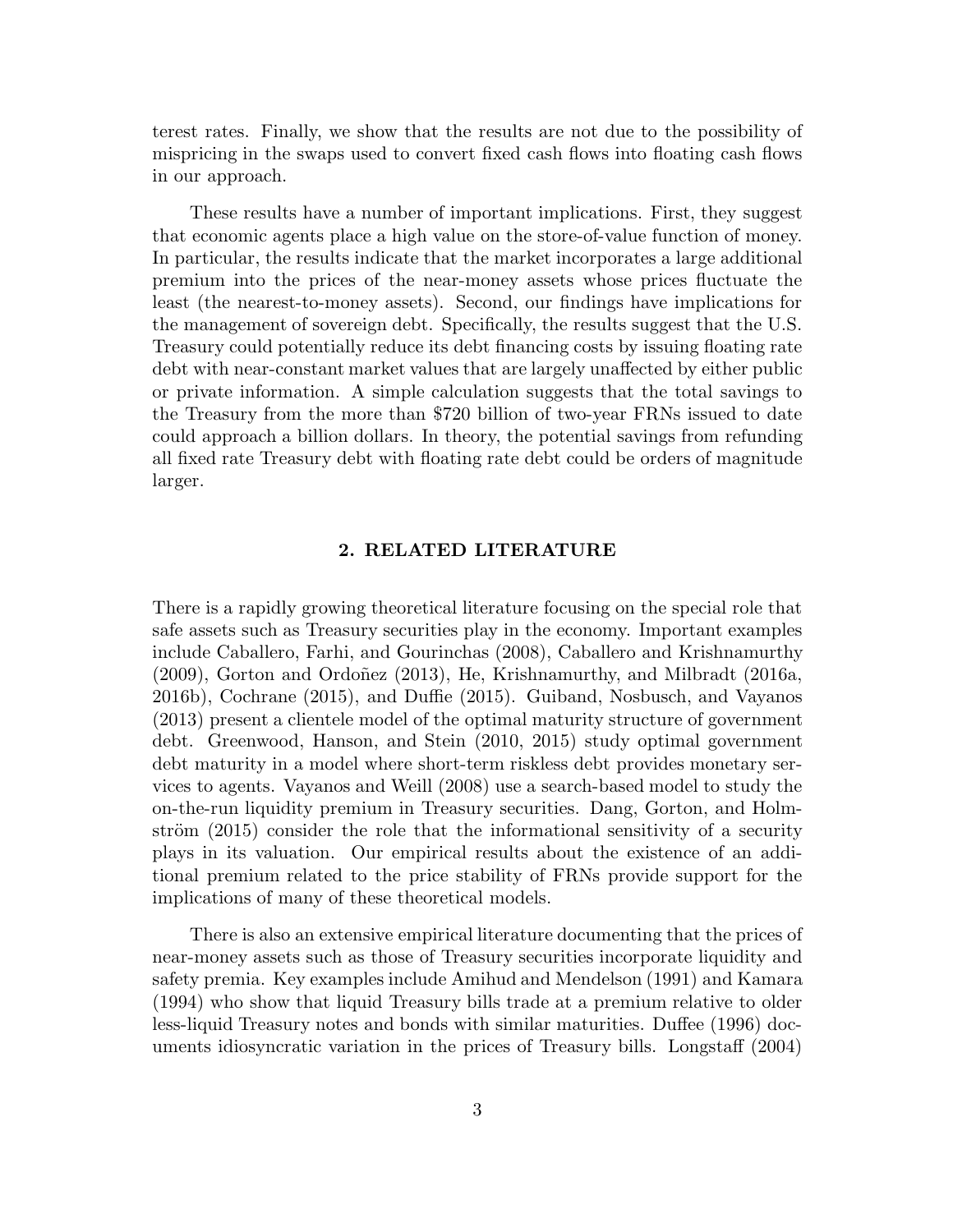and Lewis, Longstaff, and Petrasek (2017) show that Treasury securities trade at a premium relative to agency or corporate bonds that are likewise guaranteed by the full faith and credit of the United States. Krishnamurthy (2002) finds that on-the-run Treasury bonds are priced at a premium relative to less-liquid off-therun Treasury bonds. Greenwood and Vayanos (2014) find that Treasury supply affects the expected returns of long-term Treasury securities. Krishnamurthy and Vissing-Jorgensen (2012) show that Treasury bond prices incorporate significant safety and liquidity premia. Nagel (2016) compares general collateral repo rates to Treasury bill yields and finds that Treasury bills incorporate a significant liquidity premium. Furthermore, Nagel (2016) finds that this liquidity premium is directly related to the opportunity cost of money as reflected by short-term interest rates, and that controlling for this opportunity cost largely subsumes Treasury supply-related factors. Our paper extends this literature by showing that in addition to the liquidity and safety premia previously documented in the literature, nearer-to-money assets such as FRNs may also incorporate an additional premium for their price stability or capital-preservation role in financial markets.

An important recent paper by Hartley and Jermann (2018) also studies the valuation of FRNs. They argue that two-year FRNs are priced at a discount relative to the current and forecasted values of three-month Treasury bills. An insightful contribution of Hartley and Jermann (2018), however, is the recognition that some portion of the discount they estimate may be related to the rollover risk induced by the maturity difference between the FRNs and Treasury bills used in their analysis (also see He and Xiong (2012)). In light of this, our paper conducts an apples-to-apples comparison of the pricing of FRNs to that of matched-maturity replicating portfolios of Treasury bills and notes. An important advantage of this no-arbitrage approach is that it allows for a clean identification of the premium while holding fixed the credit or rollover risk of Treasury financing.<sup>3</sup>

# 3. TREASURY FLOATING RATE NOTES

Like Treasury bills, notes, and bonds, FRNs are direct obligations of the Treasury and are backed by the full faith and credit of the U.S. government. The key difference is that the coupon cash flows of FRNs are indexed to the most-recent

<sup>3</sup>Because of the potential credit or refinancing risk of Treasury securities, FRNs are not equivalent to rolling over a series of three-month Treasury bills. See the discussion in Duffie (2015), Cochrane (2015), and Bhanot and Guo (2017).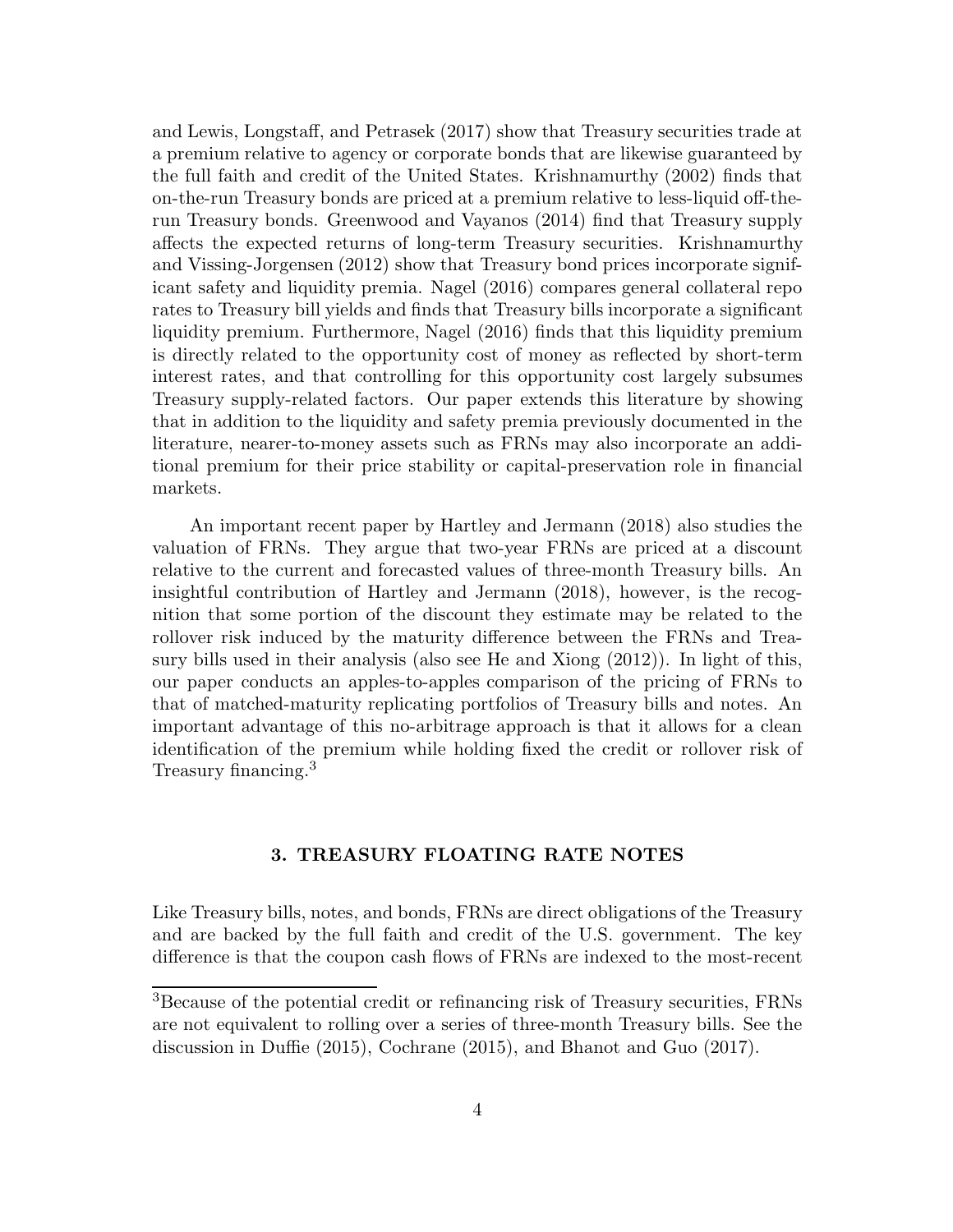13-week Treasury bill auction high rate plus a constant spread.<sup>4</sup> Thus, the coupon accrual rate on these securities varies through time with the weekly auction cycle for 13-week Treasury bills. FRNs pay quarterly coupon cash flows on the last calendar day of the corresponding month. The dollar amount of the coupon payment is the cumulative arithmetic total of the daily interest accrual over the quarter. The daily interest accrual rate is floored at zero percent. At maturity, FRNs are redeemed at their par value.

FRNs are currently issued with a maturity of two years. The first FRN was issued on January 31, 2014. Since then, the Treasury has auctioned FRNs every three months in January, April, July, and October, and reopened the FRNs in the two subsequent months after the original issue. As of March 31, 2018, the total par amount of all FRNs issued was \$720.969 billion.

Similar to Treasury notes, FRNs are auctioned using a single-price auction mechanism in which each competitive bidder specifies a discount margin, expressed in tenths of a basis point, which can be positive, zero, or negative. The U.S. Treasury first accepts in full all noncompetitive tenders up to \$5 million per submitter. Competitive tenders are accepted in order of discount margin, from the lowest discount margin to the highest discount margin at which the quantity of awarded bids reaches the offering amount. The Treasury awards FRNs to both noncompetitive and competitive bidders at the price equivalent to the highest accepted discount margin at which bids were accepted. The Online Appendix to the paper provides additional details about the Treasury FRN market and the auction process.<sup>5</sup>

# 4. TREASURY FLOATING RATE NOTE PRICES

By nature of their contract design, Treasury FRN prices are very stable and remain close to their par values. To illustrate this, Table 1 presents summary statistics for the daily market prices of the individual FRNs issued during the January 2014 to March 2018 sample period. The sources and description of the data (and for all other data used in the study) are given in the Online Appendix.

<sup>&</sup>lt;sup>4</sup>The spread on a FRN is set at the highest accepted discount margin at the initial auction of the note. For reopening auctions, the spread remains equal to the spread set at the initial auction. See https://www.treasurydirect.gov/instit/mar ketables/frn/frn.htm.

<sup>5</sup>The Treasury's auction rules are available at https://www.treasurydirect.gov/ instit/statreg/auctreg/auctreg.htm.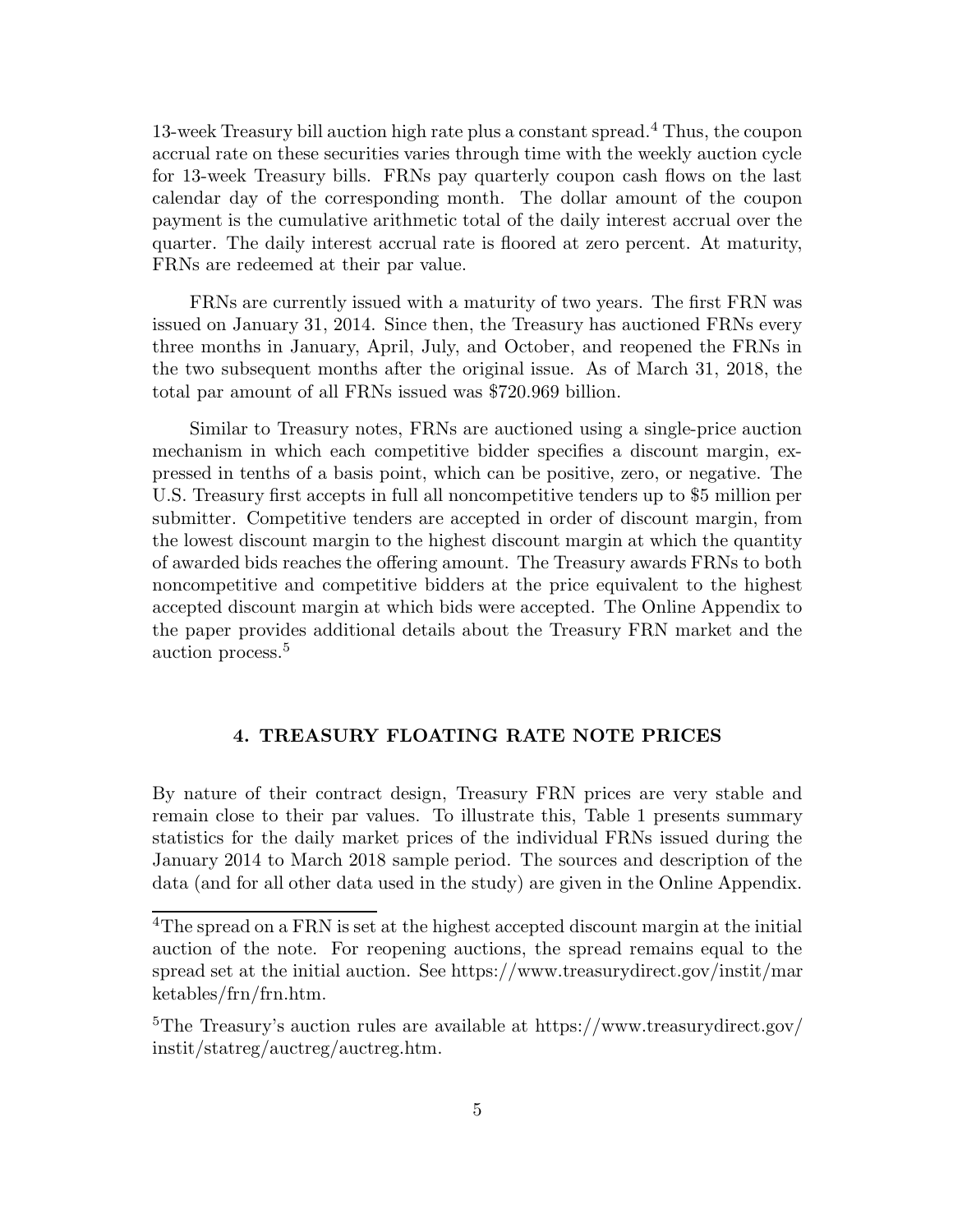As shown, the average prices for the individual FRNs are all close to their par value of \$100. The average prices for the FRNs range from 99.980 to 100.202. The average price taken over all FRNs is 100.060. Furthermore, the FRN prices display relatively little variation over time. The volatility of the market price over the entire life of an FRN issue is typically only about two to six cents per \$100 par amount. Thus, the value at risk (VaR) associated with a long-term investment in an FRN is very modest.

In addition, Treasury FRNs are far less sensitive to changes in both current and expected interest rates than are other Treasury securities with similar maturities but fixed coupon rates. This is shown in Table 2 which reports the volatility of daily price changes for FRNs and for matched-maturity Treasury bills and two-year Treasury notes. For Treasury bills, we include only observations for which the maturity of the FRN is 12 months or less (beginning one year after the initial issuance of the two-year FRN), and then identify the matched Treasury bill as the one with the closest maturity date to the FRN. For two-year Treasury notes, we use the note with the same maturity date as the FRN. The results reported in Table 2 are stratified by the number of months to maturity for the FRNs.

Table 2 shows that the volatility of daily price changes for FRNs is substantially lower than those of the matched-maturity Treasury bills and notes. This result holds uniformly across all maturity categories. As an example, for maturities of between three and four months, the volatility of daily price changes is 0.189, 0.381, and 0.468 cents per \$100 par amount for FRNs, Treasury bills, and Treasury notes, respectively. Thus, FRN prices vary far less than Treasury bill and note prices even for maturities as short as three months. The differences in price volatilities are even more striking for longer maturities.

The highly stable nature of FRN prices makes a strong case for why market participants may view them as attractive capital-preservation vehicles during turbulent periods in financial markets.<sup>6</sup> Furthermore, the limited mark-to-market variation in the prices of FRNs also implies that these securities could have important advantages when serving as collateral in secured lending arrangements between financial institutions such as tri-party or GCF repo contracts. Demand for FRNs has been particularly strong among broker-dealers and foreign investors

<sup>6</sup>For example, even traditional money market mutual funds had difficulties in preserving value during the 2008 financial crisis. The Reserve Primary Fund "broke the buck" when its net asset value fell to 97 cents per share on September 16, 2008. Similarly, the Community Bankers U.S. Government Money Market Fund was liquidated at 94 cents per share in 1994 after experiencing large losses in derivatives.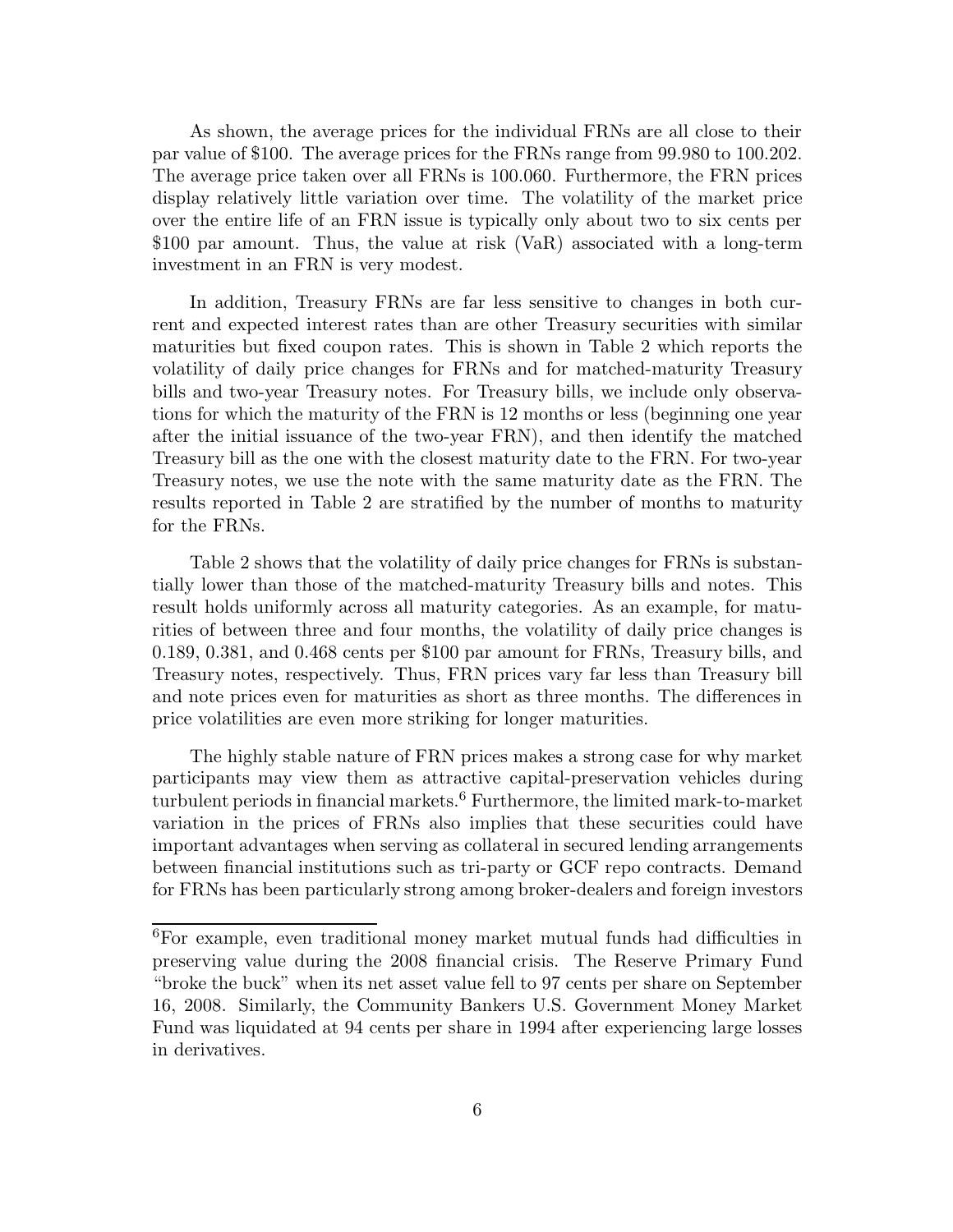who tend to purchase a much higher proportion of the total issue at FRN auctions than they do at other note auctions.<sup>7</sup>

## 5. IDENTIFYING THE STABILITY PREMIUM

In comparing the values of FRNs with those of other Treasury securities, it is important to ensure that differences in the risk characteristics of the securities do not contaminate the results. For example, we cannot simply compare the yields of two-year FRNs with those of two-year Treasury notes since the two securities have very different durations or interest rate sensitivities. Similarly, we cannot directly compare the yields on two-year FRNs with those for three-month Treasury bills since the two securities differ fundamentally in their exposure to Treasury credit or rollover risk.

To address this issue, we use a simple no-arbitrage replication approach to identify the premium in FRN prices. The key to this approach is that there is an active over-the-counter swap market in which participants can exchange a stream of floating payments for a stream of fixed rate payments. Thus, the floating cash flows from a FRN can be readily swapped out, thereby effectively transforming the FRN into a synthetic fixed rate bond. The stability premium is then measured directly by comparing the price of the swapped FRN with that of a Treasury bond or portfolio of Treasury bills that exactly replicates the cash flows of the swapped FRN. An important advantage of this no-arbitrage approach in which we compare two portfolios with identical cash flows is that the underlying risk characteristics of the two alternatives are also the same. In the absence of arbitrage, two portfolios with identical cash flows should have the same value. Thus, the estimated stability premium actually represents an arbitrage or violation of the law of one price, and is not simply an equilibrium premium compensating investors for differences in risk characteristics. In this section, we first discuss how FRNs can be swapped into fixed rate debt. We then describe how the replication approach is used to identify the premium.

# 5.1 Swapping FRNs into Fixed

There are large and actively-traded interest rate swap markets in which financial

<sup>7</sup>For example, broker-dealers purchased an average of 53.07 percent of the issue at FRN auctions during the sample period, but only 34.39 percent of the issue at Treasury note auctions during the same time period. See https://www.treasury. gov/resource-center/data-chart-center/Pages/investor class auction.aspx.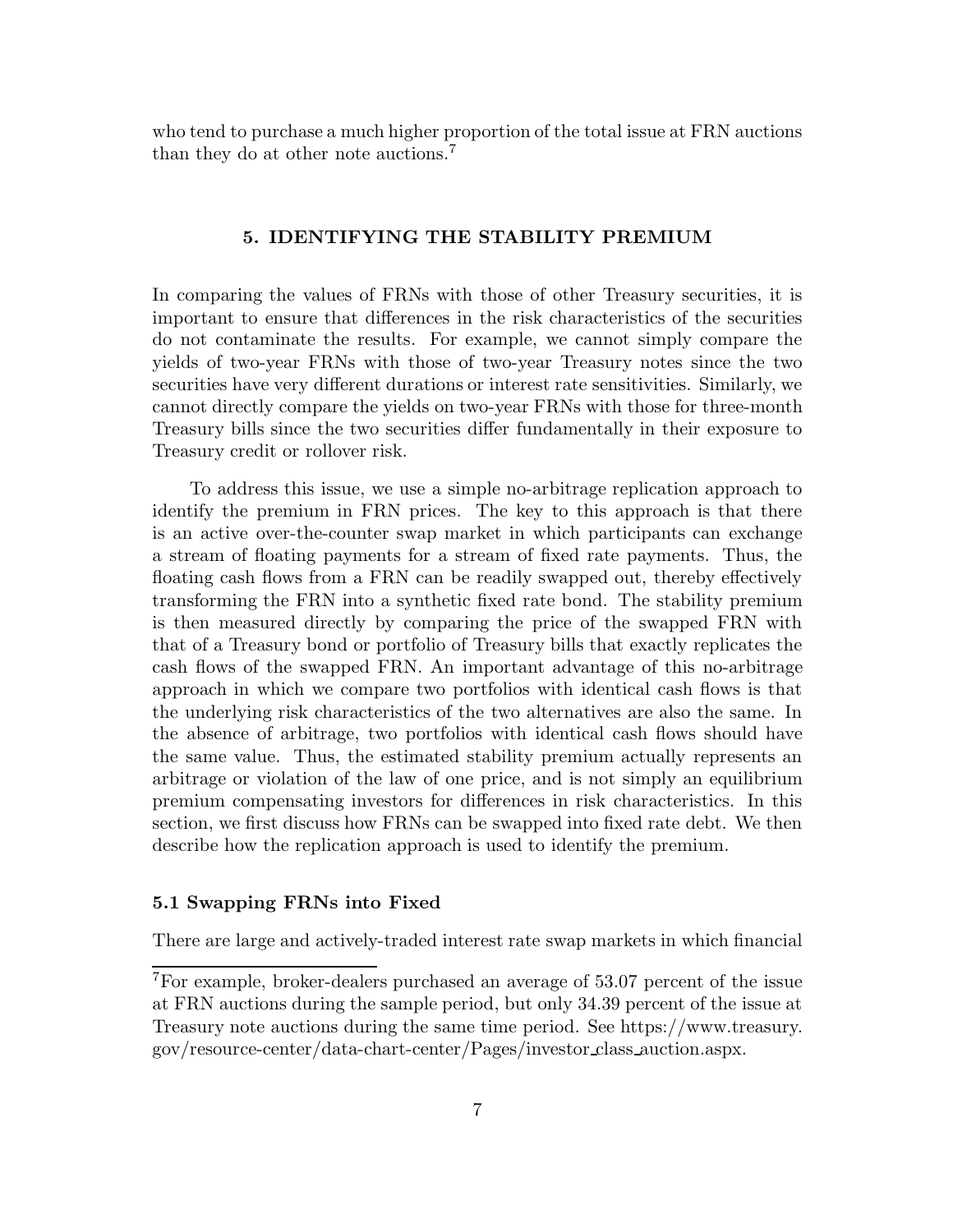institutions can exchange a stream of floating cash flows for a stream of fixed cash flows, and vice versa. In a standard swap, the floating leg of a swap is tied to either the three-month Libor rate or the overnight index swap (OIS) rate. However, there is also an active basis swap market that allows institutions to exchange a variety of other floating indexes such as the 13-week Treasury bill index for fixed cash flows.

To convey the intuition, it is useful to illustrate how FRNs can be swapped into fixed with a simple example. Consider an investor who purchases a FRN with three months to maturity. In three months, the investor will receive a cash flow equal to the quarterly floating coupon payment  $X_t$  plus the par amount \$100. To swap out the floating cash flow  $X_t$ , the investor simply needs to enter into a zero-cost three-month basis swap in which the investor pays the floating coupon  $X_t$  and receives a market-determined fixed coupon of F. By entering into this swap, the total cash flow the investor receives in three months is now  $F + 100$ . Since this total cash flow is fixed, the net effect of the transaction has been to transform the FRN into synthetic fixed rate debt. Furthermore, the total fixed cash flow of  $F + 100$  from the swapped FRN is identical to the cash flow from a portfolio of three-month Treasury bills with a total par amount of  $F + 100.$ 

This simple example shows how the basis swap market can be used to swap short-term FRNs into synthetic fixed rate debt which can then be replicated with portfolios of matched-maturity Treasury bills.<sup>8</sup> The Online Appendix provides full details and illustrates how this approach can be easily extended to swap longer-term FRNs into synthetic fixed rate coupon debt, and then replicated using matched-maturity Treasury bills and notes.

#### 5.2 Estimating the Stability Premium

Once the FRN has been swapped into fixed, the premium is readily identified by comparing the price of the resulting synthetic fixed rate debt to that of fixed rate Treasury securities with cash flows that are identical to those of the swapped FRN. In doing this, we estimate the premium relative to both a replicating portfolio of Treasury bills and to matched-maturity Treasury notes.

To estimate the premium relative to Treasury bills, we focus specifically on FRNs with maturities of less than or equal to one year. Following the same

<sup>8</sup>Alternatively, the reverse approach could be used to swap fixed rate Treasury securities into synthetic floating rate debt. We note, of course, that the premia estimates resulting from using this reverse approach are identical to those we obtain.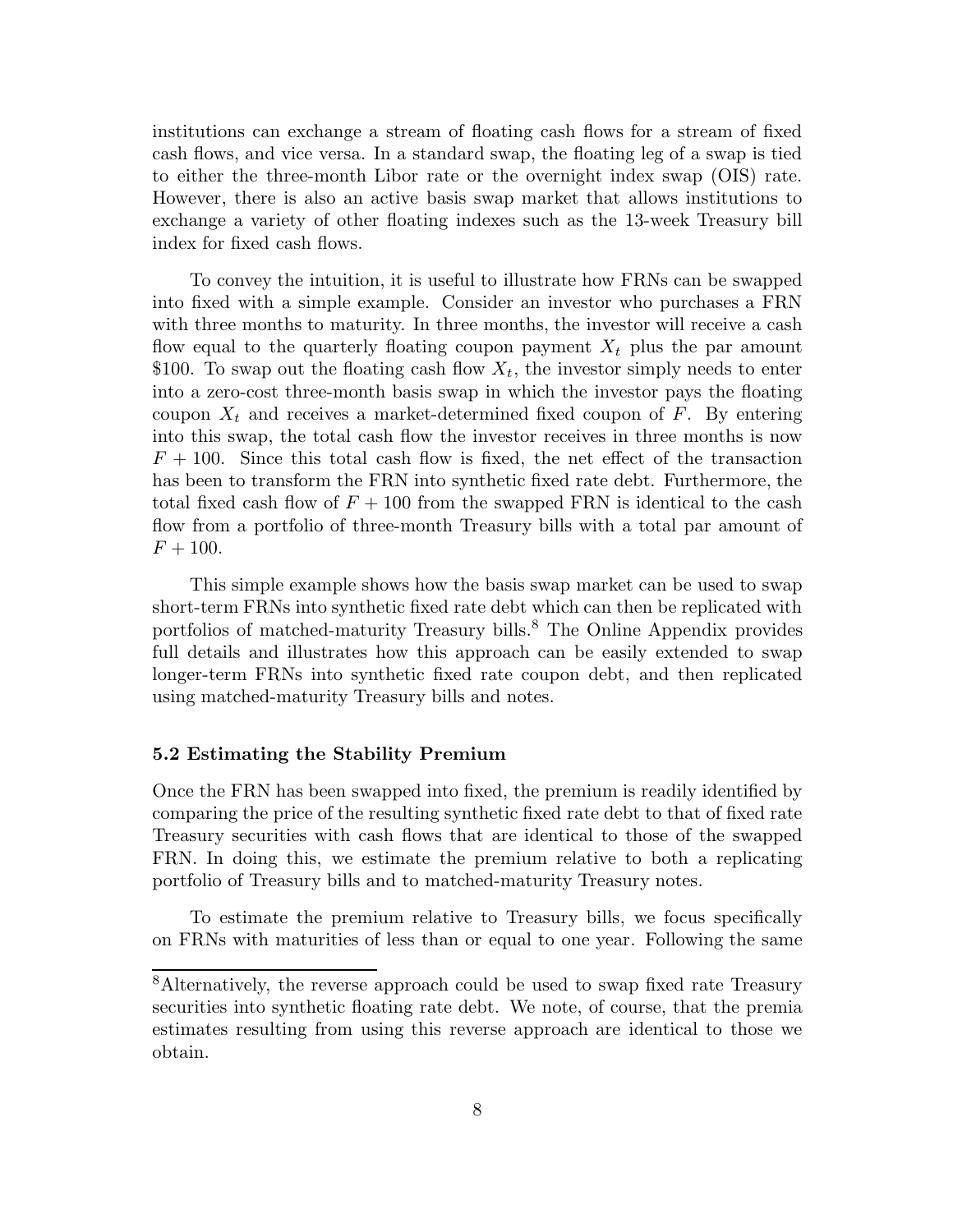approach as in the example above, we swap the FRN into fixed. We then identify the Treasury bills with maturities closest to the coupon payment dates for the swapped FRNs. As an example, a swapped FRN with a maturity of one year has two semiannual fixed cash flows—one in 6 months and the other at maturity in 12 months. These cash flows can be replicated using a portfolio of the onthe-run 26-week and 52-week Treasury bills with par amounts equal to the cash flows to be received in 6 months and 12 months, respectively. The premium is then estimated as the difference between the price of the swapped FRN and the price of the replicating portfolio of Treasury bills. In replicating the cash flows of the swapped FRN, we always use the on-the-run or most-recently-auctioned Treasury bill with maturity date closest to that of the FRN.

To estimate the premium relative to Treasury notes, we first identify Treasury notes with maturity dates that match those of the FRNs. Fortunately, the task of finding a matched Treasury note for comparison is straightforward because the Treasury auctions two-year fixed coupon Treasury notes on virtually the same cycle as it auctions two-year FRNs. Thus, for each of the FRNs in the sample, there is a matching two-year fixed coupon Treasury note with an identical maturity date. Furthermore, the auction date of this matched Treasury note is within a day or two of the auction date of the corresponding FRN. Once the matched-maturity two-year Treasury note is determined, the premium is easily identified by comparing the price of the swapped FRN with the price of the corresponding Treasury note.

It is important to reemphasize that the stability premia we identify actually represent violations of the law of one price. This is because the premium is computed as the difference between the price of the swapped FRN and the price of a replicating portfolio with identical cash flows to the swapped FRN. This means that the durations of the swapped FRN and the replicating portfolio are exactly the same. Thus, the stability premia are not merely equilibrium risk premia compensating investors for the differences in duration or interest-rate sensitivity between floating rate and fixed rate Treasury securities. Similarly, since the FRN and the replicating portfolio have identical maturities, potential Treasury credit or rollover risk is held fixed in the analysis. Thus, the estimated stability premia do not include equilibrium credit or rollover risk premia.<sup>9</sup>

<sup>&</sup>lt;sup>9</sup>In contrast, approaches that compare two-year FRN yields directly to threemonth Treasury bill rates have the drawback of confounding near-money premia with credit premia. For a discussion of the implications of rollover risk, see Hartley and Jermann (2018).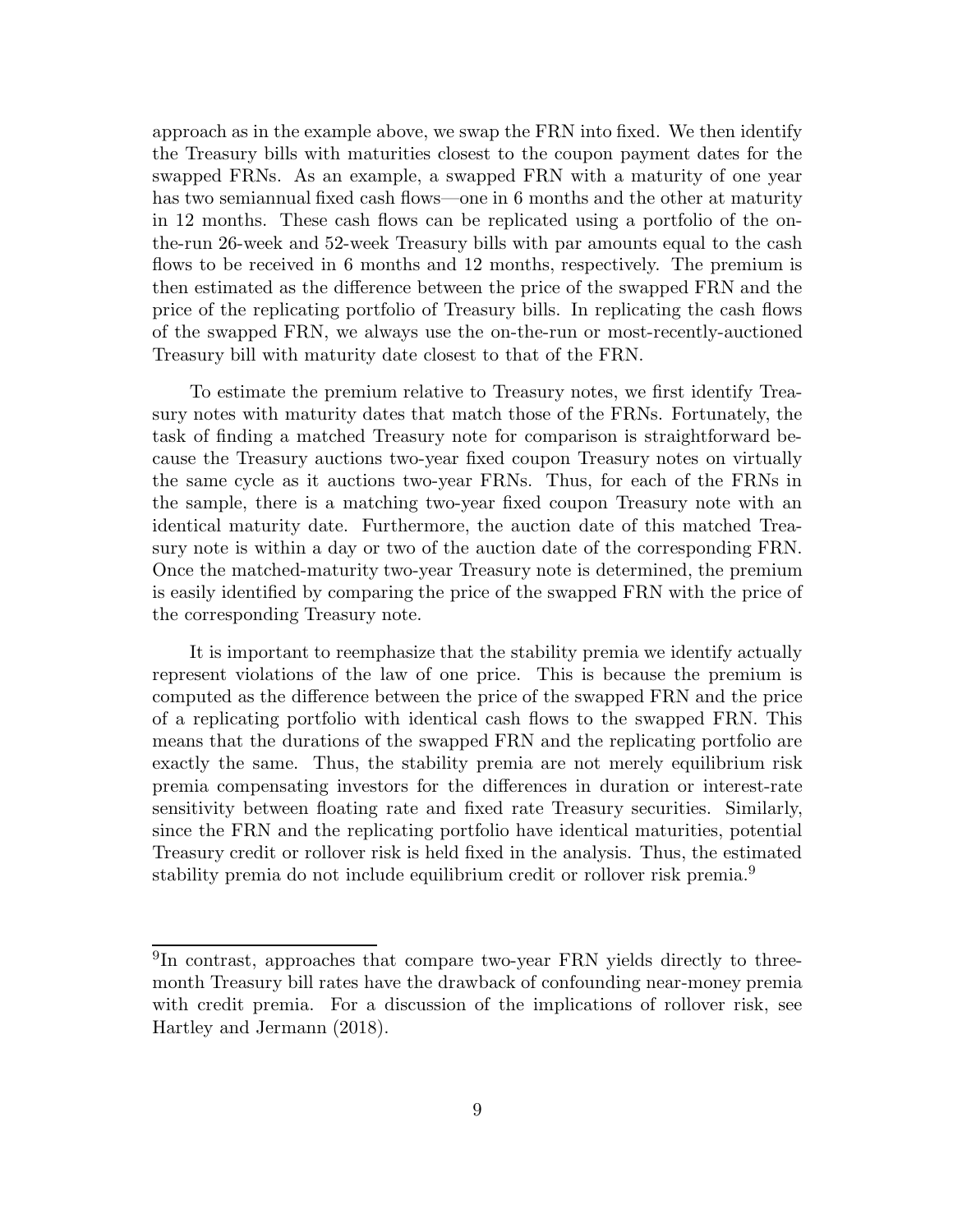# 6. THE ESTIMATED PREMIA

In this section, we use the no-arbitrage approach described above to solve for the premia in FRNs relative to replicating portfolios of either Treasury bills or Treasury notes. We will generally express the premium in basis points by first swapping the FRNs into fixed, and then taking the difference between the yield on a replicating portfolio of Treasury bills or notes and the yield on the swapped FRN. Occasionally, however, it will be useful to express the premia in terms of prices as cents per \$100 par amount—we denote premia expressed this way as price premia.

Table 3 reports summary statistics for the estimated premia by individual FRN issue. The first part of the table reports the results from the comparisons of FRNs to the replicating portfolio of Treasury bills.<sup>10</sup> The second part of the table reports the results from the comparisons of FRNs to the replicating portfolio using two-year Treasury notes. Both sets of results are based on observations for which the maturity of the FRN is greater than or equal to three months. Figure 1 plots the time series of the estimated price premia.

Focusing first on the valuation of FRNs compared to Treasury bills, Table 3 shows that FRN prices incorporate a substantial premium relative to the prices of Treasury bills. The average premia are all positive (with the exception of the first FRN) and highly statistically significant. The average premium taken over all FRNs is 5.92 basis points. The averages for some of the FRNs, however, are in excess of 15 basis points. These averages are an order of magnitude larger than the typical bid-ask spread for FRNs. The table also shows that more than 76 percent of the estimated premia are positive. For some of the more-recent FRN issues, however, 100 percent of the estimated premia are positive.

Turning next to the valuation of FRNs relative to the matched Treasury notes, Table 3 shows that the FRNs are uniformly priced at a large premium to their Treasury note counterparts. The average premium is positive and significant for all 17 of the FRNs with average values typically in excess of 10 basis points. The average premium taken over all FRNs is 9.82 basis points. Furthermore, nearly 89 percent of all of the premium estimates are positive.

One way of evaluating the economic importance of these results is by estimating the total value of the premium across all FRNs. To do this, we multiply the average price premium for each FRN by the total par amount issued. This

<sup>10</sup>The premia for the last four FRNs issued are not computed since their maturities exceed one year throughout the sample period and, therefore, cannot yet be replicated by Treasury bills.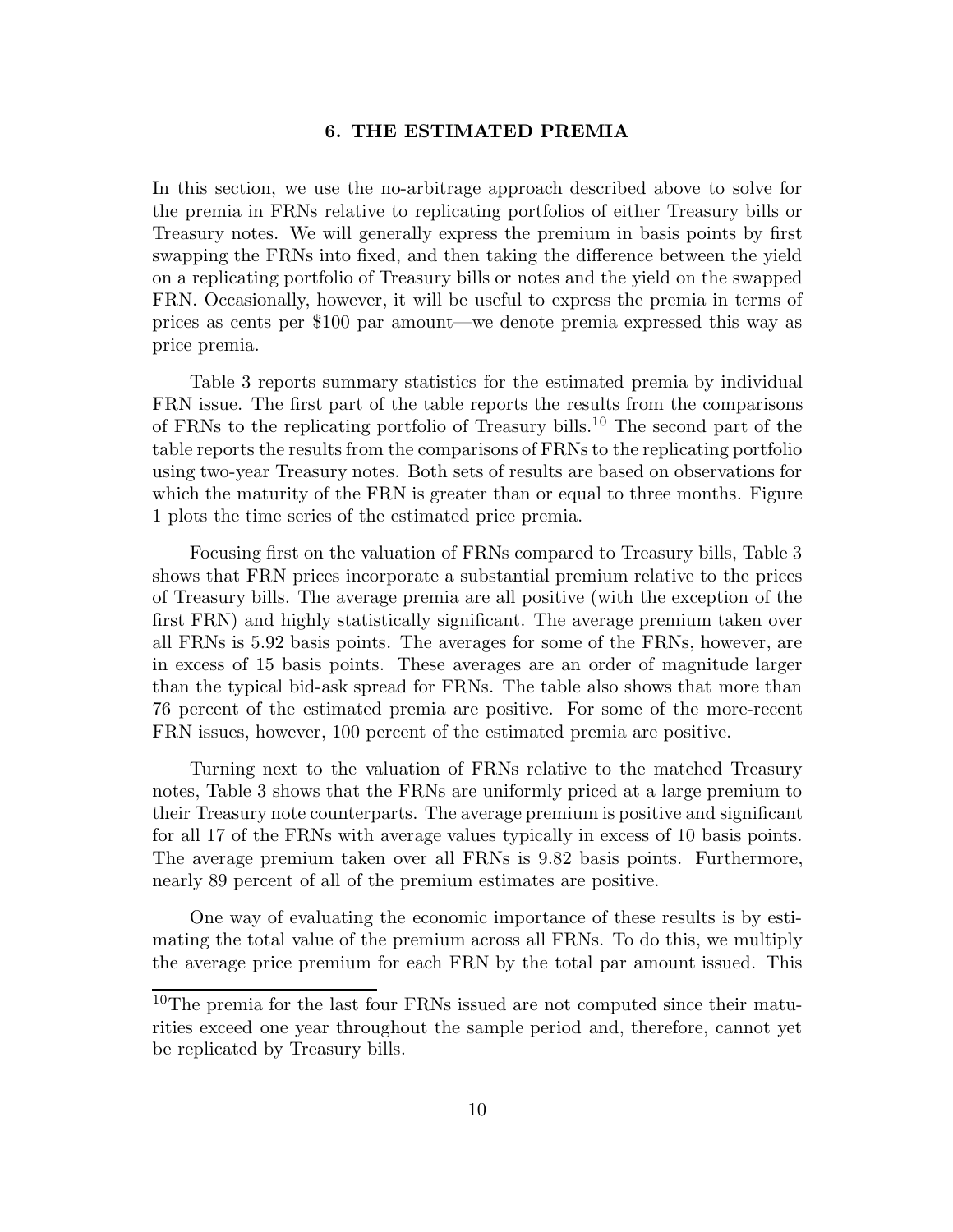simple calculation implies that the total valuation effect of the premium is \$309 million relative to Treasury bills, and \$992 million relative to the Treasury notes. These valuation effects are very significant from an economic perspective.

Given the striking nature of the results, it is important to consider how the stability premia we estimate are related to the other types of liquidity and nearmoney premia documented in previous empirical literature. First, it should be recognized that the replication approach we use to identify the premium controls for any potential credit or rollover risk incorporated into Treasury security prices. There are two reasons for this. Both the FRN and the replicating portfolio of Treasury securities are guaranteed by the full faith and credit of the United States. Thus, the underlying credit risk of the FRN and the replicating Treasury securities is held fixed in the estimation. In addition, by matching the maturity of the replicating portfolio to that of the FRN, our approach also holds fixed the rollover risk of the securities. These considerations imply that the premium we estimate is likely to be different from the safety premium in Treasury security prices documented by Krishnamurthy and Vissing-Jorgensen (2012) and others.

Second, the liquidity characteristics of the FRNs and matched-maturity Treasury bills and notes we use to estimate the premia are very similar. To illustrate this, Table 4 provides summary statistics for a number of liquidity measures for the FRNs and the corresponding Treasury bills and notes. Specifically, Table 4 shows that the three types of securities mirror each other closely in terms of their total amounts issued, average bid-ask spreads, and bid-to-cover ratios at the initial auction of the issues. The similarity in these liquidity measures suggests that the premium we estimate is also unlikely to be the same as the liquidity premium identified in the prices of Treasury securities by Amihud and Mendelson (1991), Kamara (1994), Longstaff (2004), Krishnamurthy and Vissing-Jorgensen (2012), and others.

Third, the stability premium is also unlikely to be related to the on-therun/off-the-run effect studied by Krishnamurthy (2002). Specifically, in estimating the premium relative to Treasury bills, we use the most-recently-issued Treasury bills in the replication. Thus, we compare off-the-run FRNs to onthe-run or recently-issued Treasury bills. This means that finding a positive premium would be inconsistent with the on-the-run/off-the-run effect since it goes in the opposite direction. Furthermore, in comparing swapped FRNs with two-year Treasury notes, we are comparing one on-the-run security with another on-the-run security. As discussed earlier, the auction dates for the FRNs and the matched-maturity two-year Treasury notes are typically within a day or so of each other. This means that both the FRNs and the matched Treasury notes used in the estimation are on-the-run at the same time. Thus, if there is a premium in FRN prices when measured relative to Treasury notes, then that premium is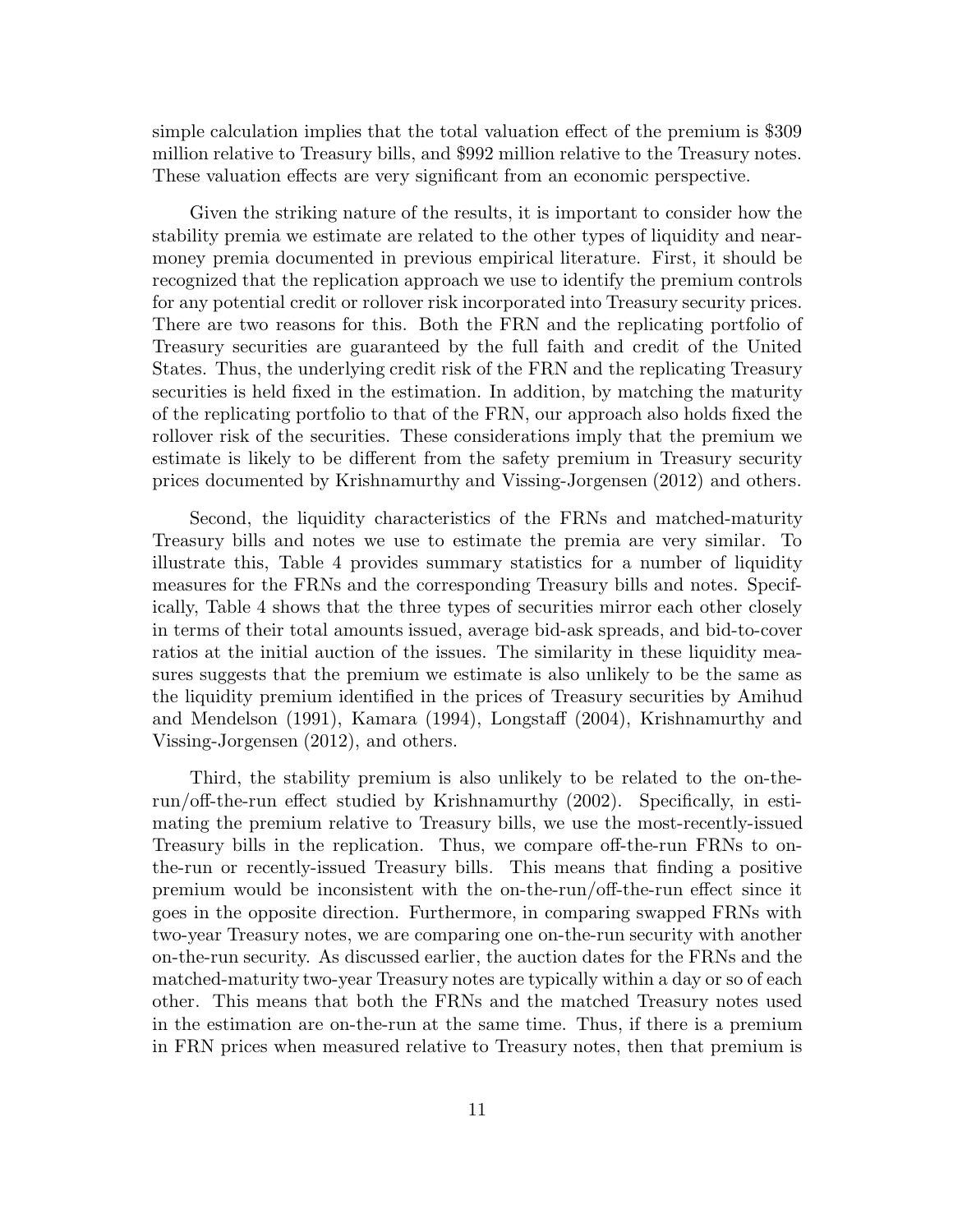likely different from the familiar on-the-run/off-the-run liquidity effect.

Fourth, the stability premium differs from the near-money liquidity premium in Treasury bill yields documented by Nagel (2016). In particular, he finds that there is a significant spread between the three-month general collateral government repo rate and the three-month Treasury bill rate. Since fully-collateralized government repo is essentially default free, this spread represents an additional liquidity premium for the near-money properties of Treasury bills relative to collateralized lending agreements such a repo loans. To establish this point, we will regress changes in the premia on changes in the repo/Treasury-bill spread later in the analysis. We find that there is no significant relation between the two measures, implying that the premium we estimate is distinct from that identified by Nagel (2016).

Finally, an important advantage of the approach we use is that swapping the FRN into synthetic fixed rate debt allows us to make a clean apples-to-apples comparison to other Treasury securities with identical cash flows. In the absence of arbitrage, of course, the swapped FRN and the replicating portfolio should have the same value. In light of this, the premium can be viewed as representing the additional value (above and beyond the present value of their cash flows) that economic agents are willing to place on near-money assets with prices that are nearly constant.

# 7. CROSS-SECTIONAL PROPERTIES

If the estimated premium in FRN prices is in fact related to the role of these securities as a more-stable store-of-value vehicle relative to other Treasury securities, then we would expect that the cross-section of premia should be related to the relative magnitude of the price fluctuations between the FRNs and the corresponding replicating portfolios of Treasury securities.<sup>11</sup>

To examine these empirical implications, Table 5 reports summary statistics for the premia stratified by time to maturity. As shown, the average premia are positive and statistically significant across all maturity categories for premia measured relative to both Treasury bills and notes. Furthermore, the percentages of positive premia are substantially higher than 50 percent across all of the maturity categories.

The table indicates that there is a clear relation between the average premia

 $11$  For a discussion of the interest rate sensitivity of floating rate notes, see Fabozzi and Mann (2000) and Cochrane (2015).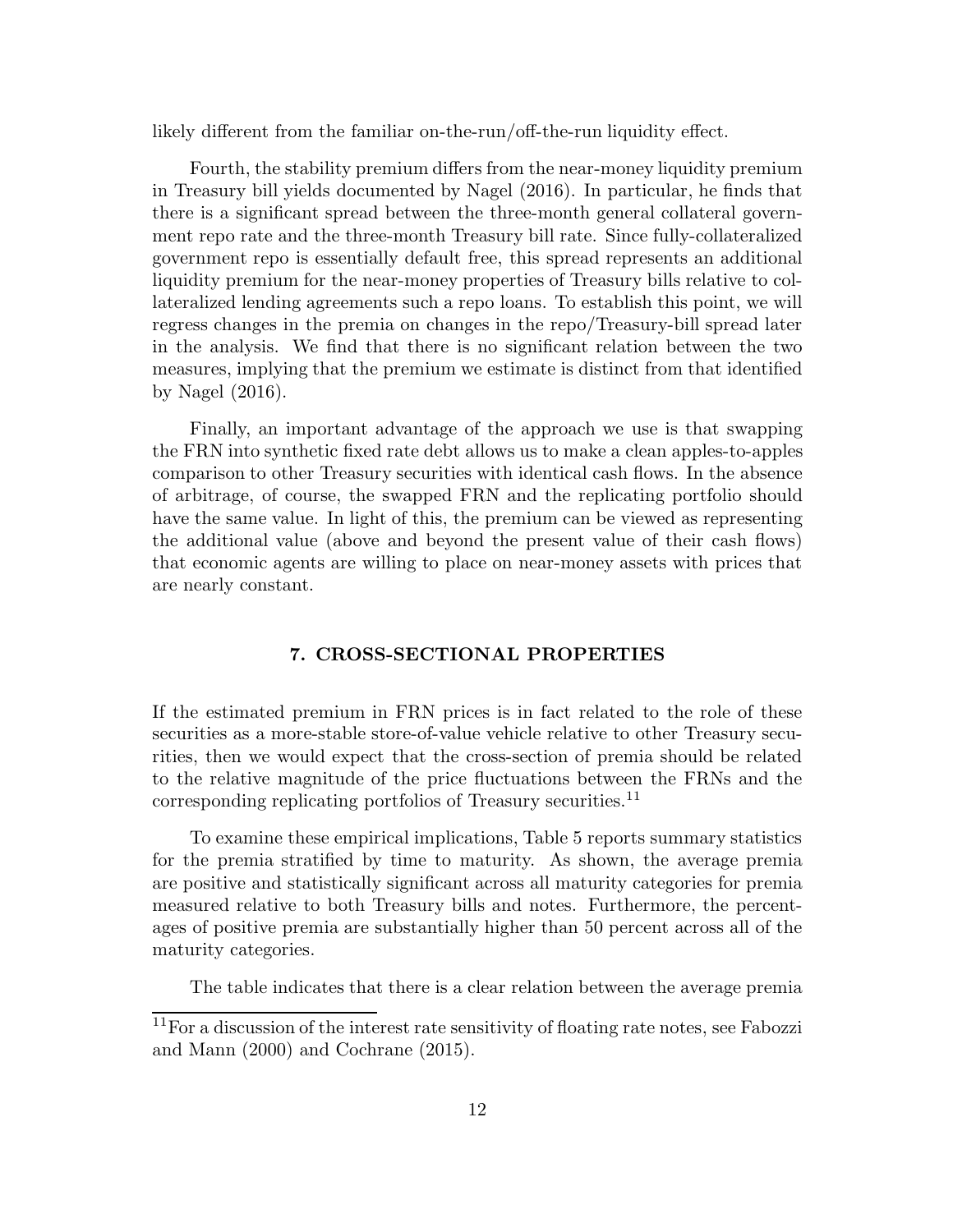and the maturity of the FRN. For the premia measured relative to Treasury bills, the lowest average is for the 3- to 4-month category, while the highest average is for 9- to 12-month category. For the premia measured relative to Treasury notes, the averages typically increase in maturity up to about 15 months, but then decline slightly for longer maturities. Thus, while there is a general positive relation between the average premia and maturity, this relation is not always exclusively monotonically increasing. We note, however, that one reason for this non-monotonicity is that we are expressing the premium in terms of yields rather than prices. In contrast, the relation between average price premia and maturity is virtually monotonically increasing.

To provide some additional perspective on the cross-sectional structure of the stability premia, Figures 2 and 3 present three-dimensional plots of the price premia as functions of time to maturity over the sample period. As shown, price premia are strongly related to the maturity of the FRNs and corresponding matched Treasury bills and notes. In particular, there is a strong positive correlation between the price premium and the time to maturity of the FRN for the large majority of days in the sample period.

To examine the cross-sectional relation between the premia and the volatilities of the underlying securities more formally, we use a simple panel regression approach. Specifically, we compute the standard deviation of daily price changes for each FRN for each month during the sample period, and do the same for the matched-maturity Treasury bills and notes used in the replication. We also compute the monthly averages of the price premia. We then regress the monthly averages of the price premia on the differences in the standard deviations of price changes for the FRNs and the matched-maturity Treasury bills or notes. To control for time-series variation, we include monthly fixed effects in the panel regression.

The results from these panel regressions, shown in Table 6, provide strong evidence that the premia are directly related to the relative price volatility of the FRNs and Treasury bills and notes. In particular, the coefficient for the difference in volatilities (measured in cents per \$100 par amount) is 7.237 with a t-statistic of 4.71 in the regression for premia measured relative to Treasury bills, and 2.289 with a t-statistic of 6.26 in the regression for premia measured relative to Treasury notes. These intuitive results are consistent with premia representing the additional value investors are willing to pay for the nearest-tomoney near-money assets.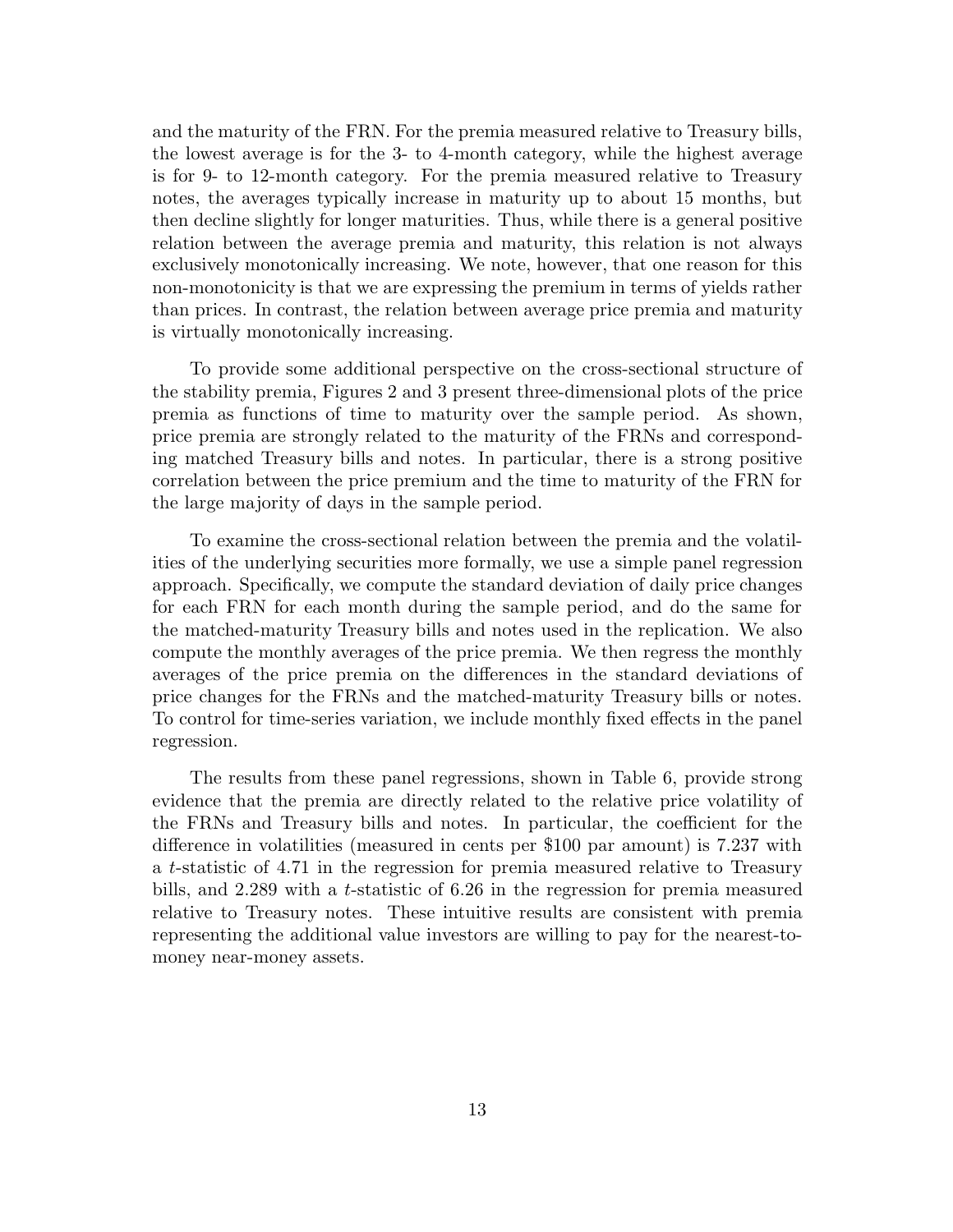# 8. TIME-SERIES PROPERTIES

The three-dimensional plots in Figures 2 and 3 also indicate that there is considerable variation in the premia over time. To show this more clearly, we construct indexes of the premia by taking simple averages of the premia across FRNs for each date in the sample. We construct separate indexes for the premia measured relative to Treasury bills and for premia measured relative to Treasury notes and denote them as the FRN/T-bill and FRN/T-note indexes, respectively.

As discussed earlier, the premia may reflect the additional value that investors place on FRNs relative to other near-money assets because of the unique role they play as a store-of-value or capital-preservation option. In that case, we would anticipate that changes in the premia would be related to changes in investor demand for safe assets. To explore this hypothesis, our approach is to regress changes in the indexes on several categories of explanatory variables. In particular, we focus on a number of explanatory variables motivated by the literature on safe assets, systemic risk, and market liquidity. We acknowledge, of course, that this regression approach does not allow us to make definitive causal statements about the source of the premia. Despite this, however, we believe that this approach represents an important first step towards identifying relationships between the premia and other fundamental variables, and providing intuition about potential underlying economic mechanisms. The Online Appendix describes the data sources and definitions of these variables.

The first of these variables is the near-money liquidity premium in shortterm Treasury securities studied by Nagel (2016). He estimates this liquidity premium as the difference between the three-month general collateral government repo rate and the three-month Treasury bill rate. We include this variable as a way to examine whether the premia we estimate are different from the Nagel (2016) near-money liquidity premium.

The second category of variables is also motivated by Nagel (2016) who presents a model in which the premium in near-money assets is directly related to the opportunity cost of holding money. He shows that the near-money liquidity premium in Treasury bills is significantly related to the level of short-term interest rates. Furthermore, he shows that this relation subsumes many of the supply effects previously documented in the literature. Paralleling Nagel (2016), we include the three-month Libor rate as a measure of the short-term opportunity cost of holding money. To capture potential longer-horizon opportunity costs, we also include the one-year constant maturity Treasury rate in the analysis.

The third category is motivated by Brunnermeier and Pedersen (2009) who present a model in which funding frictions faced by dealers in the financial mar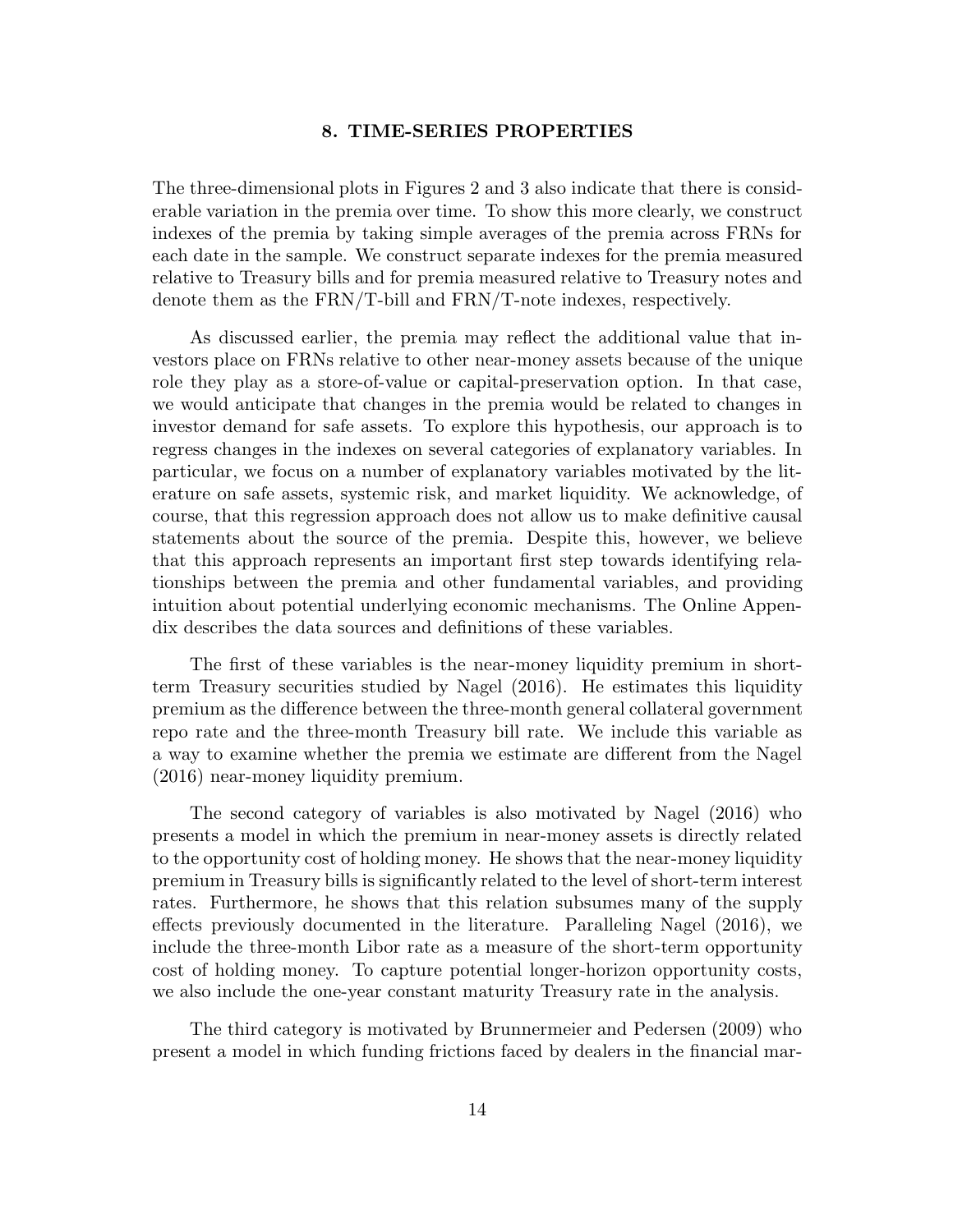kets can generate liquidity premia in security prices. Similar implications emerge from other theoretical models such as Xiong (2001), Gârleanu and Pedersen (2011), and others. Following Cui, In, and Maharaj (2016), Schwartz (2017), and others, we use the OIS spread as a proxy for dealer funding illiquidity. This spread is computed as the difference between the three-month Libor rate and the three-money OIS swap rate (which is tied to the overnight fed funds rate).

The fourth category consists of several key volatility measures. The inclusion of volatility measures in the analysis is also motivated by the previous literature. The first measure is the VIX index of stock market volatility implied from options on the S&P 500 Stock Index. The second is the volatility of inflation implied from the prices of ten-year inflation straddles (put and call options with the same strike price) actively traded in the over-the-counter interest rate derivatives market.<sup>12</sup>

The fifth category measures the flow of investor funds into money market mutual funds. The intuition for including this category is that we would expect investors concerned about financial safety to allocate more funds to liquid shortterm money substitutes such as money market mutual funds. This intuition is consistent with recent results by Strahan and Tanyeri (2015) and Schmidt, Timmermann, and Wermers (2016). Specifically, we include the weekly flows into Treasury money market mutual funds which are funds that hold primarily short-term Treasury securities. We denote these as Treasury money market flows. We also include the weekly flows into other types of money market mutual funds which may hold larger proportions of other types of short-term liquid assets. We designate these as non-Treasury money market flows.

Finally, we include several other variables that proxy for "flight" risk—the risk that a systemic shock to the financial markets leads to a flight-to-quality or a flight-to-liquidity in which there is a large increase in the demand for safe assets. In particular, we include changes in the credit default swap (CDS) spread for contracts protecting against the default of the U.S Treasury. Similarly, we include changes in the average CDS spread for a set of major Wall Street dealers. We also include changes in the Bloomberg U.S. Dollar Index which is calculated by averaging the exchange rates between the dollar and major world currencies. Lastly, we include changes in an index of the prices of precious metals (gold, silver, and platinum). Flights-to-quality and flights-to-liquidity are discussed in Longstaff (2004), Beber, Brandt, and Kavajecz (2009), and others. Table 7 reports the results from the regression of weekly changes in the two indexes on the corresponding changes in the explanatory variables.

As shown, changes in the repo spread measure are not significant in either the

<sup>12</sup>See Fleckenstein, Longstaff, and Lustig (2017) for a discussion of the inflation options market.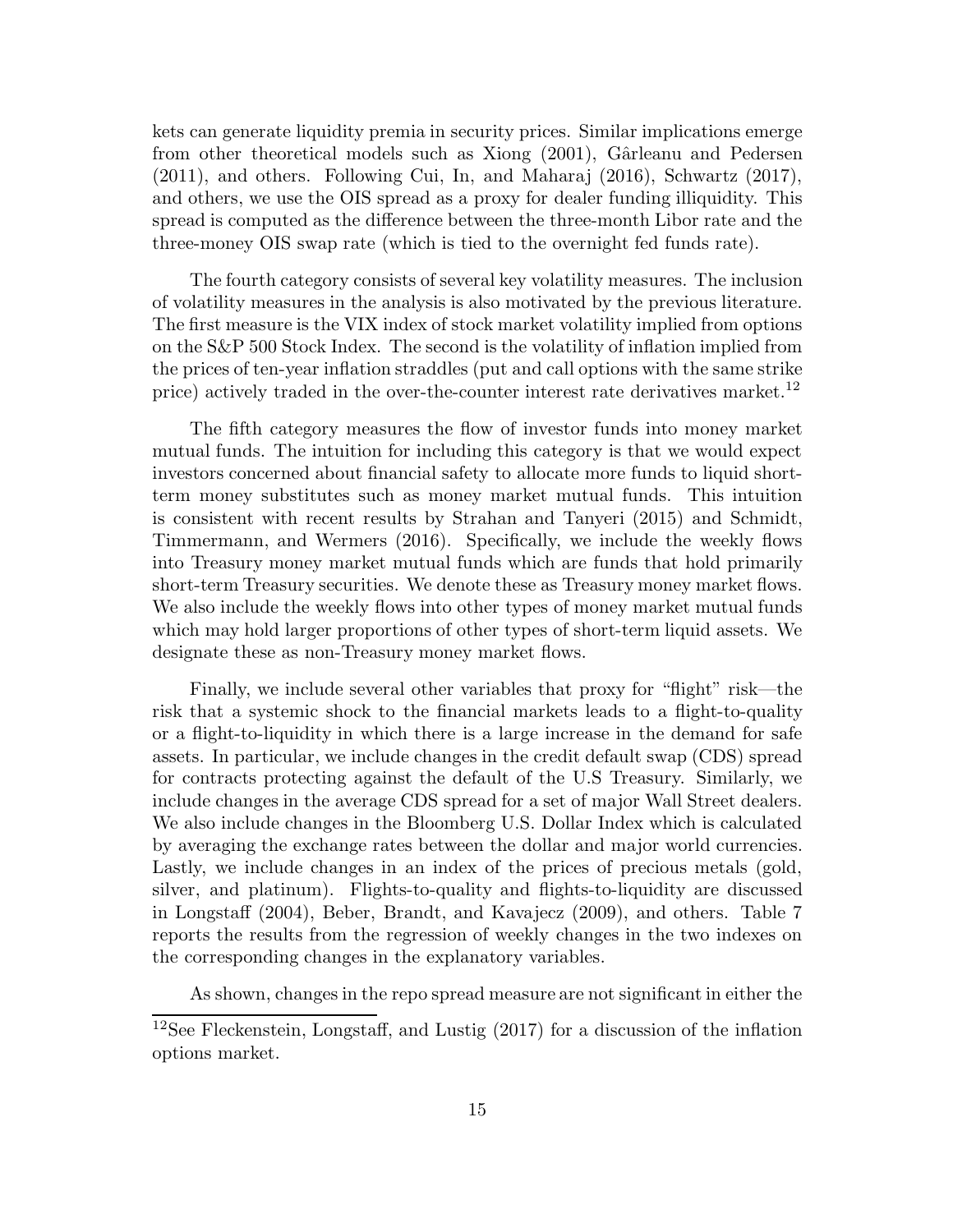FRN/T-bill or FRN/T-note index regressions. This indicates that the stability premium in FRN prices is not the same as the near-money liquidity premium in Treasury bill prices studied in Nagel (2016). This result is important since it suggests that financial markets value multiple facets of safe assets. This is consistent with the view that money plays a variety of fundamental roles in the economy.

The three-month Libor rate is not significant in either regression. However, the one-year rate is highly significant in both the FRN/T-bill and FRN/T-note index regressions. In particular, the coefficients for the change in the one-year rate are positive with *t*-statistics of 3.91 and 3.88, respectively. These results provide support for Nagel (2016) who argues that near-money premia should be directly related to the opportunity cost of holding money. Our results also extend his results by showing that the opportunity costs associated with longerhorizon Treasury securities also influence the near-money premium that market participants place on them.

The coefficients for the OIS spread are positive and significant in both regressions. This result is consistent with investors placing a larger premium on FRNs at times when market participants face greater liquidity and funding uncertainty. This intuitive result is also consistent with the implications of a number of recent models that focus on the role that intermediaries play in financial markets. For example, see Gromb and Vayanos (2002), Brunnermeier and Pedersen (2009), and Gârleanu and Pedersen (2011).

Table 7 provides strong support for the hypothesis that the stability premium is related to the amount of uncertainty in the financial markets. In particular, both measures of volatility have significant explanatory power for changes in the indexes. These results are again intuitive since we would expect that investors place a greater value on the safety of near-money assets precisely when the values of other investments begin to fluctuate more.

The results also show that there is a significant relation between the FRN/Tnote index and flows into both types of money market mutual funds. In particular, the coefficient for flows into Treasury money market funds is positive and significant at the five-percent level, while the coefficient for flows into non-Treasury money market funds is positive and significant at the ten-percent level. These results suggest a direct link between near-money premia and investor demand for safe assets. Flows into money market funds are not significant for the FRN/Tbill index. Finally, none of the additional flight-risk variables are significant in the regressions.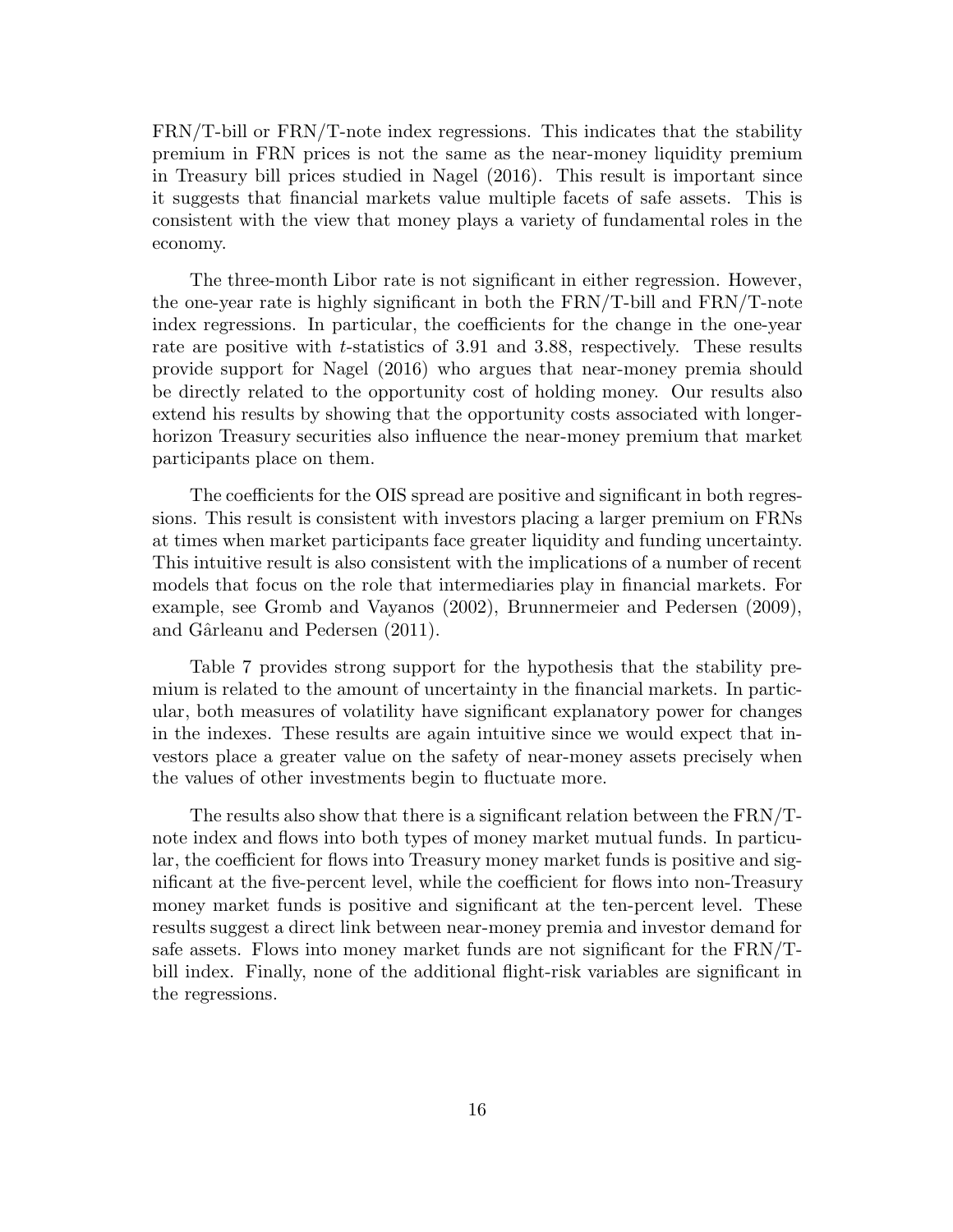# 9. ROBUSTNESS RESULTS

In this section, we present robustness results showing that the results are not due to swap mispricing or the daily interest rate accrual floor for FRNs.

## 9.1 Are the Results Due to Swap Mispricing?

The results indicate that swapped FRNs trade at a premium relative to fixed rate Treasury bills and notes. A natural question that arises, however, is whether the results are due to the actual pricing of the FRNs, or to the possibility that the swaps used in our estimation approach may themselves be mispriced. If the results are due to the presence of a unique near-money premium in FRN prices, then we would not expect to find the same type of premia in the prices of other floating rate securities when the same set of swap prices is used in the analysis. On the other hand, if the results are due to swap mispricing instead, then our methodology would lead to spurious evidence of premia in other types of floating rate securities in which we would not expect a near-money premium.

To test the robustness of our results to the possibility of swap mispricing, we apply our methodology to two alternative classes of floating rate notes. For the first, we collect data on matched-maturity pairs of floating and fixed rate corporate notes during the 2014 to 2018 study period. We then swap the floating rate corporate notes into fixed rate corporate debt using the same data set of swap prices used in swapping FRNs into fixed rate Treasury debt. Finally, we compare the yield on the swapped corporate floating rate notes with the yield on the replicating portfolio of fixed rate corporate debt.

We find no evidence of systematic pricing differences between the swapped floating rate and fixed rate corporate bonds. In particular, the average yield difference across all 38 pairs of matched-maturity floating and fixed rate corporate notes is  $-0.13$  basis points which is not statistically significant. In addition, the median yield difference is only −0.06 basis points. Furthermore, the yield differences are nearly evenly divided between positive and negative values; 50.35 percent of the yield differences are positive. Thus, when we use the same swap rate data that we use in estimating the stability premium in Treasury FRNs, we find no significant differences between swapped floating rate and fixed rate corporate debt. These results suggest that swap mispricing is not the reason why swapped FRNs trade at a premium to fixed rate Treasury notes.

Second, we also collect data on 32 pairs of matched-maturity floating rate and fixed rate Federal Farm Credit Bank securities and use the same swap rates and methodology as before. We again find that the average difference in yields across all pairs is small. In fact the average difference of −3.08 basis points has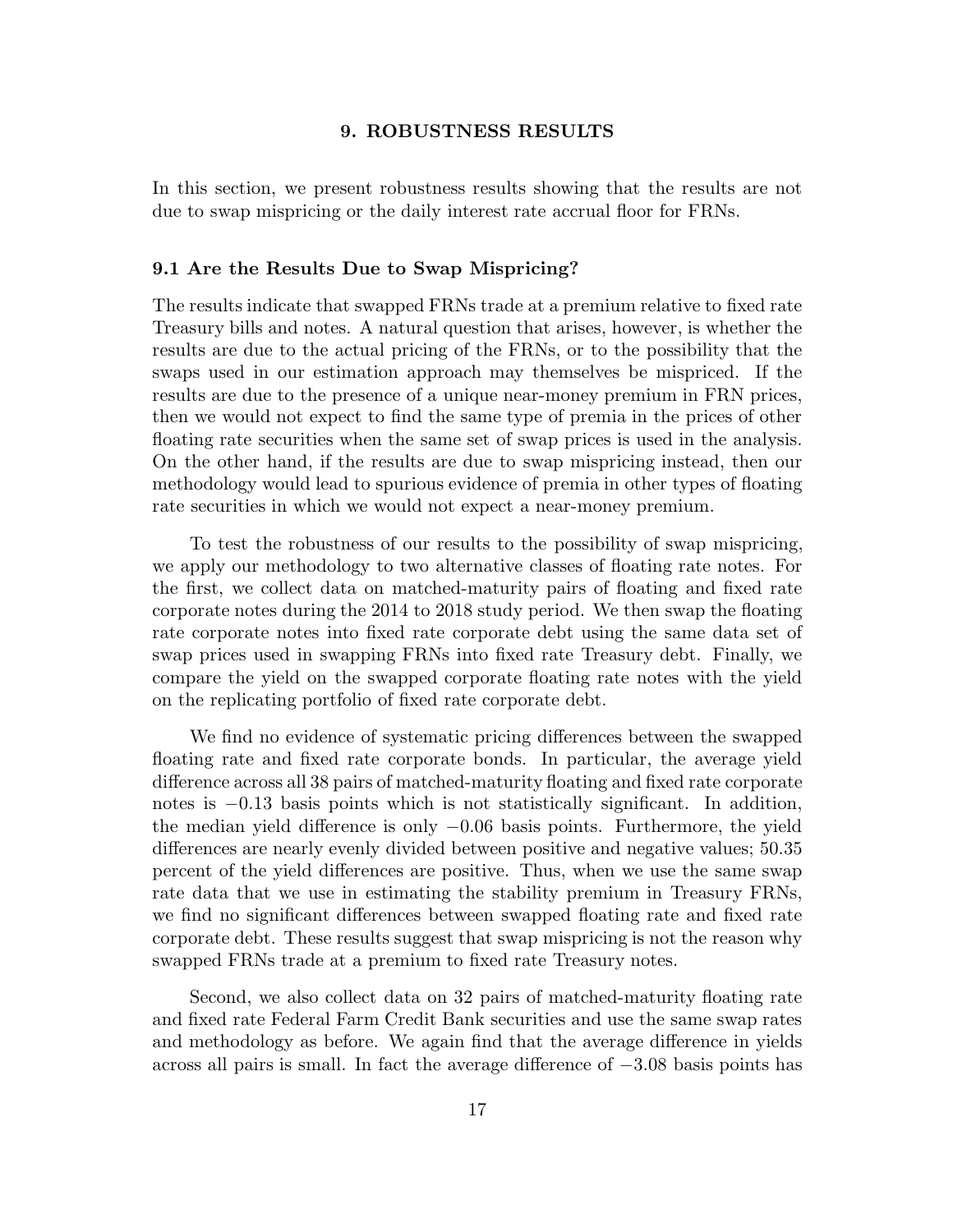the opposite sign to the averages for the FRNs. This provides additional evidence that the estimated premia for FRNs are not simply artifacts of the mispricing of the swaps.

The results described above for the premia computed for corporate bonds and Federal Farm Credit Bank bonds are summarized in the Online Appendix. As an additional robustness check, we also compare the average Treasurybill/Libor basis swap spreads with the realized Treasury-bill/Libor spread. The average basis swap spreads during the 2014–2018 sample period are 30.25, 31.13, 32.36, and 33.69 basis points for the 6-, 12-, 18-, and 24-month tenors, respectively (see the Online Appendix). These values are all very close to the realized Treasury-bill/Libor spread of 30.86 basis points over the same period. Thus, the swaps appear to be priced fairly in terms of economic fundamentals.

## 9.2 Are the Results Due to the Interest Rate Accrual Floor?

As described earlier, the daily interest rate accrual for FRNs is floored at zero. In theory, this raises the possibility that there could be a small option premium embedded into the prices of FRNs to reflect the value of this floor. In reality, there are a number of reasons why such a premium would be negligible. First, if there was a floor premium, its value would be negatively correlated with the level of Treasury bill rates, since the option moves deeper out of the money as rates increase. In contrast, we find that there is a strong positive correlation of 0.441 between the average premium and the level of Treasury bill rates during the sample period. Second, the largest values of the average premium occur when the Treasury bill rate is near its highest values during the sample period. Third, the results in Table 7 confirm that the premium is positively related to the level of Treasury interest rates. Finally, the historical record shows that three-month Treasury bill auction rates have rarely, if ever, been negative. Thus, it is unlikely that market participants would place any material probability weight on negative realizations for three-month Treasury bill auction rates.

## 10. CONCLUSION

Money serves three key roles as a medium of exchange, a store of value, and as a unit of account. Near-money assets such as Treasury securities can play similar roles in the economy. In particular, the high liquidity of Treasury securities ensures that they can readily be converted into money, either through direct sale or through collateralized financing transactions such as tri-party or GCF repo contracts. Similarly, the full faith and credit guarantee of U.S. Treasury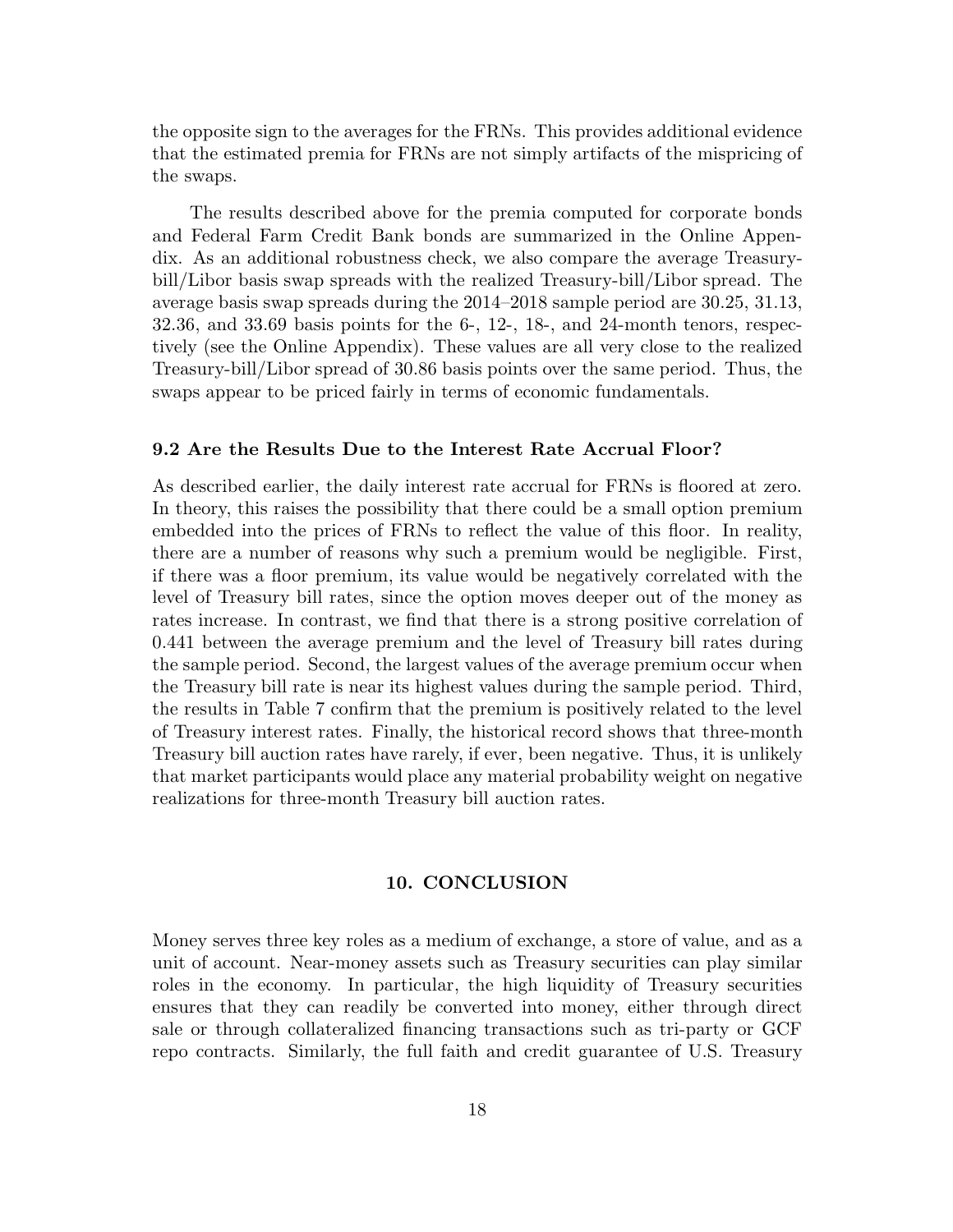securities allows them to serve as safe havens during flights-to-quality and global financial crises.

In this paper, we extend the literature on the pricing of safe assets by showing that agents place an additional premium on the near-money assets whose nominal prices fluctuate the least. In particular, we use a no-arbitrage replication approach to show that Treasury FRNs are valued at a significant premium to matched-maturity fixed rate Treasury bills and notes. This premium is directly related to the stability of FRN prices relative to those of the matched-maturity Treasury bills and notes. Since the stability of FRN prices ensures that they can always be converted or financed via repo into money at or close to their par value, this additional premium can be interpreted as a price-stability or store-ofvalue premium. We show that this premium is distinct from the liquidity, safety, and on-the-run premia previously documented in the literature. Furthermore, we show that the stability premia are related to measures that proxy for the demand by investors for safe assets.

These results also have important implications for Treasury debt management. In particular, they raise the possibility that the Treasury could reduce its cost of debt financing significantly—without increasing the rollover risk of its debt portfolio—by issuing debt securities such as FRNs with values that fluctuate far less than other Treasury securities.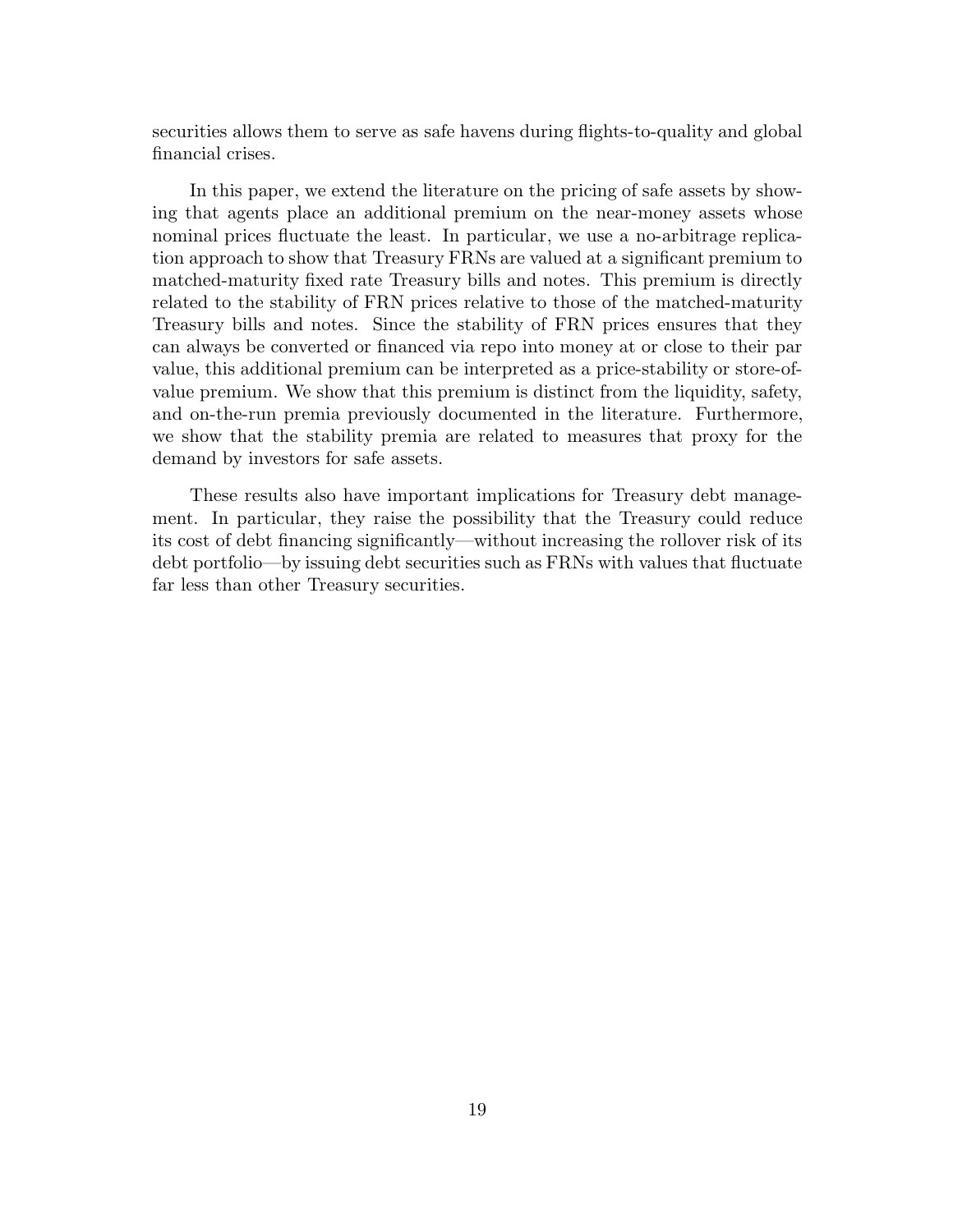# REFERENCES

Amihud, Yakov, and Haim Mendelson, 1991, Liquidity, Maturity, and the Yields on U.S. Treasury Securities, Journal of Finance 46, 1411-1425.

Bhanot, Karan, and Liang Guo, 2017, The New Market for Treasury Floating Rate Notes, The Journal of Fixed Income 27 (2), 52-64.

Brunnermeier, Markus K., and Lasse Heje Pedersen, 2009, Market Liquidity and Funding Liquidity, Review of Financial Studies 22, 2201-2238.

Caballero, Ricardo J, Emmanuel Farhi, and Pierre-Olivier Gourinchas, 2008, An Equilibrium Model of Global Imbalances and Low Interest Rates, American Economic Review 98, 358-393.

Caballero, Ricardo J., and Arvind Krishnamurthy, 2009, Global Imbalances and Financial Fragility, American Economic Review 99, 584-588.

Cochrane, John H., 2015, A New Structure for U.S. Federal Debt, Hoover Institution, Economics Working Paper 15108.

Cui, Jin, Francis In, and Elizabeth Ann Maharaj, 2016, What Drives the Libor-OIS Spread? Evidence from Five Major Currency Libor-OIS Spreads, International Review of Economics & Finance 45, 358-375.

Dang, Vi Tri, Gary Gorton, and Bengt Holmström, 2015, Ignorance, Debt and Financial Crises, Columbia University Working Paper.

Duffee, Gregory R., 1996, Idiosyncratic Variation of Treasury Bill Yields, Journal of Finance 51, 527-551.

Duffie, Darrell, 2015, Discussion of 'A New Structure for U.S. Federal Debt' by John H. Cochrane, Brookings Institution Press.

Fabozzi, Frank J., and Steven V. Mann, 2000, Floating-Rate Securities, Frank J. Fabozzi Associates, New Hope, PA.

Fleckenstein, Matthias, Francis A. Longstaff, and Hanno Lustig, 2014, The TIPS-Treasury Puzzle, Journal of Finance 69, 2151-2197.

Fleckenstein, Matthias, Francis A. Longstaff, and Hanno Lustig, 2017, Deflation Risk, Review of Financial Studies 30, 2719-2760.

Gârleanu, Nicolae, and Lasse H. Pedersen, 2011, Margin-Based Asset Pricing and Deviations from the Law of One Price, Review of Financial Studies 22, 4259-4299.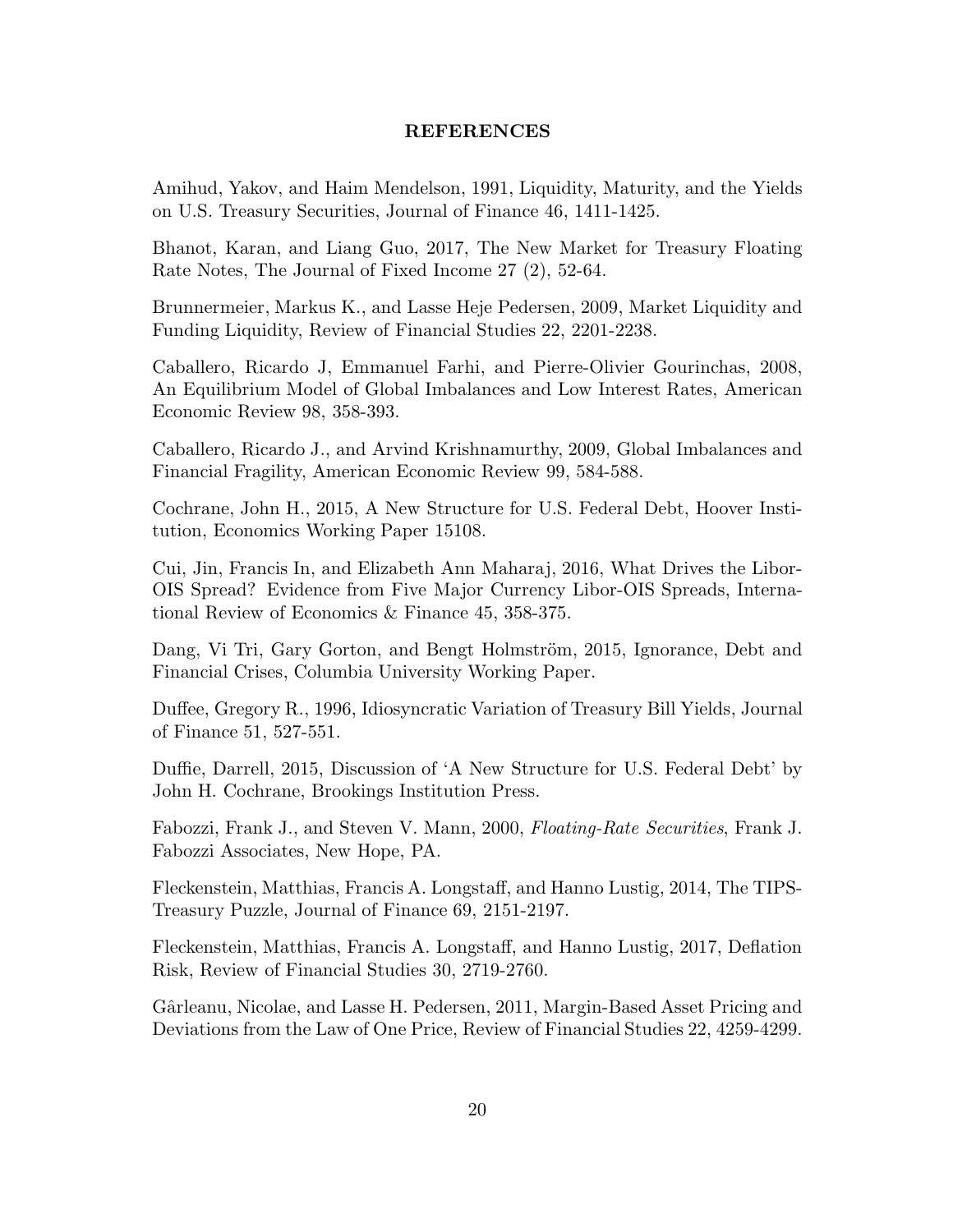Gorton, Gary, and Guillermo L. Ordoñez, 2013, The Supply and Demand for Safe Assets, NBER Working Paper No. 18732.

Greenwood, Robin, Samuel Hanson, and Jeremy C Stein, 2010, A Gap-Filling Theory of Corporate Debt Maturity Choice, Journal of Finance 65, 993-1028.

Greenwood, Robin, Samuel G. Hanson, and Jeremy C. Stein, 2015, A Compara tive-Advantage Approach to Government Debt Maturity, The Journal of Finance 70, 1683-1722.

Greenwood, Robin, and Dimitri Vayanos, 2014, Bond Supply and Excess Bond Returns, Review of Financial Studies 27, 663-713.

Gromb, Denis, and Dimitri Vayanos, 2002, Equilibrium and Welfare in Markets with Financial Constrained Arbitrageurs, Journal of Financial Economics 66, 361-407.

Guibaud, Stephane, Yves Nosbusch, and Dimitri Vayanos, 2013, Bond Market Clienteles, the Yield Curve, and the Optimal Maturity Structure of Government Debt, Review of Financial Studies 26, 1914-1961.

Hartley, Jonathan, and Urban J. Jermann, 2018, Should the U.S. Government Issue Floating Rate Notes?, Wharton School Working Paper.

He, Zhiguo, Arvind Krishnamurthy, and Konstantin Milbradt, 2016a, A Model of Safe Asset Determination, NBER Working Paper No. 22271.

He, Zhiguo, Arvind Krishnamurthy, and Konstantin Milbradt, 2016b, What Makes US Government Bonds Safe Assets?, American Economic Review 106, 519-523.

He, Zhiguo, and Wei Xiong, 2012, Rollover Risk and Credit Risk, Journal of Finance 67, 391-429.

Kamara, Avraham, 1994, Liquidity, Taxes, and Short-Term Treasury Yields, Journal of Financial and Quantitative Analysis 29, 403.

Krishnamurthy, Arvind, 2002, The Bond/Old Bond Spread, Journal of Financial Economics 66, 463-506.

Krishnamurthy, Arvind, and Annette Vissing-Jorgensen, 2012, The Aggregate Demand for Treasury Debt, Journal of Political Economy 120, 233-267.

Lewis, Kurt, Francis Longstaff, and Lubomir Petrasek, 2017, Asset Mispricing, NBER Working Paper No. 23231.

Longstaff, Francis A., 2004, The Flight-to-Liquidity Premium in U.S. Treasury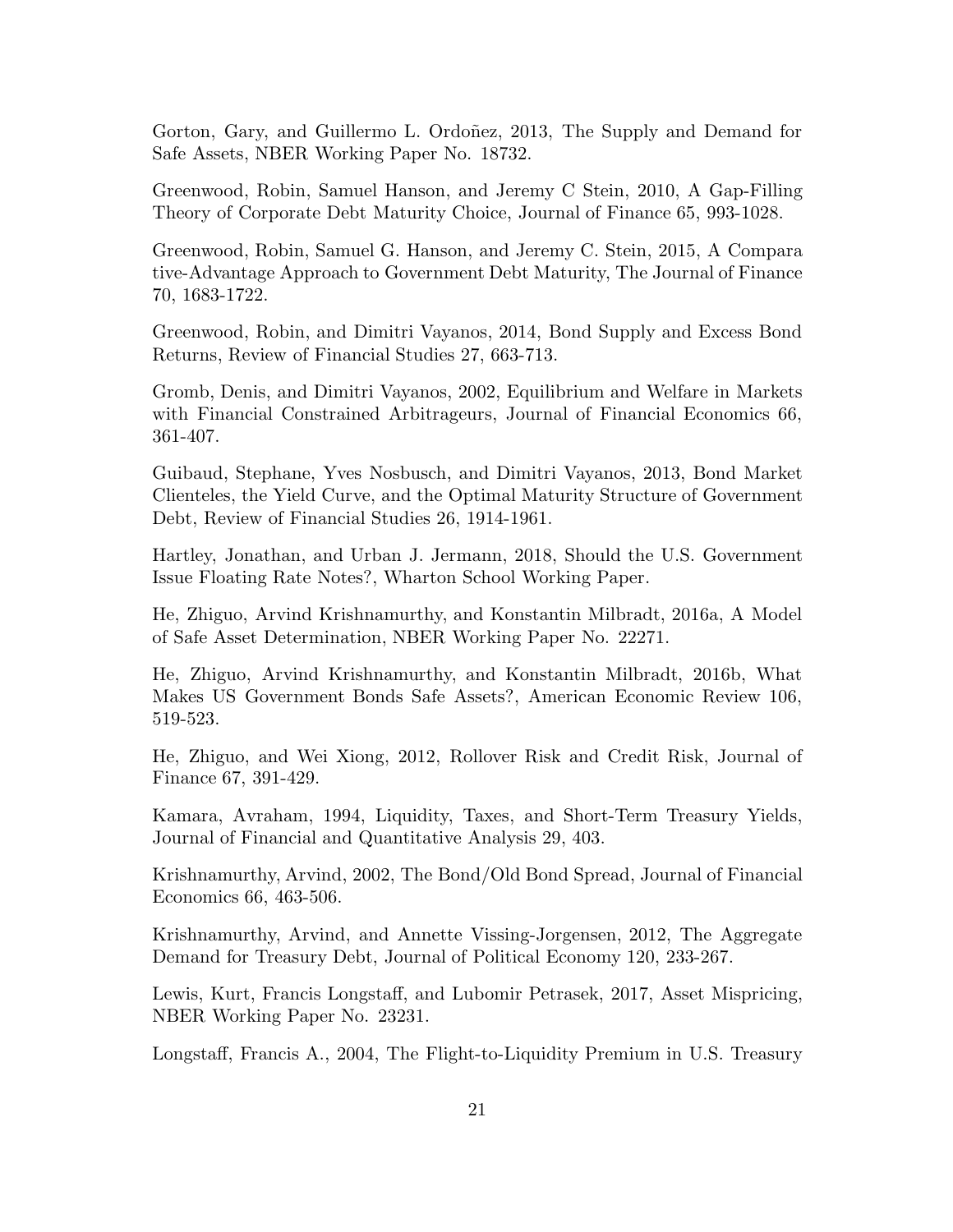Bond Prices, Journal of Business 77, 511-526.

Musto, David, Greg Nini, and Krista Schwarz, 2018, Notes on Bonds: Liquidity at all Costs During the Great Recession, Review of Financial Studies 31, 2983- 3018.

Nagel, Stefan, 2016, The Liquidity Premium of Near-Money Assets, Quarterly Journal of Economics 131, 1927-1971.

Newey, Whitney K., and Kenneth D. West, 1987, A Simple, Positive Semi-Definite Heteroskedasticity and Autocorrelation Consistent Covariance Matrix, Econometrica 55, 703-708.

Schmidt, Lawrence, Allan Timmermann, and Russ Wermers, 2016, Runs on Money Market Mutual Funds, American Economic Review 106, 26252657.

Schwarz, Krista, 2017, Mind the Gap: Disentangling Credit and Liquidity in Risk Spreads, Wharton School Working Paper.

Strahan, Philip E., and Basak Tanyeri, 2015, Once Burned, Twice Shy: Money Market Fund Responses to a Systemic Liquidity Shock, Journal of Financial and Quantitative Analysis 50, 119-144.

Vayanos, Dimitri, and Pierre-Olivier Weill, 2008, A Search-Based Theory of the On-the-Run Phenomenon, Journal of Finance 63, 1361-1398.

Xiong, Wei, 2001, Convergence Trading with Wealth Effects: An Amplification Mechanism in Financial Markets, Journal of Financial Economics 62, 247-292.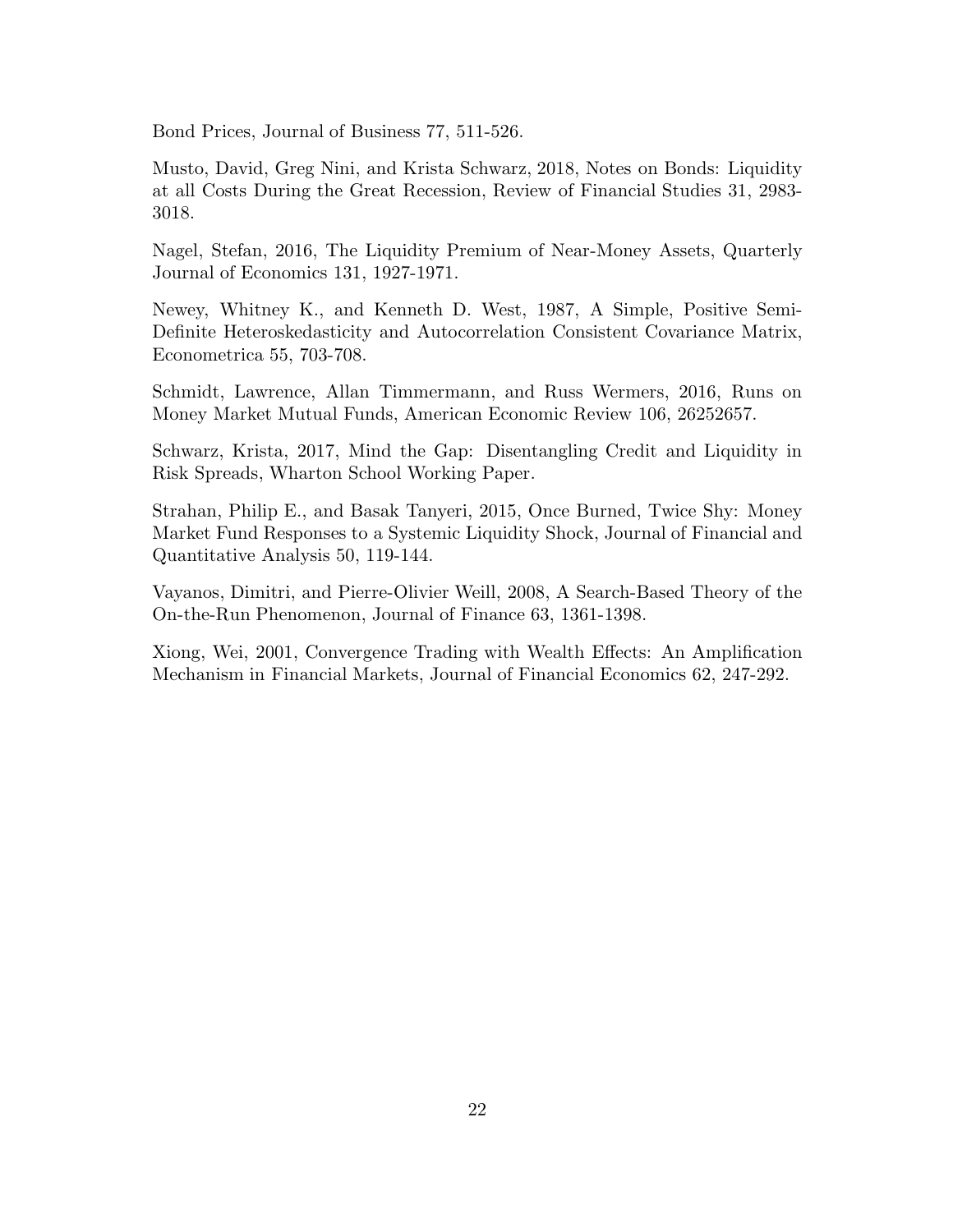

Figure 1. Price Premia. The top panel plots the time series of the price premia measured relative to Treasury bills. The lower panel plots the time series of the price premia measured relative to Treasury notes. The price premia are expressed in cents per \$100 par amount.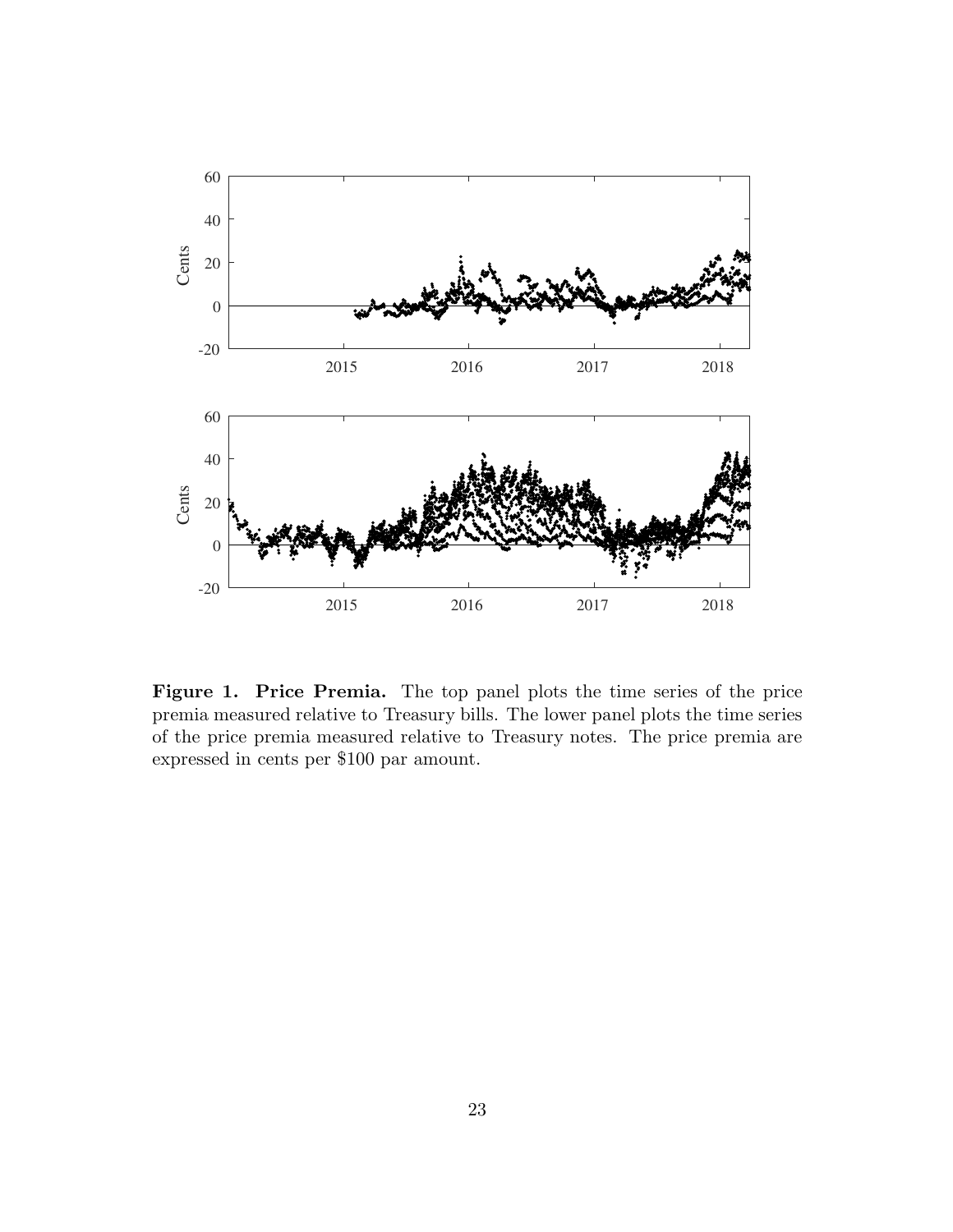

Figure 2. Time Series of Price Premia Measured Relative to Treasury Bills by Time to Maturity. This figure plots the time series of the price premia measured relative to Treasury bills as a function of the time to maturity for the FRNs. Price premia are expressed as cents per \$100 par amount.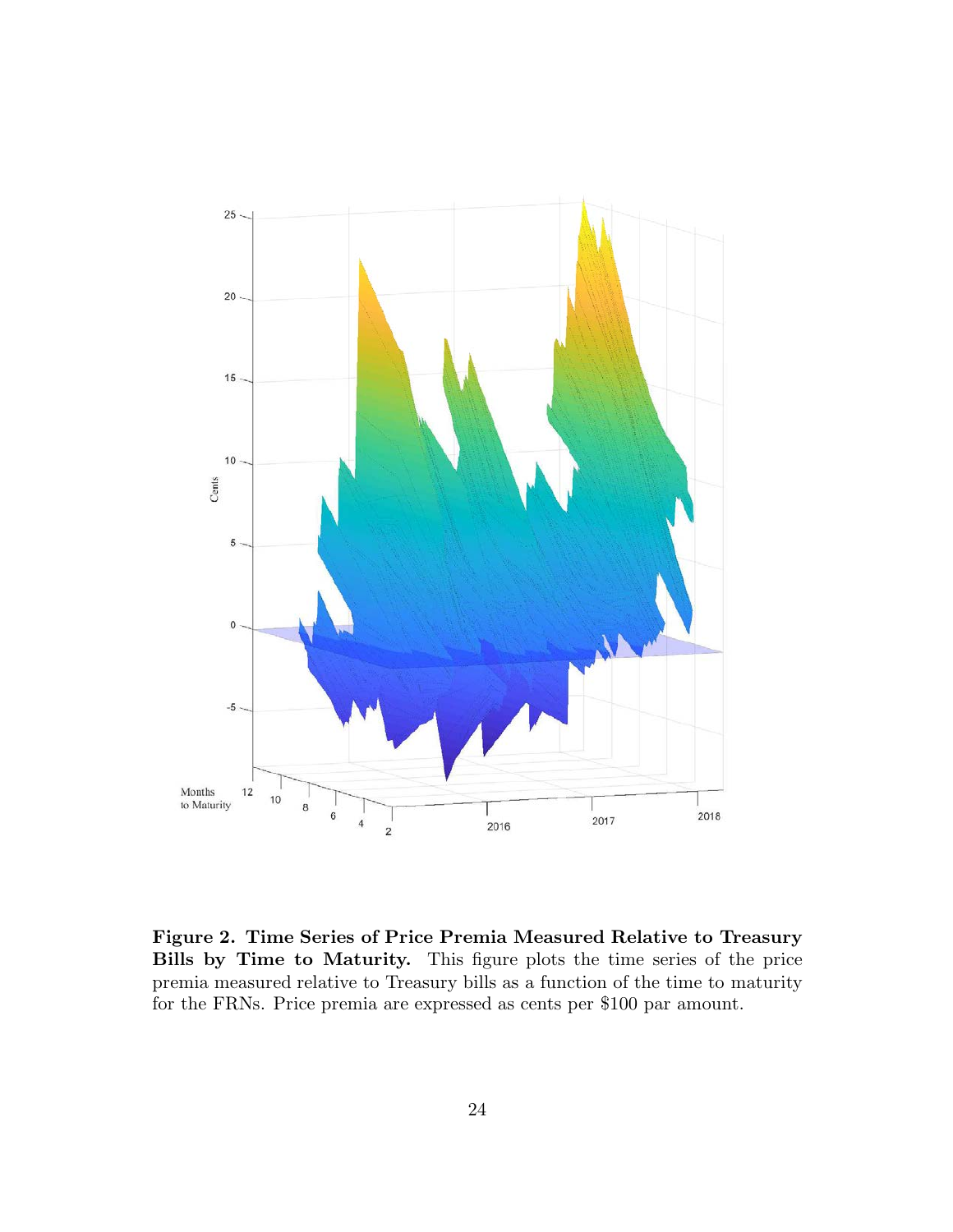

Figure 3. Time Series of Price Premia Measured Relative to Treasury Notes by Time to Maturity. This figure plots the time series of the price premia measured relative to Treasury notes as a function of the time to maturity for the FRNs. Price premia are expressed as cents per \$100 par amount.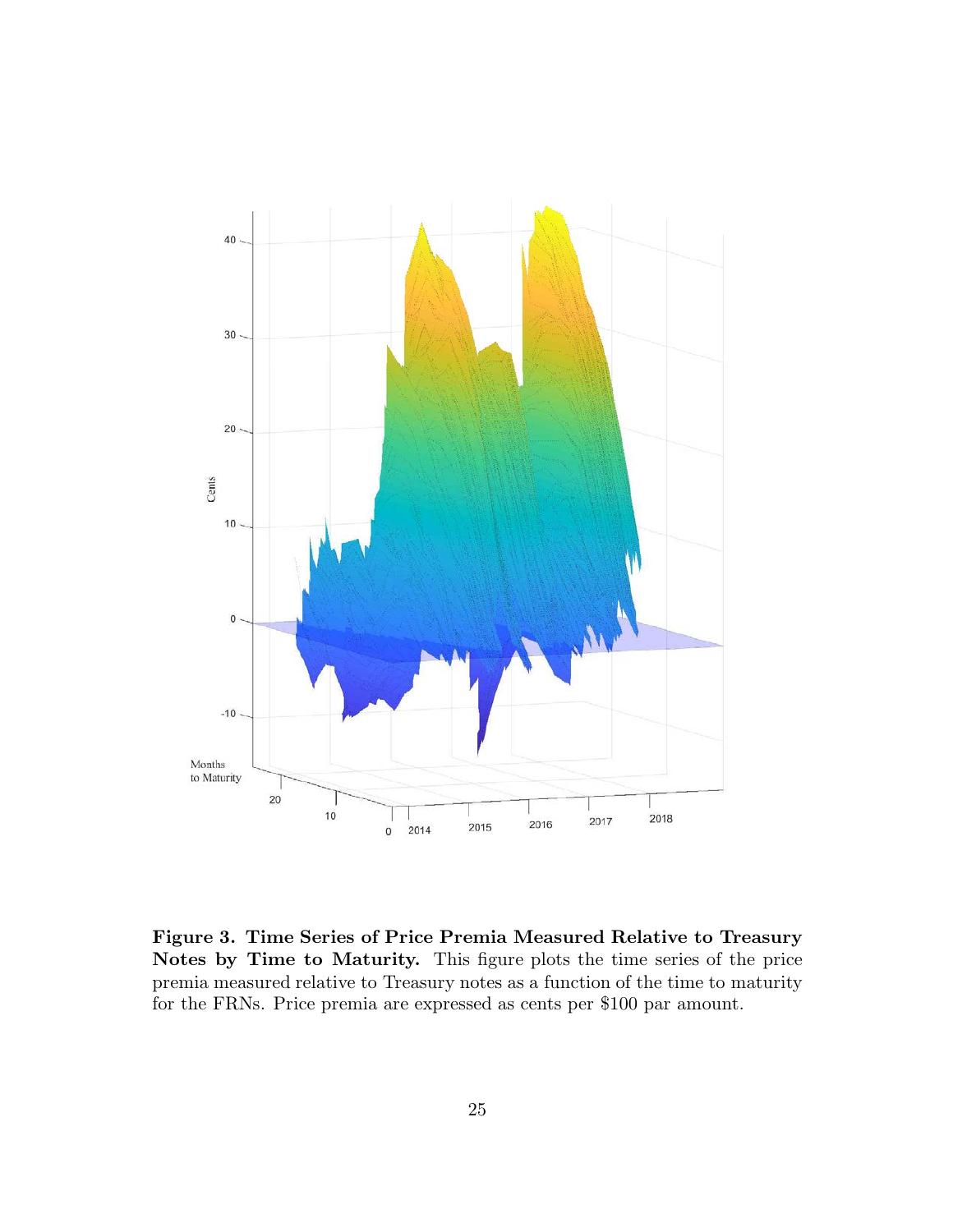## Table 1

Summary Statistics for Treasury Floating Rate Note Prices. This table presents summary statistics for the clean prices (without accrued coupon) of the two-year Treasury FRNs issued during the sample period. The FRN spread is measured in basis points. The summary statistics are based on prices for the FRNs from their issue date until three months before their maturity date. N denotes the number of observations. The sample period is daily from January 31, 2014 to March 29, 2018.

| ${\rm FRN}$    | Maturity         | Spread | Mean    | Std Dev | Min     | Median  | Max     | $\boldsymbol{N}$ |
|----------------|------------------|--------|---------|---------|---------|---------|---------|------------------|
| 1              | $1 - 31 - 2016$  | 4.50   | 99.992  | 0.015   | 99.953  | 99.997  | 100.022 | 456              |
| $\overline{2}$ | $4 - 30 - 2016$  | 6.90   | 100.017 | 0.013   | 99.992  | 100.015 | 100.055 | 457              |
| 3              | $7 - 31 - 2016$  | 7.00   | 100.017 | 0.015   | 99.984  | 100.012 | 100.062 | 454              |
| 4              | $10 - 31 - 2016$ | 5.30   | 99.987  | 0.021   | 99.900  | 99.991  | 100.016 | 455              |
| 5              | $1 - 31 - 2017$  | 8.40   | 100.017 | 0.022   | 99.933  | 100.022 | 100.063 | 441              |
| 6              | $4 - 30 - 2017$  | 7.40   | 99.990  | 0.050   | 99.766  | 100.003 | 100.045 | 452              |
|                | $7 - 31 - 2017$  | 7.70   | 99.981  | 0.075   | 99.673  | 100.002 | 100.083 | 444              |
| $8\,$          | $10 - 31 - 2017$ | 16.80  | 100.069 | 0.081   | 99.725  | 100.099 | 100.169 | 446              |
| 9              | $1 - 31 - 2018$  | 27.20  | 100.202 | 0.064   | 100.042 | 100.224 | 100.309 | 453              |
| 10             | $4 - 30 - 2018$  | 19.00  | 100.131 | 0.055   | 99.979  | 100.129 | 100.219 | 450              |
| 11             | $7 - 31 - 2018$  | 17.40  | 100.131 | 0.060   | 99.987  | 100.143 | 100.234 | 411              |
| 12             | $10 - 31 - 2018$ | 17.00  | 100.156 | 0.067   | 99.997  | 100.172 | 100.252 | 343              |
| 13             | $1 - 31 - 2019$  | 14.00  | 100.155 | 0.054   | 99.996  | 100.173 | 100.226 | 297              |
| 14             | $4 - 30 - 2019$  | 7.00   | 100.073 | 0.040   | 99.983  | 100.078 | 100.145 | 235              |
| 15             | $7 - 31 - 2019$  | 6.00   | 100.068 | 0.045   | 100.000 | 100.075 | 100.151 | 174              |
| 16             | $10 - 31 - 2019$ | 4.80   | 100.061 | 0.032   | 100.000 | 100.069 | 100.115 | 107              |
| 17             | $1 - 31 - 2020$  | 0.00   | 99.980  | 0.015   | 99.928  | 99.978  | 100.000 | 41               |
| All            |                  |        | 100.060 | 0.088   | 99.673  | 100.029 | 100.309 | 6,116            |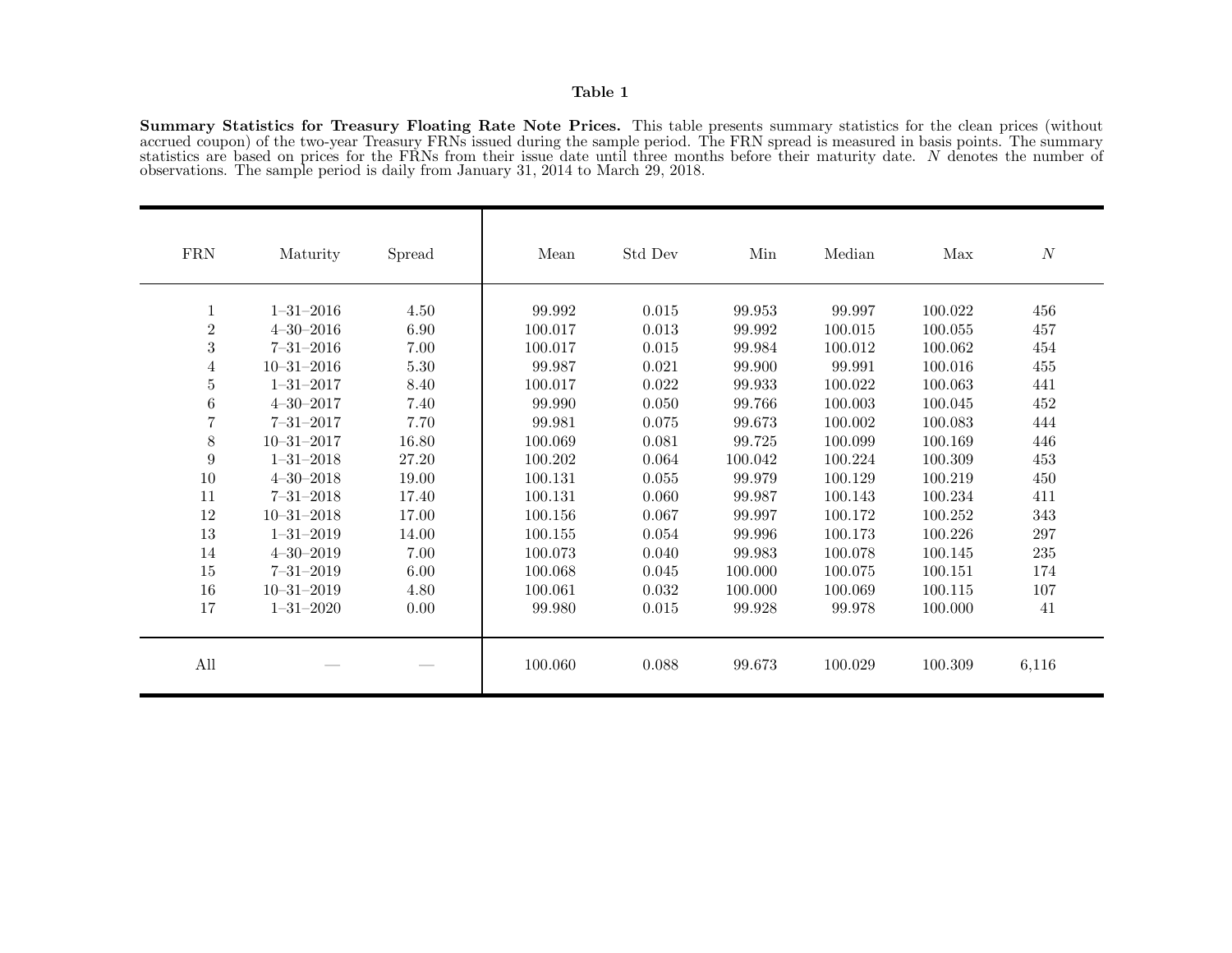#### Table 2

Volatility of Daily Changes in Treasury Security Prices. This table reports the standard deviation of daily price changes for FRNs where the results are stratified based on the number of months to maturity for the FRNs. The table also reports the standard deviation of daily price changes for Treasury bills and two-year Treasury notes with maturity dates matched to those of the individual FRNs. The standard deviations are computed using only data for days on which price change observations are available for the individual FRN as well as both the matched-maturity Treasury bill and two-year Treasury note (or only the two-year Treasury note for horizons longer than one year). Standard deviations are expressed as cents per \$100 notional. The sample period is daily from January 31, 2014 to March 29, 2018.

| Months to Maturity |                |            |        |        |                  |
|--------------------|----------------|------------|--------|--------|------------------|
| From               | To             | <b>FRN</b> | T-Bill | T-Note | $\boldsymbol{N}$ |
| 3                  | $\overline{4}$ | 0.189      | 0.381  | 0.468  | 209              |
| $\overline{4}$     | $\overline{5}$ | 0.251      | 0.639  | 0.690  | 247              |
| 5                  | $\,6$          | 0.262      | 0.644  | 0.659  | 237              |
| 6                  | 9              | 0.354      | 0.926  | 0.911  | 743              |
| 9                  | 12             | 0.422      | 1.358  | 1.251  | 798              |
| 12                 | 15             | 0.589      |        | 1.890  | 863              |
| 15                 | 18             | 0.659      |        | 3.262  | 903              |
| 18                 | 21             | 0.652      |        | 4.199  | 983              |
| 21                 | 24             | 0.783      |        | 5.025  | 1,026            |
|                    |                |            |        |        |                  |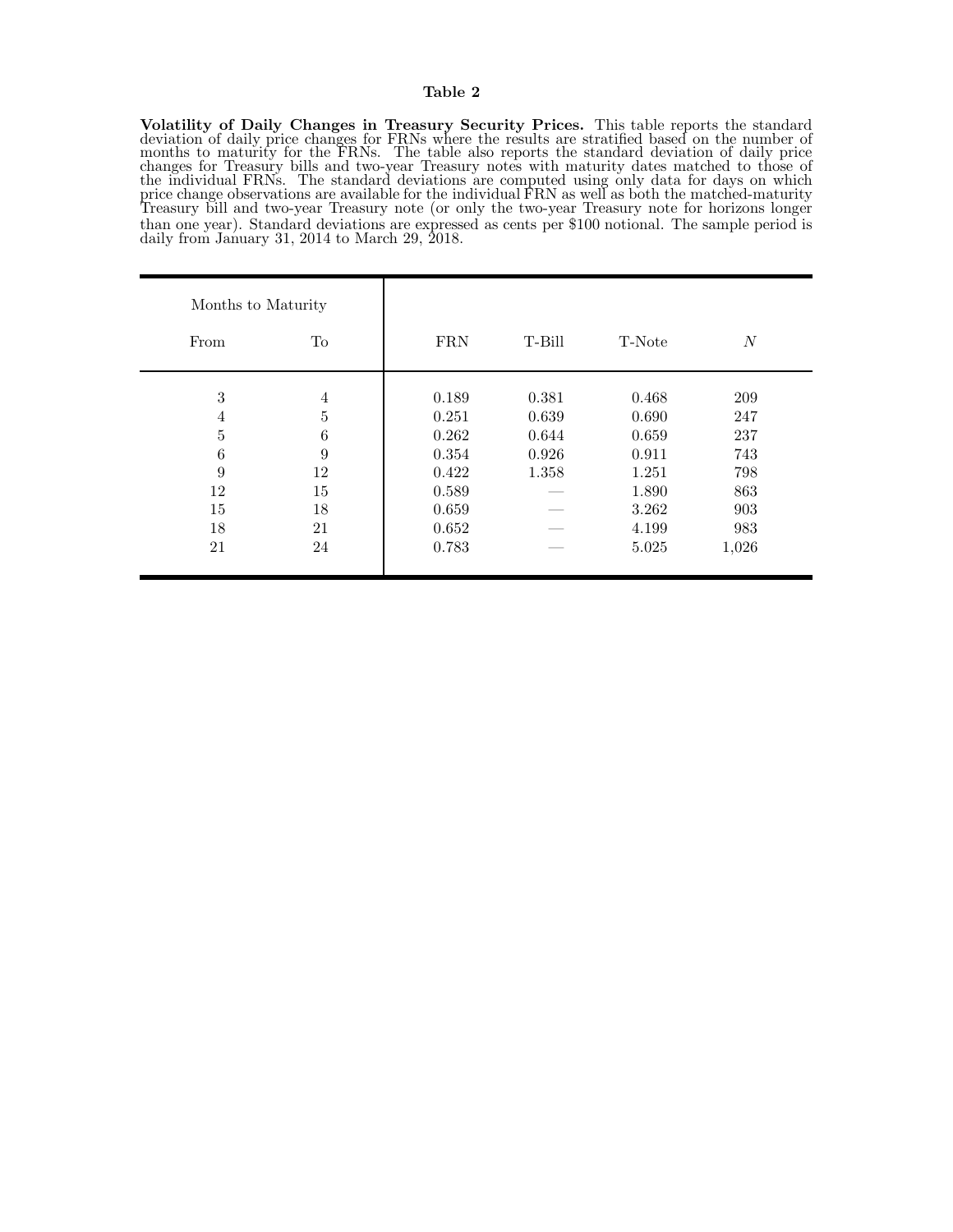Summary Statistics for the Premia. This table presents summary statistics for the premia in FRN prices measured relative to Treasury bills and Treasury notes. The premia are computed as the difference between the yield on the replicating portfolios using matched-maturity Treasury bills or notes and the yield on the swapped FRN. Yield differences are measured in basis points. A positive yield difference implies that the yield on the replicating portfolio is higher than the yield on the swapped FRN. Std Dev denotes the standard deviation. N denotes the number of observations. The sample period is daily from January 31, 2014 to March 29, 2018.

|                                                                                                         |                                                                                                                                                                                                                                                                                              |                                                                                                            | Relative to T-Bills                                                                                  |                                                                                                                                       |                                                                                                                 |                                                                                                                      | Relative to T-Notes                                                                                                                                          |                                                                                                                                |                                                                                                                         |                                                                                                                                                                    |                                                                                                                                     |                                                                                                                                     |                                                                                                       |
|---------------------------------------------------------------------------------------------------------|----------------------------------------------------------------------------------------------------------------------------------------------------------------------------------------------------------------------------------------------------------------------------------------------|------------------------------------------------------------------------------------------------------------|------------------------------------------------------------------------------------------------------|---------------------------------------------------------------------------------------------------------------------------------------|-----------------------------------------------------------------------------------------------------------------|----------------------------------------------------------------------------------------------------------------------|--------------------------------------------------------------------------------------------------------------------------------------------------------------|--------------------------------------------------------------------------------------------------------------------------------|-------------------------------------------------------------------------------------------------------------------------|--------------------------------------------------------------------------------------------------------------------------------------------------------------------|-------------------------------------------------------------------------------------------------------------------------------------|-------------------------------------------------------------------------------------------------------------------------------------|-------------------------------------------------------------------------------------------------------|
| <b>FRN</b>                                                                                              | Maturity                                                                                                                                                                                                                                                                                     | Mean                                                                                                       | Std<br>Dev                                                                                           | Min                                                                                                                                   | Max                                                                                                             | Percent<br>Positive                                                                                                  | N                                                                                                                                                            | Mean                                                                                                                           | Std<br>Dev                                                                                                              | Min                                                                                                                                                                | Max                                                                                                                                 | Percent<br>Positive                                                                                                                 | $\boldsymbol{N}$                                                                                      |
| 1<br>$\overline{2}$<br>3<br>$\overline{4}$<br>5<br>6<br>7<br>8<br>9<br>10<br>11<br>12<br>13<br>14<br>15 | $1 - 31 - 2016$<br>$4 - 30 - 2016$<br>$7 - 31 - 2016$<br>$10 - 31 - 2016$<br>$1 - 31 - 2017$<br>$4 - 30 - 2017$<br>$7 - 31 - 2017$<br>$10 - 31 - 2017$<br>$1 - 31 - 2018$<br>$4 - 30 - 2018$<br>$7 - 31 - 2018$<br>$10 - 31 - 2018$<br>$1 - 31 - 2019$<br>$4 - 30 - 2019$<br>$7 - 31 - 2019$ | $-4.31$<br>1.99<br>6.25<br>2.22<br>6.61<br>7.15<br>5.28<br>6.33<br>0.95<br>7.76<br>15.75<br>18.68<br>23.61 | 2.85<br>5.45<br>7.94<br>6.72<br>5.92<br>4.64<br>6.38<br>6.15<br>3.28<br>3.16<br>6.72<br>5.07<br>4.11 | $-11.25$<br>$-10.96$<br>$-11.76$<br>$-14.65$<br>$-7.33$<br>$-4.88$<br>$-11.28$<br>$-6.24$<br>$-8.89$<br>2.62<br>5.08<br>1.46<br>12.58 | 3.09<br>21.26<br>27.85<br>25.46<br>21.20<br>15.83<br>16.03<br>19.11<br>7.22<br>18.45<br>29.07<br>27.73<br>28.53 | 6.70<br>66.29<br>84.24<br>63.30<br>89.67<br>92.18<br>73.91<br>85.19<br>66.67<br>100.00<br>100.00<br>100.00<br>100.00 | 194<br>178<br>184<br>188<br>184<br>179<br>184<br>189<br>195<br>181<br>162<br>103<br>42<br>$\hspace{0.1mm}-\hspace{0.1mm}$<br>$\hspace{0.1mm}-\hspace{0.1mm}$ | 0.62<br>3.87<br>5.72<br>8.39<br>9.86<br>12.37<br>12.86<br>14.13<br>12.29<br>11.26<br>11.07<br>12.14<br>10.30<br>10.91<br>12.27 | 3.17<br>5.04<br>8.23<br>8.14<br>8.52<br>6.80<br>7.69<br>6.60<br>6.66<br>4.57<br>6.38<br>9.44<br>12.03<br>12.28<br>10.91 | $-8.01$<br>$-6.48$<br>$-8.88$<br>$-4.46$<br>$-5.42$<br>$-2.76$<br>$-10.26$<br>$-5.28$<br>$-3.29$<br>$-0.24$<br>$-1.44$<br>$-3.16$<br>$-7.30$<br>$-7.71$<br>$-3.64$ | 10.59<br>23.46<br>34.08<br>33.70<br>31.30<br>27.91<br>26.18<br>24.85<br>25.86<br>22.21<br>29.13<br>34.13<br>34.56<br>33.38<br>30.46 | 56.36<br>80.74<br>79.30<br>89.89<br>90.48<br>96.68<br>91.44<br>97.98<br>97.13<br>99.78<br>98.54<br>95.92<br>81.14<br>83.40<br>81.03 | 456<br>457<br>454<br>455<br>441<br>452<br>444<br>446<br>453<br>450<br>411<br>343<br>297<br>235<br>174 |
| 16<br>17                                                                                                | $10 - 31 - 2019$<br>$1 - 31 - 2020$                                                                                                                                                                                                                                                          |                                                                                                            |                                                                                                      |                                                                                                                                       |                                                                                                                 |                                                                                                                      | $\hspace{0.05cm}$                                                                                                                                            | 16.99<br>17.34                                                                                                                 | 6.90<br>2.40                                                                                                            | $-0.80$<br>10.87                                                                                                                                                   | 26.66<br>21.75                                                                                                                      | 99.07<br>100.00                                                                                                                     | 107<br>41                                                                                             |
| All                                                                                                     |                                                                                                                                                                                                                                                                                              | 5.92                                                                                                       | 8.15                                                                                                 | $-14.65$                                                                                                                              | 29.07                                                                                                           | 76.28                                                                                                                | 2,163                                                                                                                                                        | 9.82                                                                                                                           | 8.59                                                                                                                    | $-10.26$                                                                                                                                                           | 34.56                                                                                                                               | 88.65                                                                                                                               | 6,116                                                                                                 |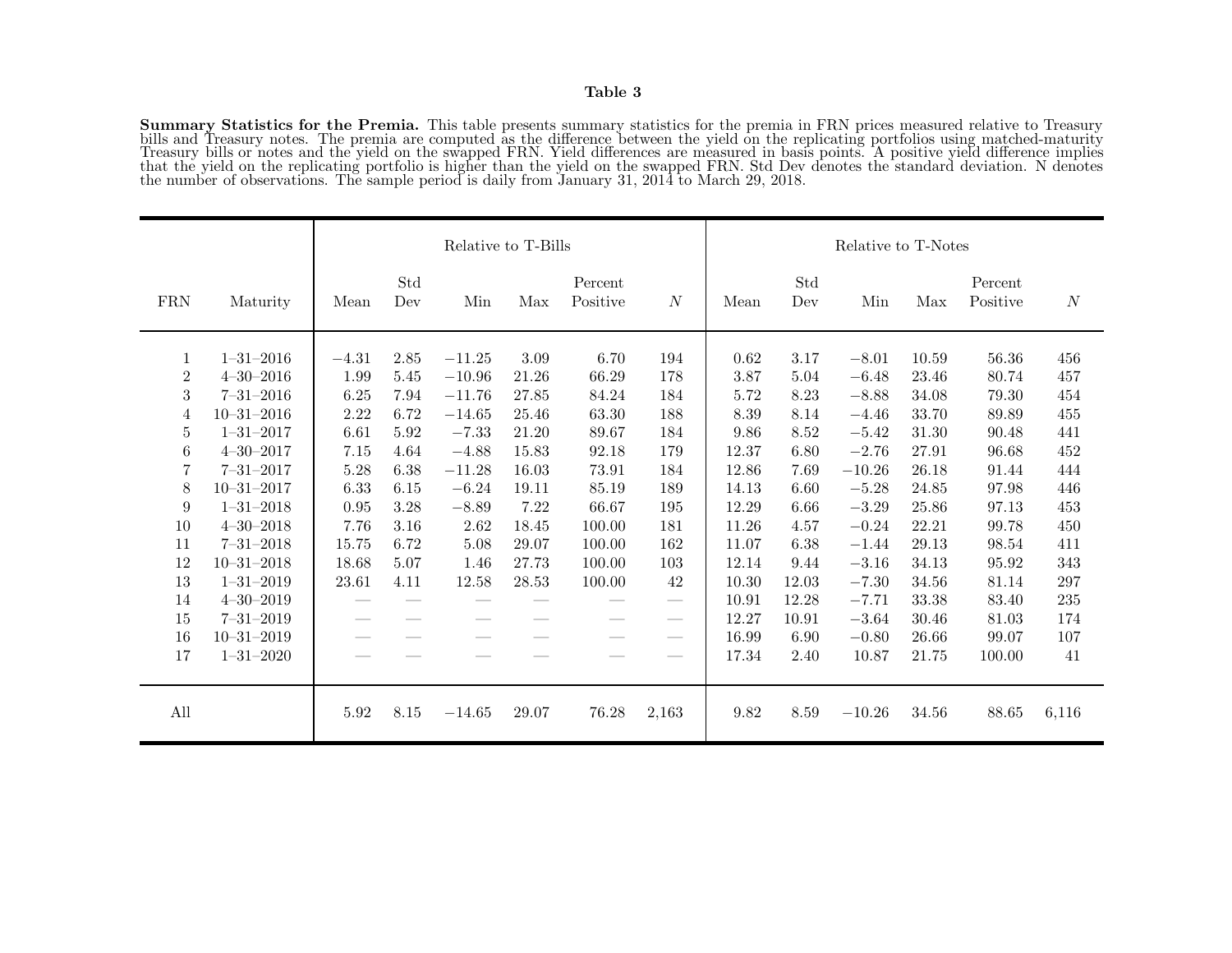#### Table 4

Liquidity Measures for Treasury Floating Rate Notes and Matched-Maturity Treasury Bills and Notes. This table reports the total amount issued, the bid-ask spread, and the bid to cover ratio for the two-year FRNs issued during the sample period, along with the same measures for the matched-maturity Treasury bills and two-year Treasury notes. Amount issued denotes the total par amount issued by the Treasury and is measured in billions of dollars. Bid-ask spread denotes the average bid-ask spread in cents per 100 dollar par amount of the indicated securities. Bid to cover denotes bid to cover ratio for the security at the initial auction. The sample period is daily from January 31, 2014 to March 29, 2018.

|                                                                                                                                          |                                                                                                                                                                                                                                                                                              | Amount Issued                                                                                                                       |                                                                                                                                            | Bid-Ask Spread                                                                                                                      |                                                                                                                                     |                                                                                                                                                                                  | Bid to Cover                                                                                                                        |                                                                                                                      |                                                                                                                  |                                                                                                                          |
|------------------------------------------------------------------------------------------------------------------------------------------|----------------------------------------------------------------------------------------------------------------------------------------------------------------------------------------------------------------------------------------------------------------------------------------------|-------------------------------------------------------------------------------------------------------------------------------------|--------------------------------------------------------------------------------------------------------------------------------------------|-------------------------------------------------------------------------------------------------------------------------------------|-------------------------------------------------------------------------------------------------------------------------------------|----------------------------------------------------------------------------------------------------------------------------------------------------------------------------------|-------------------------------------------------------------------------------------------------------------------------------------|----------------------------------------------------------------------------------------------------------------------|------------------------------------------------------------------------------------------------------------------|--------------------------------------------------------------------------------------------------------------------------|
| <b>FRN</b>                                                                                                                               | Maturity                                                                                                                                                                                                                                                                                     | <b>FRN</b>                                                                                                                          | T-Bill                                                                                                                                     | T-Note                                                                                                                              | <b>FRN</b>                                                                                                                          | T-Bill                                                                                                                                                                           | T-Note                                                                                                                              | <b>FRN</b>                                                                                                           | T-Bill                                                                                                           | T-Note                                                                                                                   |
| 1<br>$\sqrt{2}$<br>$\sqrt{3}$<br>4<br>$\overline{5}$<br>6<br>$\overline{7}$<br>8<br>$\boldsymbol{9}$<br>10<br>11<br>12<br>13<br>14<br>15 | $1 - 31 - 2016$<br>$4 - 30 - 2016$<br>$7 - 31 - 2016$<br>$10 - 31 - 2016$<br>$1 - 31 - 2017$<br>$4 - 30 - 2017$<br>$7 - 31 - 2017$<br>$10 - 31 - 2017$<br>$1 - 31 - 2018$<br>$4 - 30 - 2018$<br>$7 - 31 - 2018$<br>$10 - 31 - 2018$<br>$1 - 31 - 2019$<br>$4 - 30 - 2019$<br>$7 - 31 - 2019$ | 41.00<br>41.00<br>41.01<br>41.00<br>41.00<br>41.05<br>41.00<br>41.00<br>41.27<br>44.99<br>42.84<br>41.91<br>43.53<br>44.63<br>42.53 | 25.00<br>$25.00\,$<br>25.00<br>12.00<br>18.00<br>20.00<br>20.00<br>20.00<br>20.00<br>20.00<br>20.00<br>20.00<br>20.00<br>$\hspace{0.05cm}$ | 32.00<br>32.00<br>29.01<br>29.00<br>26.00<br>26.10<br>26.00<br>26.00<br>26.47<br>32.91<br>27.82<br>27.57<br>27.65<br>29.55<br>28.64 | 0.377<br>0.358<br>0.355<br>0.378<br>1.158<br>1.134<br>1.114<br>1.121<br>1.136<br>1.123<br>1.163<br>1.285<br>1.419<br>1.537<br>1.666 | 0.334<br>0.324<br>0.372<br>0.340<br>0.325<br>0.327<br>0.323<br>0.339<br>0.415<br>0.642<br>0.873<br>1.170<br>1.008<br>$\hspace{0.1mm}-\hspace{0.1mm}$<br>$\overline{\phantom{m}}$ | 1.115<br>1.116<br>1.113<br>1.114<br>1.254<br>1.113<br>1.102<br>1.098<br>1.112<br>1.103<br>1.141<br>1.252<br>1.386<br>1.506<br>1.631 | 5.67<br>4.69<br>4.45<br>4.00<br>4.34<br>4.01<br>3.93<br>3.48<br>3.67<br>3.57<br>3.82<br>3.80<br>3.43<br>3.35<br>3.46 | 3.81<br>4.11<br>3.37<br>4.03<br>3.59<br>3.17<br>3.65<br>3.35<br>3.48<br>$3.23\,$<br>$3.17\,$<br>$3.34\,$<br>3.36 | 3.30<br>$3.35\,$<br>3.22<br>3.11<br>3.74<br>3.30<br>3.42<br>3.01<br>2.90<br>2.64<br>2.52<br>2.53<br>2.68<br>2.85<br>3.06 |
| 16<br>17                                                                                                                                 | $10 - 31 - 2019$<br>$1 - 31 - 2020$                                                                                                                                                                                                                                                          | 42.38<br>49.85                                                                                                                      |                                                                                                                                            | 26.65<br>29.82                                                                                                                      | 1.784<br>1.899                                                                                                                      | $\hspace{0.05cm}$                                                                                                                                                                | 1.736<br>1.852                                                                                                                      | 3.69<br>3.38                                                                                                         |                                                                                                                  | 2.74<br>3.22                                                                                                             |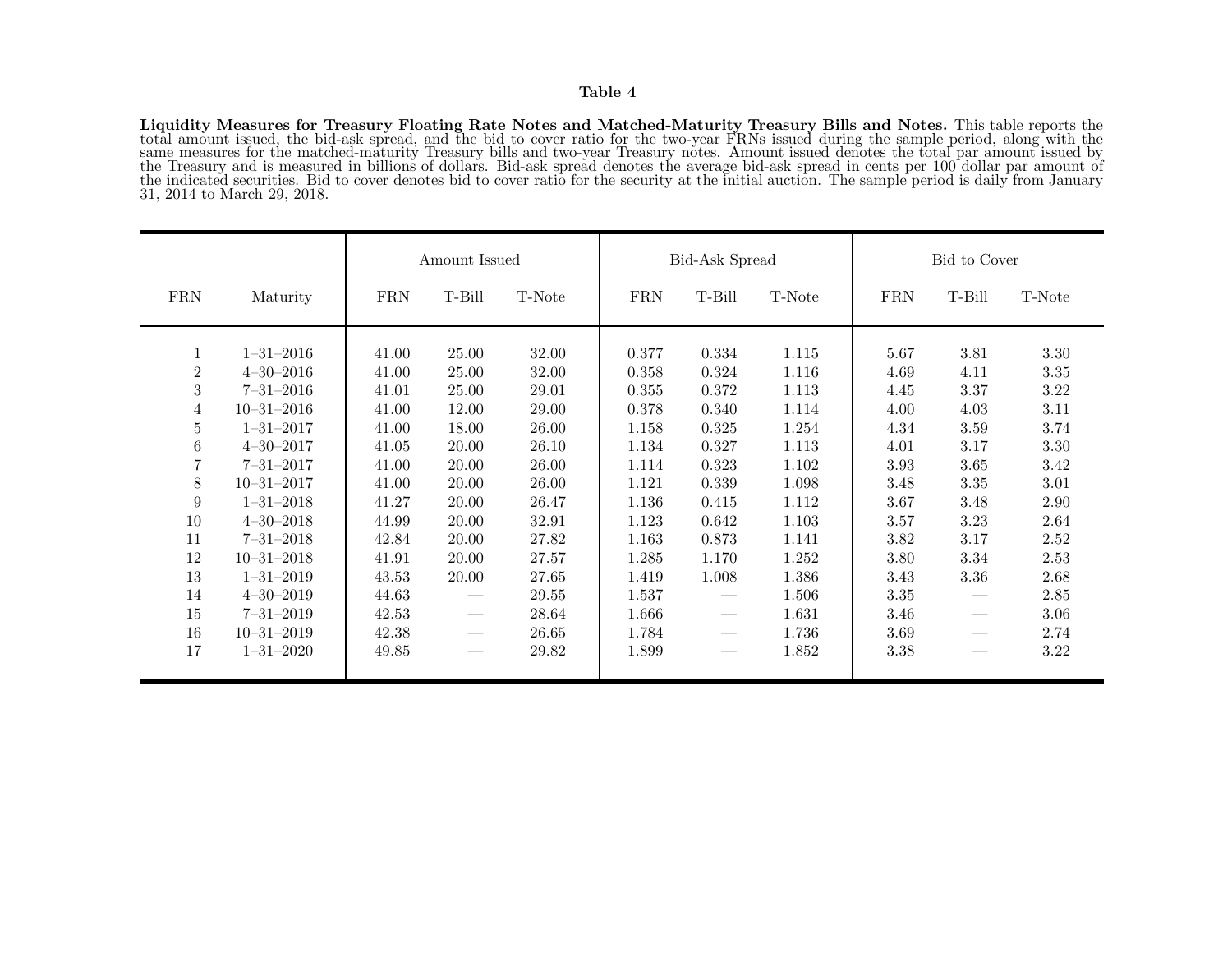Summary Statistics for the Premia Stratified by Months to Maturity. This table presents summary statistics for the premia in FRN prices measured relative to Treasury bills and Treasury notes, where the premia are stratified by number of months to maturity for the FRNs. The premia are computed as the difference between the yield on the replicating portfolios using matched-maturity Treasury bills or notes and the yield on the swapped FRN. Yield differences are measured in basis points. A positive yield difference implies that the yield on the replicating portfolio is higher than the yield on the swapped FRN. Std Dev denotes the standard deviation. N denotes the number of observations. The sample period is daily from January 31, 2014 to March 29, 2018.

|                            |    | Relative to T-Bills |            |          |       |                     | Relative to T-Notes |       |            |          |       |                     |          |
|----------------------------|----|---------------------|------------|----------|-------|---------------------|---------------------|-------|------------|----------|-------|---------------------|----------|
| Months to Maturity<br>From | To | Mean                | Std<br>Dev | Min      | Max   | Percent<br>Positive | $\overline{N}$      | Mean  | Std<br>Dev | Min      | Max   | Percent<br>Positive | $\cal N$ |
| 3                          | 4  | 0.92                | 6.08       | $-11.76$ | 15.93 | 57.42               | 209                 | 3.48  | 6.37       | $-8.88$  | 19.17 | 68.42               | 209      |
| 4                          | 5  | 4.97                | 8.34       | $-11.25$ | 29.07 | 70.45               | 247                 | 7.73  | 7.90       | $-7.72$  | 29.13 | 87.85               | 247      |
| $\bf 5$                    | 6  | 4.81                | 6.36       | $-11.28$ | 24.22 | 79.75               | 237                 | 6.37  | 6.19       | $-10.26$ | 26.62 | 86.92               | 237      |
| $\,6$                      | 9  | 5.40                | 8.33       | $-14.65$ | 27.85 | 75.53               | 748                 | 10.71 | 8.05       | $-5.28$  | 34.13 | 91.71               | 748      |
| 9                          | 12 | 8.60                | 7.98       | $-8.89$  | 28.53 | 83.33               | 722                 | 13.34 | 8.85       | $-5.18$  | 34.56 | 95.04               | 826      |
| 12                         | 15 |                     |            |          |       |                     |                     | 12.79 | 9.17       | $-6.48$  | 33.38 | 93.01               | 873      |
| 15                         | 18 |                     |            |          |       |                     |                     | 11.09 | 8.66       | $-5.44$  | 30.46 | 90.93               | 915      |
| 18                         | 21 |                     |            |          |       |                     | --                  | 8.79  | 8.06       | $-5.78$  | 27.93 | 87.36               | 997      |
| 21                         | 24 |                     |            |          |       |                     | __                  | 6.38  | 7.00       | $-7.71$  | 25.17 | 81.77               | 1,064    |
| All                        |    | 5.92                | 8.15       | $-14.65$ | 29.07 | 76.29               | 2,163               | 9.82  | 8.59       | $-10.26$ | 34.56 | 88.65               | 6,116    |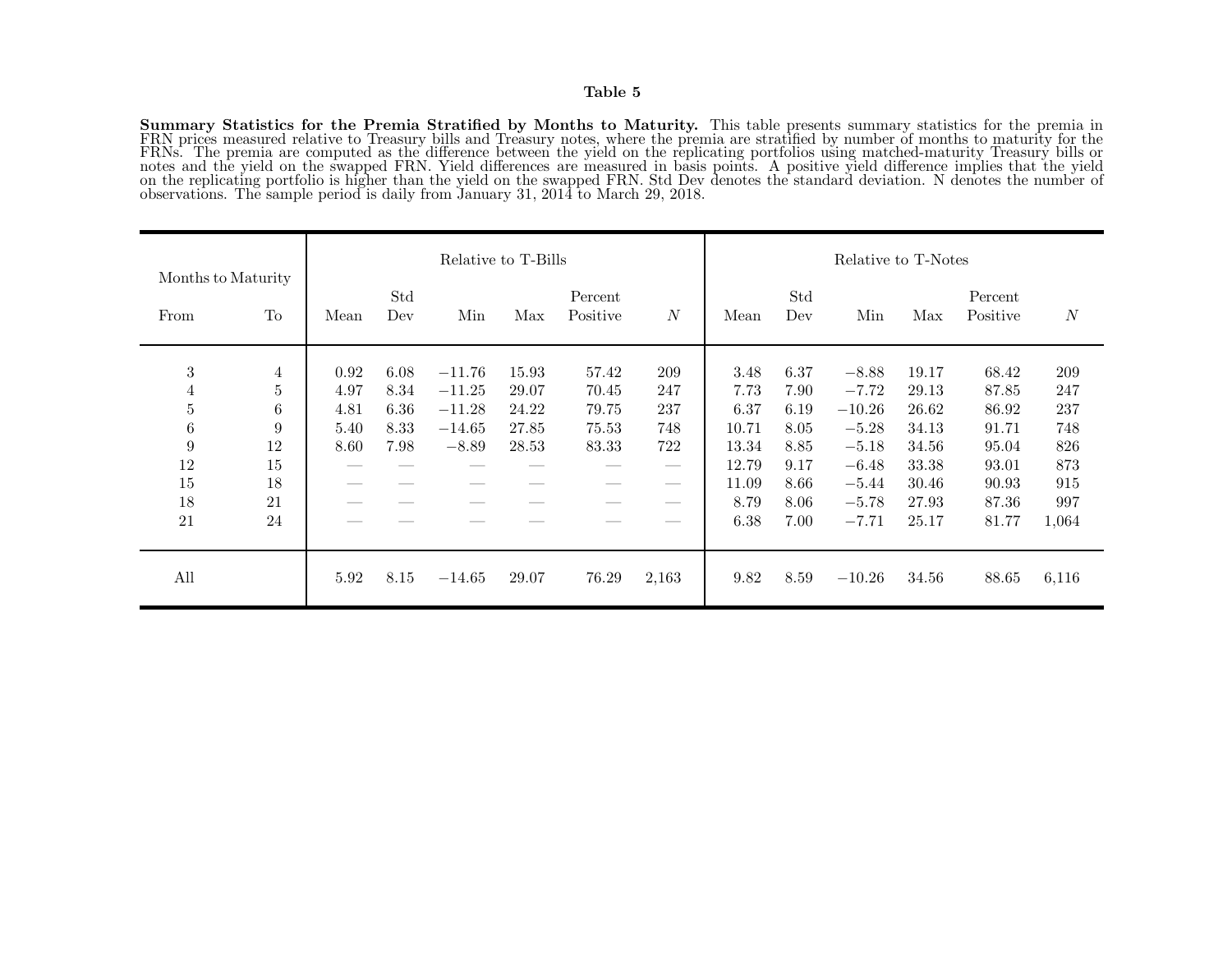#### Table 6

Results from Panel Regressions of Average Premia on the Difference in Treasury Security Volatilities. This table reports the results from regressing the monthly averages of the price premia (expressed as cents per \$100 par amount) on the difference between the standard deviation of daily changes in the corresponding matched-maturity Treasury bill or note and the standard deviation of daily changes in the price of the FRN (the difference in standard deviations is expressed as cents per \$100 par amount). The regression includes monthly fixed effects. The t-statistics are based on the Newey-West (1987) heteroskedasticity and autocorrelation consistent estimate of the covariance matrix (four and five lags, respectively). The superscript ∗∗ denotes significance at the five-percent level. The sample period is monthly from February 2014 to March 2018.

|                              | Relative to Treasury Bills |              | Relative to Treasury Notes |              |  |
|------------------------------|----------------------------|--------------|----------------------------|--------------|--|
| Variable                     | Coefficient                | $t$ -Stat    | Coefficient                | $t$ -Stat    |  |
| Difference in Volatilities   | 7.2370                     | 4.71         | 2.2892                     | 6.26         |  |
| Monthly Fixed Effects        |                            | Yes          |                            | Yes          |  |
| Adj. $R^2$<br>$\overline{N}$ |                            | 0.576<br>105 |                            | 0.643<br>286 |  |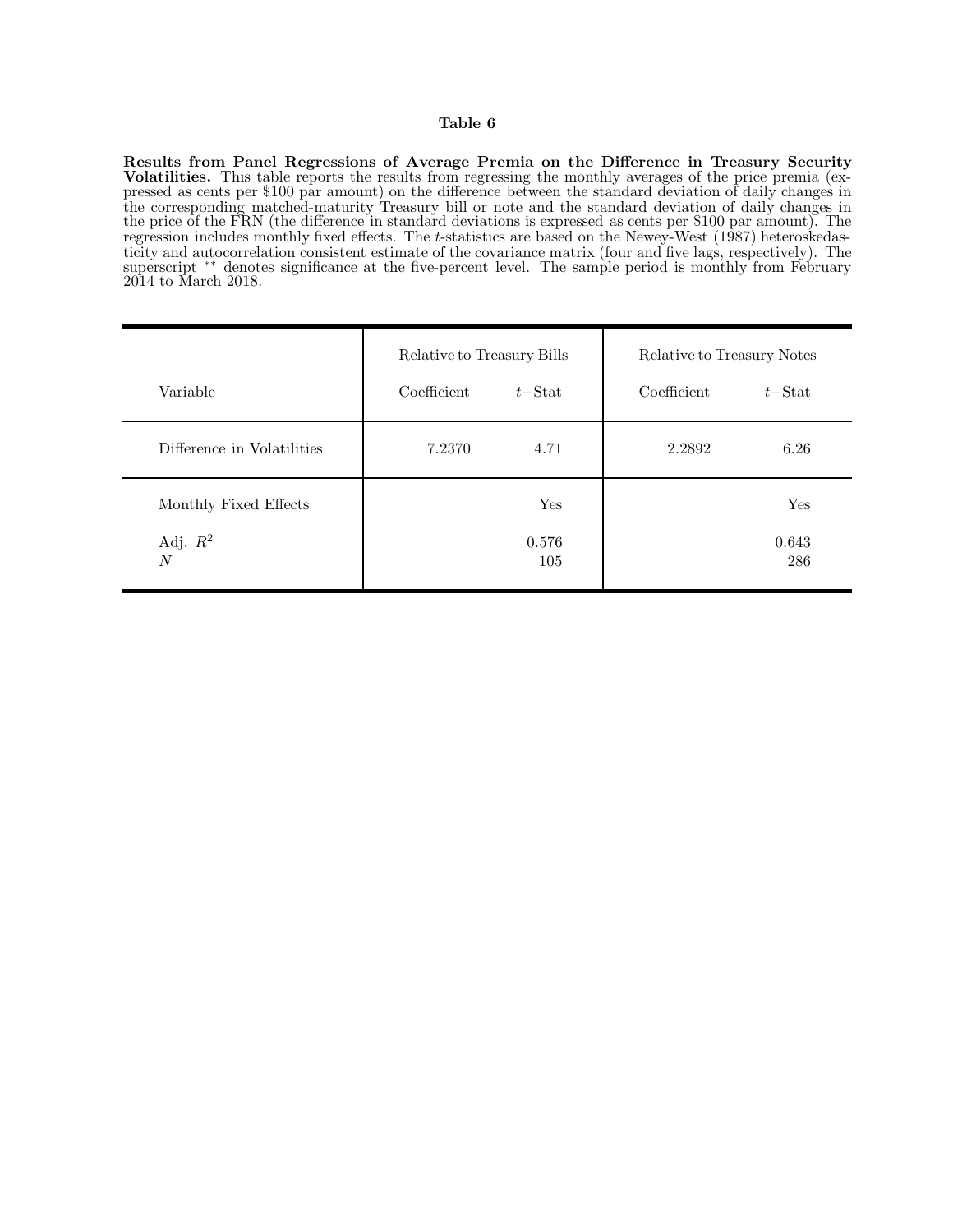Results from Regressions of Changes in Premia on Explanatory Variables. This table reports the results from regressing weekly changes in the FRN/T-bill and FRN/T-note indexes of premia on changes in the indicated explanatory variables. Premia are expressed in basis points. Repo Spread denotes the weekly change in the difference between the three-month repo rate and the secondary market three-month Treasury bill rate. Libor denotes the weekly change in the three-month Libor rate. One-Year Rate denotes the weekly change in the Treasury one-year constant maturity rate. OIS Spread denotes the weekly change in the spread between the three-month Libor rate and the three-month overnight index swap rate. VIX Volatility Index denotes the weekly change in the VIX index of S&P 500 index volatility. Inflation Volatility Index denotes the weekly change in the implied basis point volatility for a ten-year inflation straddle with exercise price equal to two percent. Treasury Money Market Flows denotes the weekly net flow of funds into Treasury money market funds. Non-Treasury Money Market Flows denotes the weekly net flow of funds into non-Treasury money market funds. Treasury and non-Treasury money market flow of funds are expressed in billions of dollars. Treasury CDS denotes the weekly change in the two-year Treasury CDS spread. CDS denotes the weekly change in an index of CDS spreads for major Wall Street dealers. Dollar denotes the weekly change in the Bloomberg U.S. Dollar Index which is calculated by averaging the exchange rates between the dollar and major world currencies. Precious Metals denotes the weekly change in an index of prices for precious metals including gold, silver, and platinum. The t-statistics are based on the Newey-West (1987) heteroskedasticity and autocorrelation consistent estimate of the covariance matrix (four lags). The superscript <sup>∗</sup> denotes significance at the ten-percent level; the superscript ∗∗ denotes significance at the five-percent level. The sample period is weekly from January 31, 2014 to March 29, 2018.

|                                                                                                                                                                                                                                                           | FRN/T-Bill Index                                                                                                                           |                                                                                                                                    | FRN/T-Note Index                                                                                                                        |                                                                                                                                          |
|-----------------------------------------------------------------------------------------------------------------------------------------------------------------------------------------------------------------------------------------------------------|--------------------------------------------------------------------------------------------------------------------------------------------|------------------------------------------------------------------------------------------------------------------------------------|-----------------------------------------------------------------------------------------------------------------------------------------|------------------------------------------------------------------------------------------------------------------------------------------|
| Variable                                                                                                                                                                                                                                                  | Coefficient                                                                                                                                | $t$ -Stat                                                                                                                          | Coefficient                                                                                                                             | $t$ –Stat                                                                                                                                |
| Intercept<br>Repo Spread<br>Libor<br>One-Year Rate<br>OIS Spread<br>VIX Volatility Index<br>Inflation Volatility Index<br>Treasury Money Market Flows<br>Non-Treasury Money Market Flows<br>Treasury CDS<br>Dealer CDS<br>Dollar Index<br>Precious Metals | 0.0642<br>$-0.0215$<br>$-0.2487$<br>0.3482<br>0.4064<br>0.1885<br>0.0313<br>0.0003<br>0.0001<br>$-0.0195$<br>0.0399<br>$-0.1107$<br>0.0001 | 0.26<br>$-0.82$<br>$-1.28$<br>$3.91**$<br>$2.20**$<br>$2.33***$<br>$2.17***$<br>0.80<br>1.21<br>$-0.15$<br>0.91<br>$-0.45$<br>0.01 | 0.0724<br>$-0.0212$<br>$-0.2031$<br>0.2505<br>0.4103<br>0.1225<br>0.0285<br>0.0004<br>0.0001<br>$-0.1183$<br>0.0119<br>0.0420<br>0.0019 | 0.44<br>$-1.51$<br>$-1.33$<br>$3.88***$<br>$2.85***$<br>$2.21***$<br>$2.64**$<br>$2.26***$<br>$1.87*$<br>$-1.12$<br>0.36<br>0.24<br>0.39 |
| Adj. $R^2$<br>$\overline{N}$                                                                                                                                                                                                                              |                                                                                                                                            | 0.145<br>163                                                                                                                       |                                                                                                                                         | 0.145<br>216                                                                                                                             |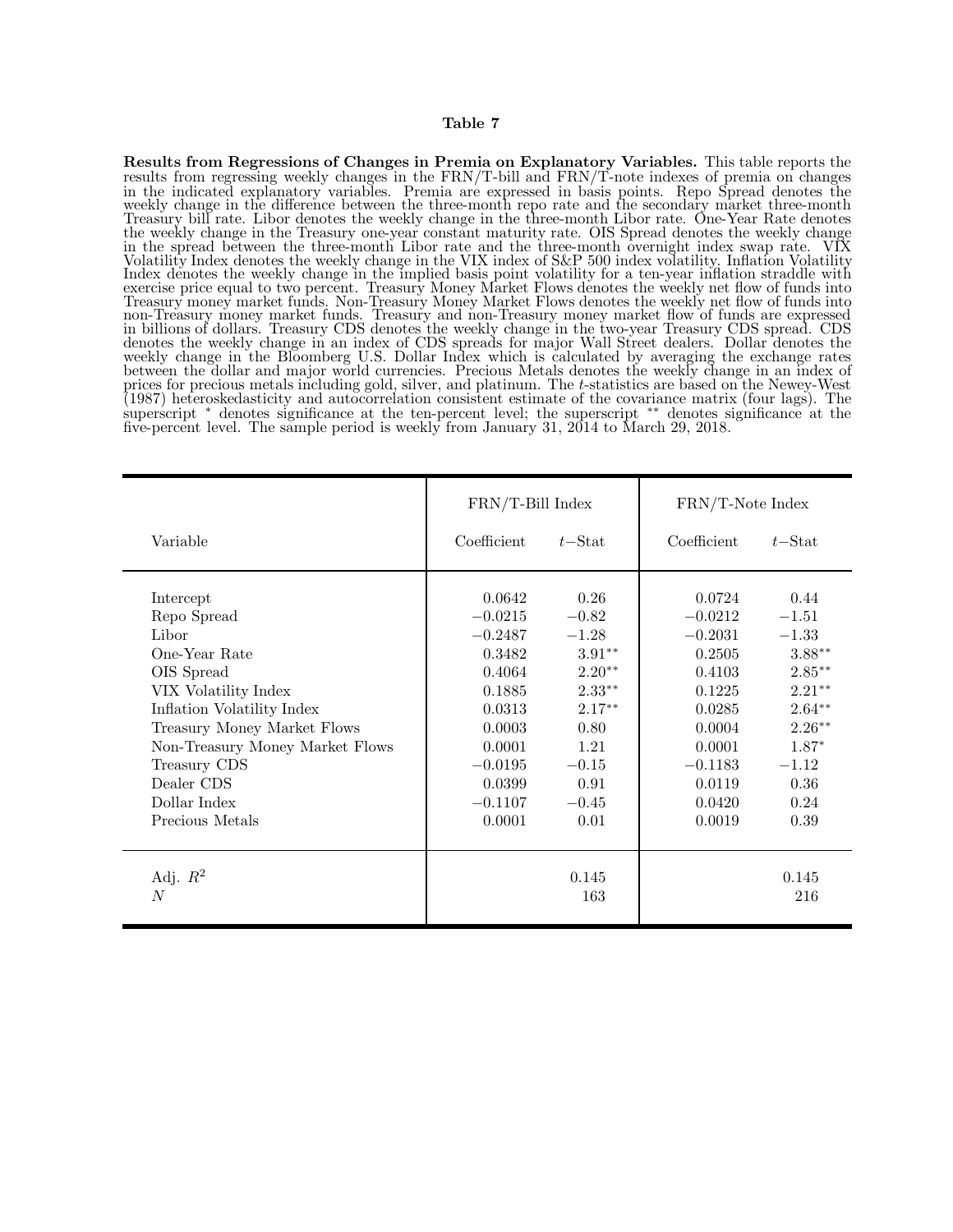# ONLINE APPENDIX

# FLOATING RATE MONEY? THE STABILITY PREMIUM IN TREASURY FLOATING RATE NOTES

Matthias Fleckenstein Francis A. Longstaff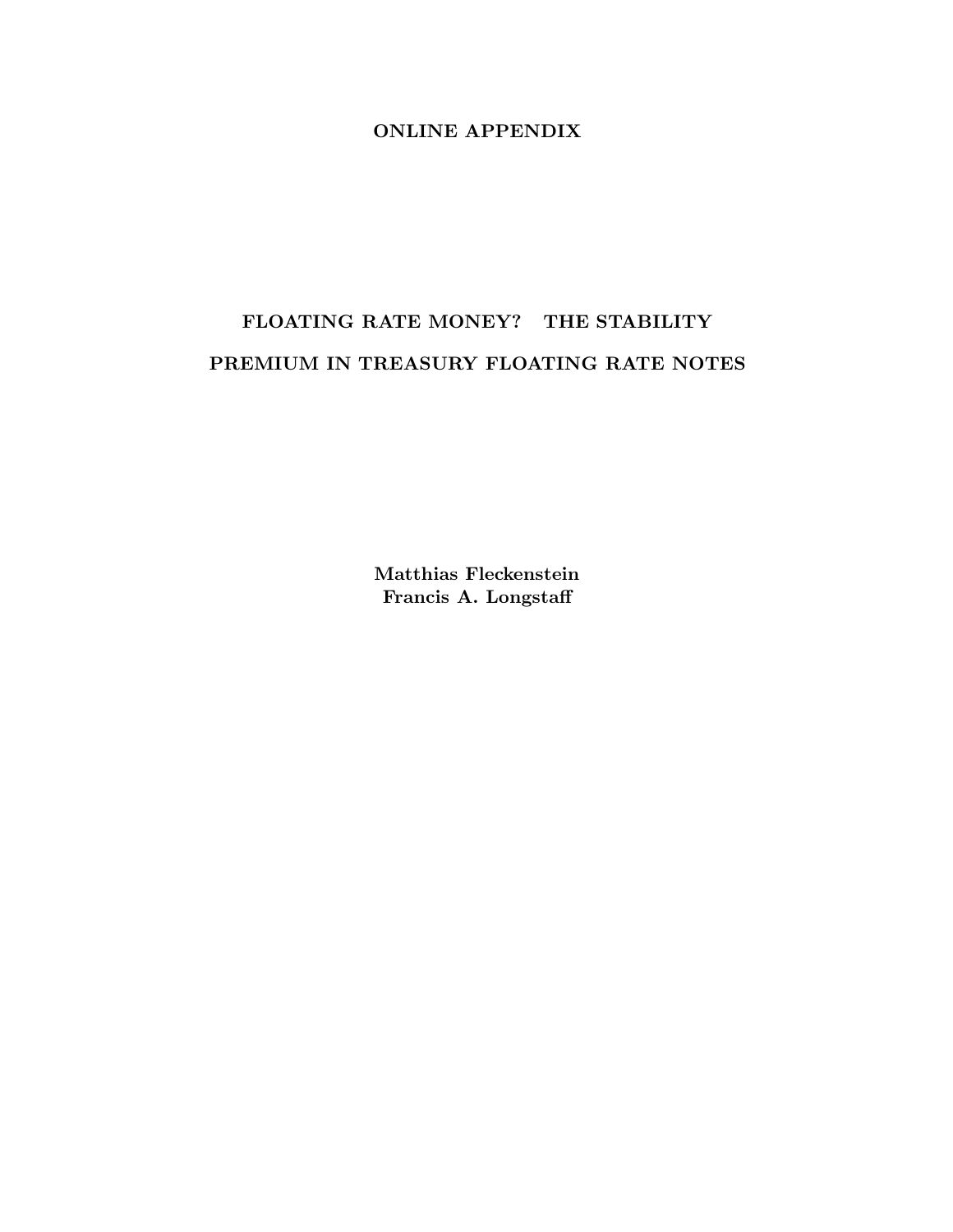# A.1 Data Sources

Table A1 provides a description of the data and variables used in the study along with their definitions and corresponding sources for the data.

## A.2 The U.S. Treasury Floating Rate Note Market

The U.S. Treasury floating rate note (FRN) market had its inception in January 2014. FRNs are issued with a maturity of two years and their coupon cash flows are indexed to the most recent 13-week Treasury bill auction high rate plus a constant spread (for details, see https://www.treasurydirect.gov/instit/marketables /frn/frn.htm). The Treasury auctions FRNs every three months in January, April, July, and October, and reopens each FRN issue in the two subsequent months after original issuance. When an FRN is reopened, it has the same maturity date, spread, and coupon dates as the original issue, but a different issue date and issue price. Original issue offerings are issued on the last calendar day of a month, or the first business day thereafter. Reopening offerings are issued on the last Friday of a month, or the first business day thereafter.

Similar to Treasury notes, FRNs are auctioned using a single-price auction mechanism in which each competitive bidder specifies a discount margin, expressed in tenths of a basis point, which can be positive, zero, or negative. The Treasury first accepts in full all noncompetitive tenders up to \$5 million per submitter. The Treasury announces its auction schedule at https://www.treasury direct.gov /instit/instit.htm?upcoming. Competitive tenders are accepted in order of discount margin, from the lowest discount margin to the highest discount margin at which the quantity of awarded bids reaches the offering amount. The Treasury awards FRNs to both noncompetitive and competitive bidders at the price equivalent to the highest accepted discount margin at which bids were accepted. Thus, all bidders receive the same discount margin at the highest accepted bid. For example, if 80.15 percent is the announced percentage at the highest discount margin, the Treasury awards 80.15 percent of the amount of each bid at that discount margin. The usual Treasury proration rules apply if the amount of tenders at the highest accepted discount margin exceeds the amount of the remaining offering amount. The Treasury's auction rules are available at https://www.treasurydirect.gov/ instit/statreg/auctreg/auctreg.htm.

FRNs pay quarterly coupon cash flows on the last calendar day of the month from the dated date to and including the maturity date. The dollar amount of the coupon payment is the cumulative total of daily interest which accrues at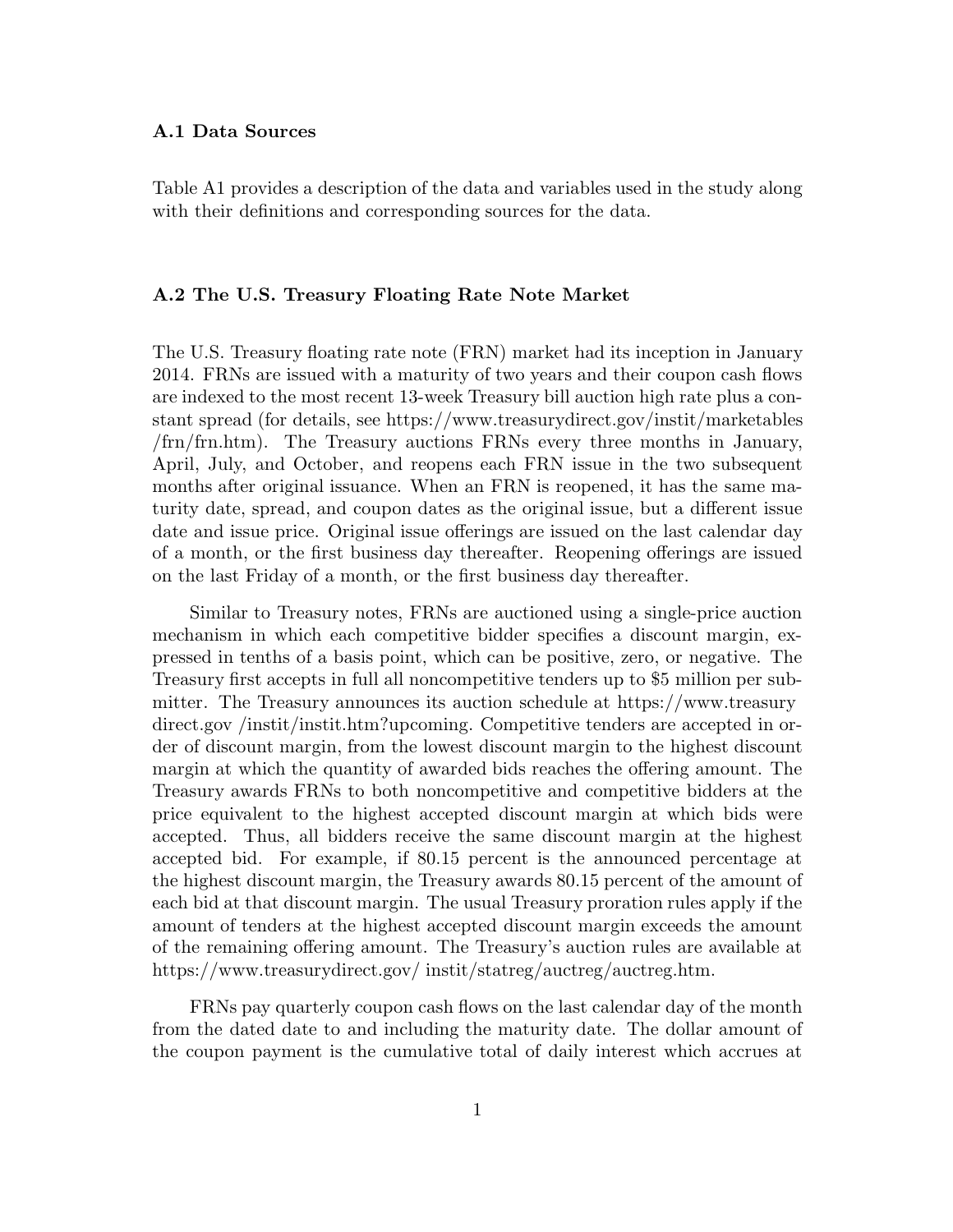a rate equal to the most recent 13-week Treasury bill auction high yield plus a spread which is determined at the initial auction. The spread on a FRN at the initial auction is set at the highest accepted discount margin in that auction, and when an FRN is reopened, the spread remains equal to the spread set at the initial auction. The daily interest accrual rate is floored at zero percent and at maturity, FRNs are redeemed at their par amount.

For a given time  $t$ , let  $r_t$  denote the 13-week Treasury bill auction high yield from the last  $T$ -bill auction at least two business days prior to time  $t$  (expressed as a money-market equivalent yield). Let S denote the spread on a FRN which is determined at the initial auction and expressed in tenths of a basis point. The conversion formulas are published in the Treasury's Uniform Offering Circular at https://www.treasurydirect.gov/instit/statreg/auctreg/2013-18178.pdf. Accrued interest at time t per dollar of par amount is max  $[0,(r_t + S)/360]$ . When the auction rate from the most recent 13-week Treasury bill auction becomes effective within two business days of a coupon date (lock-out period), then interest on the days prior to the coupon payment accrues at the auction rate from the auction prior to the start of the lock-out period. Each accrual period is from and including last coupon cash flow date (or the dated date) to, but excluding the next coupon payment date (or the maturity date). FRNs follow the actual/360 daycount convention. The dated date is always the last calendar day of a month.

The first Treasury FRN was auctioned on January 29, 2014 and issued on January 31, 2014. The size of the FRN market has grown significantly since its inception. As of the end of March 2018, the total FRN dollar amount outstanding is \$334 billion which represents 2.28 percent of total marketable Treasury debt, 3.75 percent of total Treasury notes, and 16.07 percent of the total amount of Treasury bills outstanding. The total par amount of FRNs issued from the inception of the market through March 2018 is \$720.969 billion. Table 4 of the paper shows the total par amount for each of the FRN issues auctioned through March 2018.

## A.3 The Basis Swap Market

In a standard interest rate swap, counterparties exchange a stream of quarterly floating payments tied to three-month Libor for a stream of fixed semiannual payments. In many cases, however, a counterparty may prefer floating rate payments to be linked to a different index than three-month Libor. Rather than introducing fixed-for-floating swaps using a variety of floating indexes (which would likely be far less liquid than a standard swap), an important side market has emerged which is known as the basis swap market. In a basis swap, counterparties exchange one stream of floating cash flows for another stream of floating cash flows. For example, in a three-month/six-month Libor basis swap, a counterparty pays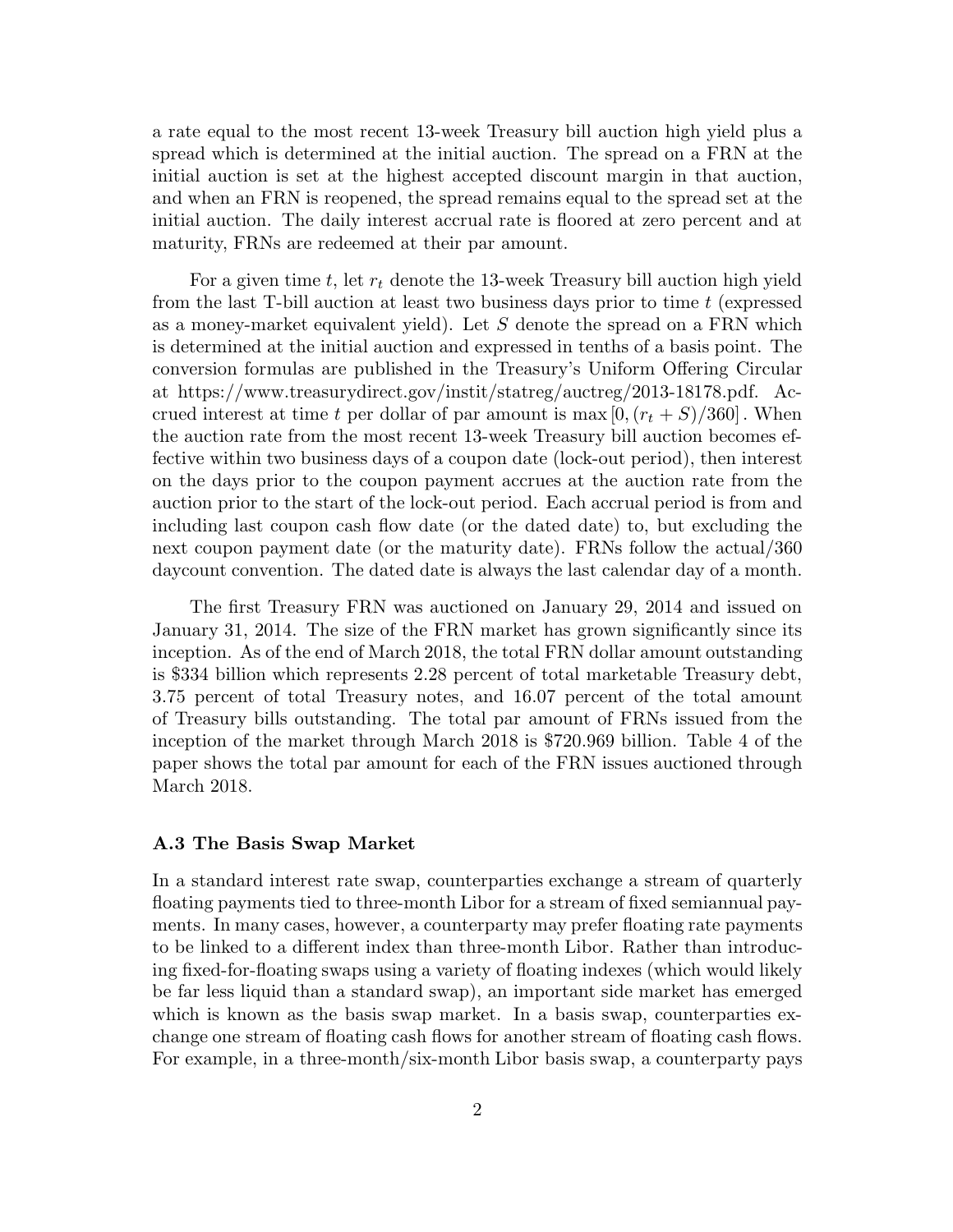three-month Libor quarterly in exchange for receiving six-month Libor semiannually (plus a fixed basis swap spread). Combining a three-month/six-month Libor basis swap with a standard interest rate swap results in a structure with the same cash flows as if the original floating coupon payments for the interest rate swap were tied to six-month Libor. The basis swap market allows counterparties to exchange streams of floating cash flows tied to any of the following indexes: one-month Libor, three-month Libor, six-month Libor, the Treasury bill rate, the overnight index swap rate (OIS), the prime rate, and others.

A Treasury bill basis swap is a floating-for-floating exchange of (netted) cash flows where the quarterly cash flows on both legs reference a distinct floating rate index. One leg of the basis swap pays quarterly cash flows that are calculated from the Treasury bill secondary market rate over the previous three months plus a market-determined spread  $F$ , and the other leg pays quarterly cash flows based on the three-month Libor rate set at the beginning of the three-month period. The reason for the market-determined spread is that the streams of floating cash flows from the two legs of a basis swap need not have the same present value. Thus, to set the present values of the two legs equal to each other, the basis swap requires that one leg of the swap pay a fixed spread  $F$  in addition to the floating cash flows. This fixed spread is known as the basis swap spread. Market prices in the basis swap markets are quoted in terms of the basis swap spread. To illustrate, the basis swap spread for a 13-week Treasury bill/three-month Libor basis swap with a two-year horizon was 41.59 basis points on February 23, 2018. Thus, a counterparty in this basis swap would pay quarterly floating payments based on the 13-week Treasury bill yield plus a fixed spread of 41.59 basis points, and receive quarterly floating payments based on the three-month Libor rate. To provide some perspective, Table A2 reports summary statistics for the 13-week Treasury bill/three-month Libor basis swap spreads for various tenors.

Suppose that an investor enters into a Treasury bill basis swap with notional amount of one at time zero, agreeing to pay the T-bill rate plus a fixed spread, and to receive three-month Libor  $L_t$  each quarter until the contract ends. Cash flows are calculated using standard money-market convention (actual/360). At time zero, no cash flows are exchanged. After the first three-month period at time  $t = 0.25$ , the investor pays the cumulative daily simple interest between  $t = 0$ and  $t = 0.25$  from the secondary market Treasury bill yields plus the spread. To illustrate, suppose that at time t, the Treasury bill secondary market rate is  $r_t$ . The simple interest at t is then  $r_t/360$ . At the end of the three-month period, the cash flow is  $\sum_{0}^{t=0.25} r_t/360+0.25\times F$ . Thus, the end-of-quarter cash flow  $X_{0.25}$  on the T-bill leg is essentially an arithmetic average of daily Treasury bill secondary market yields from the beginning to the time of the cash flow plus the spread. In exchange for this payment, the investor receives a cash flow of  $0.25 \times L_0$  at time  $t = 0.25$  which is calculated from the three-month Libor rate set at  $t = 0$ , the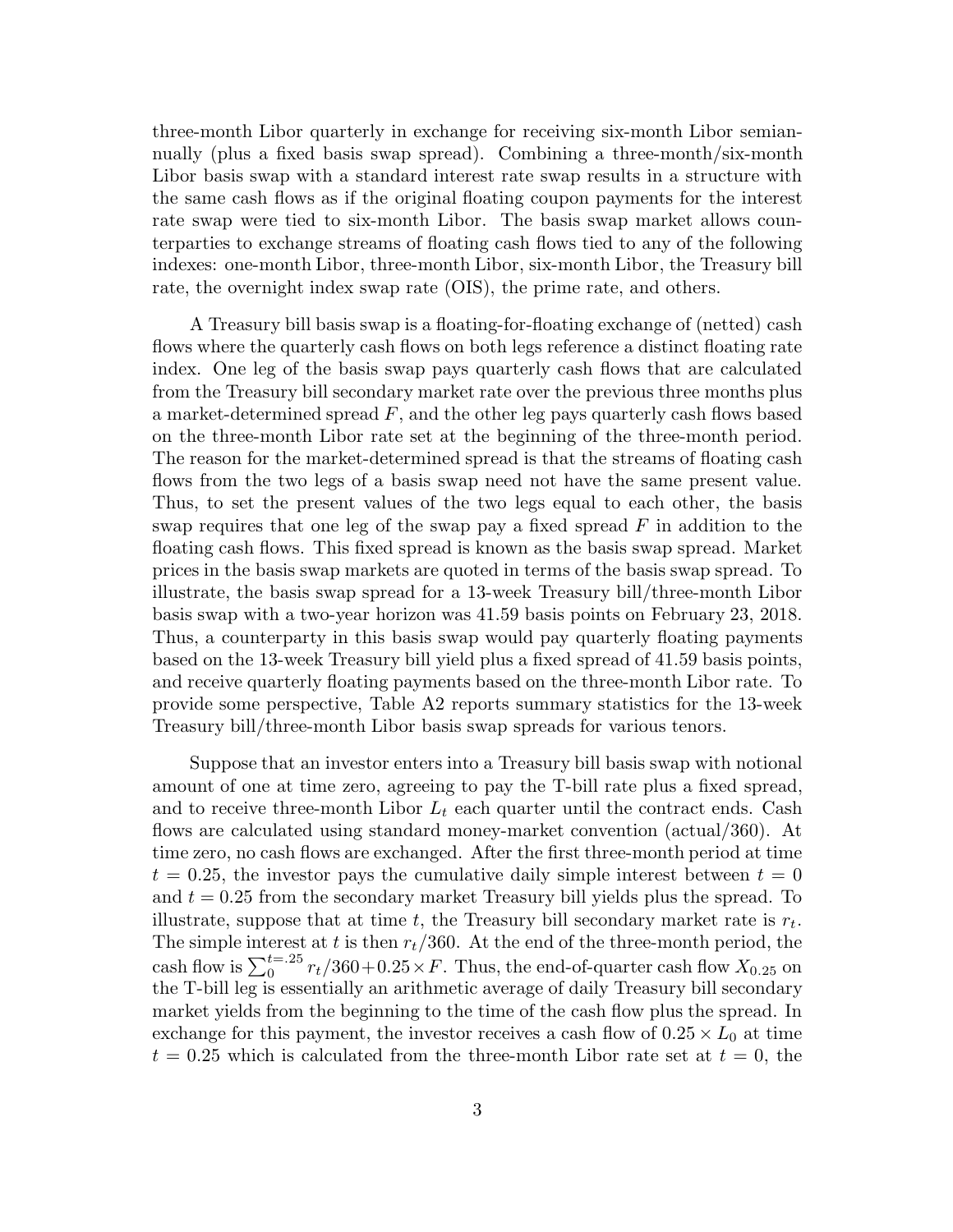beginning of the three-month period, and similarly for all subsequent quarters until the swap ends.

After executing the Treasury bill basis swap, the investor receives Libor cash flows on a quarterly basis. Finally, in order to replicate the semi-annual fixed cash flows of a Treasury note, the investor enters into a plain-vanilla interest rate swap in which the investor pays quarterly Libor and receives semi-annual fixed cash flows. The interest rate swap market is one of the largest and most liquid financial markets in existence. Around the start of our sample period in 2014, the total notional amount of outstanding contracts was \$ 563 trillion, representing 81 percent of the over-the-counter global derivatives market, and the gross market value of interest rate derivatives totaled \$ 13 trillion. See, OTC Derivatives Statistics at End-June 2014 at https://www.bis.org/publ/otc hy1411.pdf. The net result of taking a combined position in a Treasury bill basis swap and a standard interest rate swap is that the investor receives semi-annual fixed cash flows which is precisely the cash flow that would be received from a plain-vanilla fixed-rate semi-annual coupon bond. To provide some perspective, Table A3 reports summary statistics for the 13-week Treasury bill/fixed swap spreads for various tenors.

# A.4 Swapping FRN Cash Flows into Fixed Cash Flows

To convey the intuition, we illustrate how FRNs can be swapped into fixed rate coupon debt using a simple example. In doing so, we abstract from some implementation details, and defer the discussion of these details to section A.4.1. Our methodology essentially boils down to a simple two-step approach. First, we use prices from the active basis swap market to convert the underlying index for the stream of quarterly floating coupon payments on the FRN from the 13-week Treasury bill yield to three-month Libor. Second, we use prices from the standard Libor interest rate swap market to convert the resulting stream of Libor coupon payments into semiannual fixed rate payments.

Consider an investor who purchases a two-year FRN. Table A4 shows the timing and amounts of the cash flows received by this investor, where  $X_t$  denotes the floating 13-week Treasury bill index on which quarterly coupon payments are based, and S denotes the fixed spread for the floating rate note. As described in section A.3, there is a large and actively-traded interest rate swap market in which financial institutions can exchange a stream of floating cash flows for a stream of fixed cash flows. In a standard swap, the floating leg of the swap is tied to the three-month Libor rate. However, there is also an active basis swap market that allows the institution to exchange a wide variety of floating indexes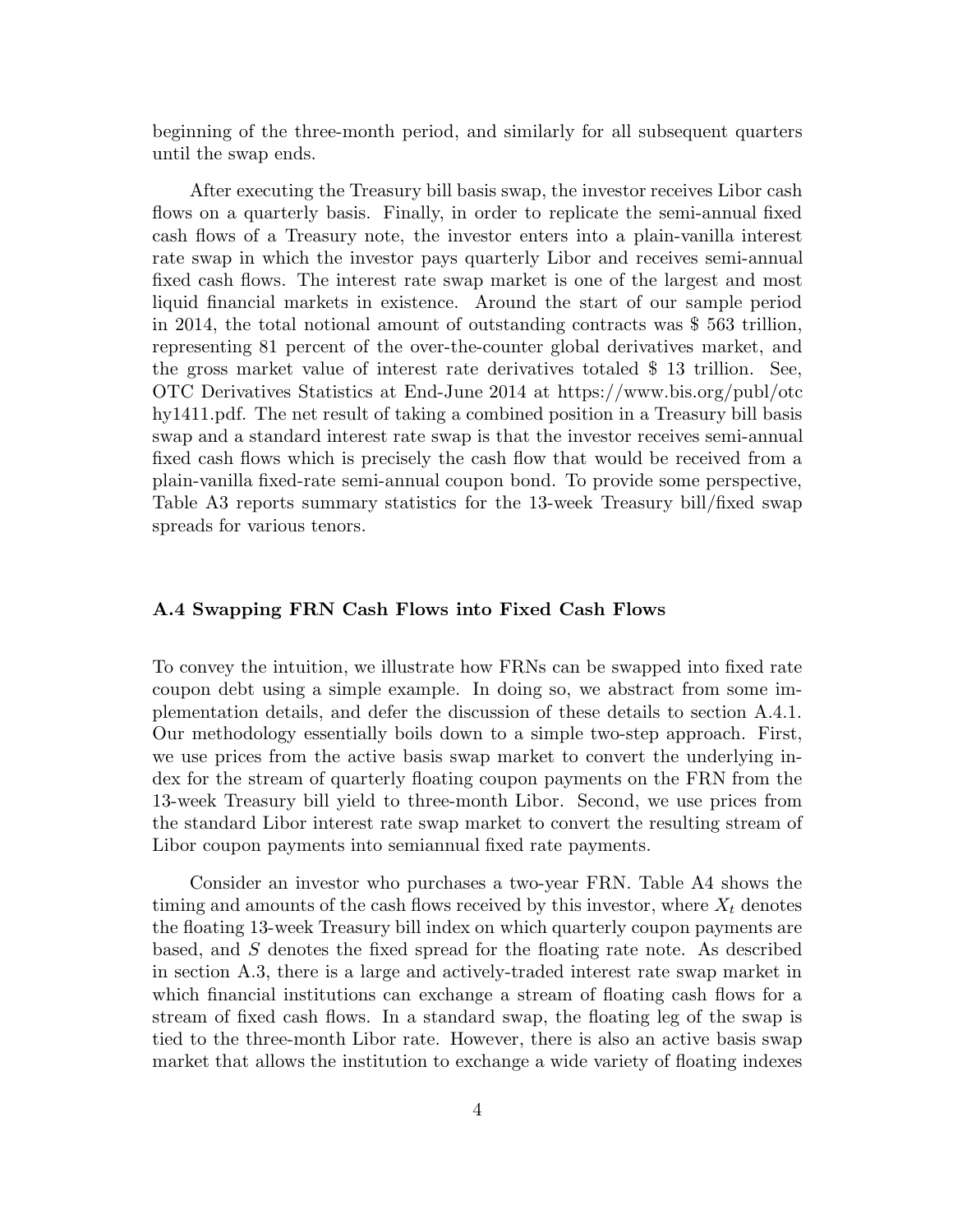for a stream of fixed cash flows. Thus, to swap out the floating exposure to the Treasury bill index  $X_t$ , the investor simply needs to enter into a zero-cost interest rate swap in which he pays the index  $X_t$  and receives a market-determined fixed coupon rate of  $F$ .

# A.4.1 Methodology

This section describes implementation details of our methodology to swap FRN cash flows into fixed cash flows. Before swapping the floating cash flows from a FRN into fixed cash flows, it is important to first take into account the differences in the daycount conventions between FRNs, basis swaps, Libor interest rate swaps, and Treasury notes. In particular, basis swaps use the actual/360 daycount convention and both legs have quarterly cash flows. Libor interest rate swaps use the actual/360 daycount convention for the quarterly cash flows on the floating leg and use the 30/360 daycount convention for the semiannual cash flows on the fixed leg. FRNs accrue interest using the actual/360 daycount convention and have quarterly cash flows. In contrast, Treasury notes accrue interest using the actual/actual daycount convention and have semiannual coupon cash flows. We control for these differences by converting all rates and spreads to actual/actual daycounts.

The first step in swapping the floating cash flows of a FRN into fixed cash flows is to enter into a T-Bill/Libor basis swap with the same maturity as the FRN. In this basis swap, we receive the floating Libor rate and pay the floating coupon from the FRN plus a fixed basis swap spread. The combination of the FRN and the basis swap creates a synthetic FRN with floating cash flows based on Libor instead of the T-bill rate. In doing this, a small adjustment is needed to the basis swap spread. Specifically, the quarterly FRN coupon cash flows are the cumulative total arithmetic sum of daily accrued interest calculated from the most-recent 13-week Treasury bill auction high rate. The quarterly cash flows on a Treasury bill basis swap, however, are calculated by accruing daily simple interest using the 13-week Treasury bill secondary market rate. Thus, the two Treasury bill indexes are slightly different. We verify, however, that the differences between the auction high rates and the secondary market Treasury bill rates are on the order of a small fraction of a basis point. Specifically, the average weekly difference between the most-recent Treasury bill auction high yield and the secondary market yield for the 2009-2013 pre-sample period is only 0.226 basis points in money market terms. Although very small, we adjust the Treasury basis swap rate by this difference. Using alternative pre-sample windows has virtually no impact on our results.

The second step in swapping the floating cash flows for a FRN into fixed cash flows is to enter into a standard Libor interest rate swap in which we pay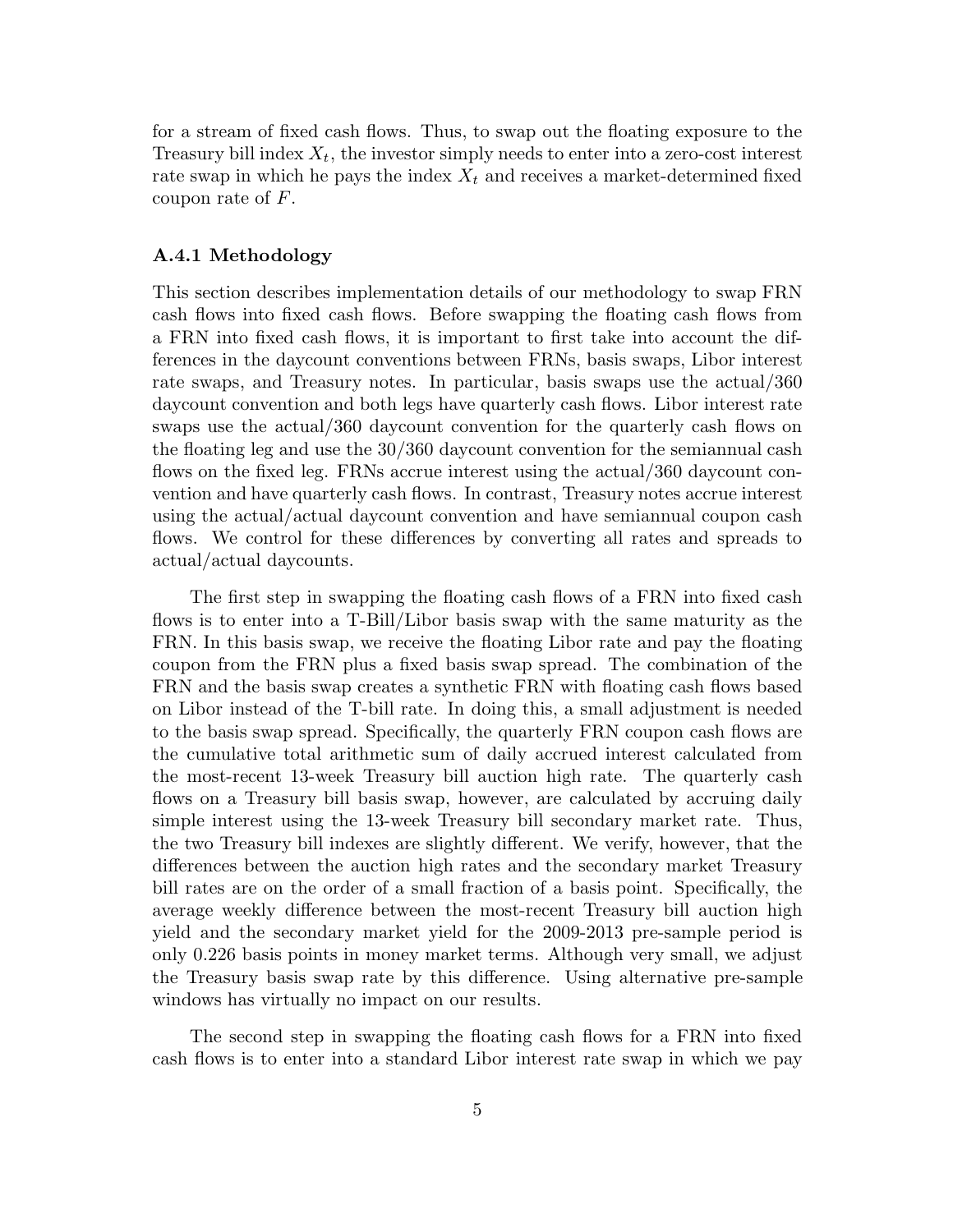floating Libor and receive fixed coupon payments. The net effect of entering this swap is to replace the stream of floating Libor coupon payments from the synthetic FRN created in the first step with a stream of quarterly fixed coupon payments. Thus, the result of these two steps is to transform the original FRN into a synthetic fixed rate Treasury note, where the coupon rate is determined by the total of the original FRN spread, the fixed basis swap spread, and the interest rate swap rate.

When the maturity of the FRN is an integer multiple of a quarter, then the two-step procedure described above is straightforward. For other maturities, however, we need to make a small adjustment for the stub period. We do this by simple interpolation. To illustrate, consider a 13-month swap and let today be time t = 0. The swap has five cash flows at times  $t = 1, 4, 7, 10, 13$  months. At each of these times, we pay the average Treasury bill rate over the prior three months,  $X_t$ , where  $X_t$  is the average Treasury bill rate from time  $t-3$  months to time t. In exchange, we receive a fixed spread, say  $s_{13m}$ . Next, consider a 12-month and a 15-month swap. In a 12-month swap, we make four payments  $X_t$  at times  $t = 3, 6, 9, 12$  months and receive four fixed cash flows  $s_{12m}$ . In a 15-month swap, we make five payments  $X_t$  at times  $t = 3, 6, 9, 12, 15$  months and receive five fixed cash flows  $s_{15m}$ . Neither the 12-month nor the 15-month swap has time  $t = 0$  cash flows.

Now, suppose we have a modified 12-month swap in which we exchange cash flows at time zero. Specifically, at time  $t = 0$ , we pay  $X_0$  and receive the spread  $\tilde{s}_{12m}$ . This swap has five cash flows at times  $t = 0, 3, 6, 9, 12$  months. Thus, the 13-month swap is a five-payment swap with the first cash flows at time  $t = 1$ month. The 15-month swap is a five-payment swap with the first cash flow at time  $t = 3$  months and the modified 12-month swap is a five-payment swap with first cash flow at time  $t = 0$ . In order to find  $s_{13m}$ , we simply interpolate between  $s_{15m}$  and  $\tilde{s}_{12m}$ .

The spread  $\tilde{s}_{12m}$  is easy to determine simply by setting the present values of cash flows from the 12-month and modified 12-month swaps equal to each other. The spread  $\tilde{s}_{12m}$  is

$$
\tilde{s}_{12m} = \frac{L(0) - T(0) + s_{12m} (D(3) + D(6) + D(9) + D(12))}{1 + D(3) + D(6) + D(9) + D(12)}
$$

where  $D(t)$  denotes the discount factor for times  $t = 3, 6, 9, 12$  months. The stub adjustments for other swap tenors are analogous.

To compare the yield to maturity of the swapped fixed-coupon FRN to the yield of a matched-maturity Treasury note, we convert the quarterly fixed cash flows from the swapped FRN to semi-annual cash flows with dates that precisely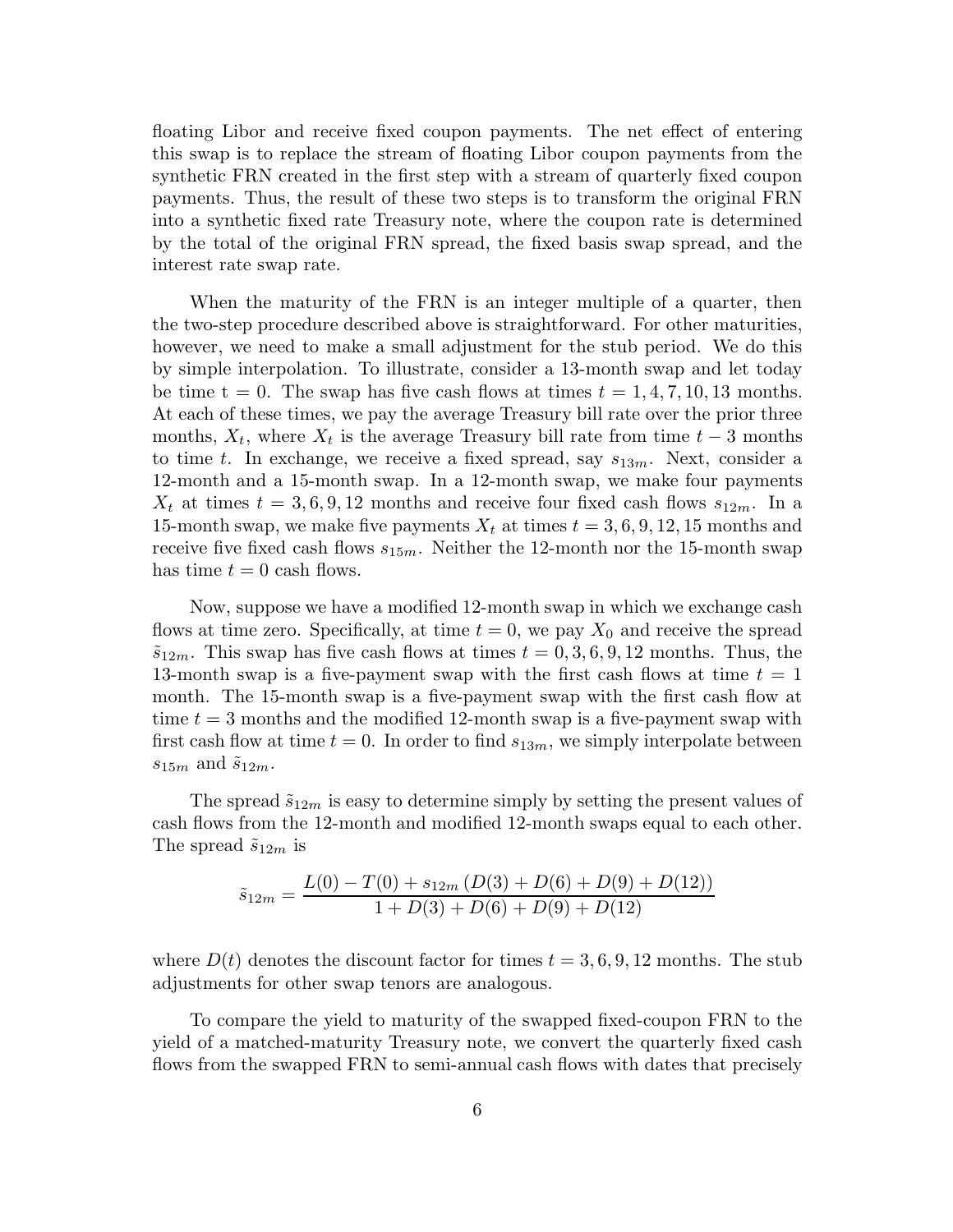match those of the Treasury note. The swapped FRN yield minus the Treasury note yield is the measure of the yield premium.

We also compare Treasury note prices to the prices of the swapped FRNs. For price comparisons, however, we account for differences in coupon rates of the matched-maturity pairs by entering into positions in Treasury STRIPS. The difference between the price on the swapped two-year FRN note and the price on the matched-coupon/matched-maturity two-year Treasury note (swapped FRN minus the Treasury note price) is the measure of the price premium.

# A.4.2 A Specific Example

To illustrate how an FRN can be swapped into a synthetic fixed rate bonds, consider an investor who purchases the first FRN (Cusip 912828WK2) on February 3, 2014. This two-year FRN was issued on January 31, 2014 with maturity of January 31, 2016 and fixed spread of  $S = 4.563$  basis points (expressed using the actual/actual daycount convention). The quarterly floating rate cash flows are on 4/30/2014, 7/31/2014, 10/31/2014, 1/31/2015, 4/30/2015, 7/31/2015, 10/31/2015, and 1/31/2016. On February 3, 2014, the market price of the FRN is  $P = 100.004$  and accrued interest is 0.001111196.

On February 3, 2014, the spread on a Treasury bill basis swap to swap quarterly floating Treasury bill cash flows into three-month Libor cash flows is  $F_B = 25.970$  basis points. Since Treasury bill basis swaps pay cash flows calculated from the secondary market 13-week T-bill rate and Treasury FRN pay cash flows calculated from the auction high yield of the most recently issued 13-week T-bill, we adjust the market swap rate by the average difference between the secondary market and auction high yields during the period from 2009 to January 2014 of 0.226 basis points. We note, however, that this adjustment is very robust to the choice of estimation window. Thus, the spread on the Treasury bill basis swap is 26.196 basis points.

On February 3, 2014, the fixed rate on a two-year Libor interest rate with quarterly cash flows that matches the maturity of the FRN is  $F_L = 43.260$  basis points. By entering into both swaps, we swap the quarterly floating rate cash flows from the Treasury FRN into fixed cash flows at a fixed rate of  $F = 17.064$ basis points. As a result, the investor receives a quarterly net cash flow of  $S + F = 17.064 + 4.563 = 21.63$  cents per \$100 notional. Since Treasury FRNs pay quarterly cash flows and Treasury Notes have semiannual cash flows, we reannuitize the quarterly coupon cash flows to semiannual coupon cash flows. The equivalent semiannual coupon rate is 21.793 basis points. Since, the swapped floating rate note is equivalent to a semiannual fixed rate bond, we can calculate its yield to maturity of 21.591 basis points using standard methods.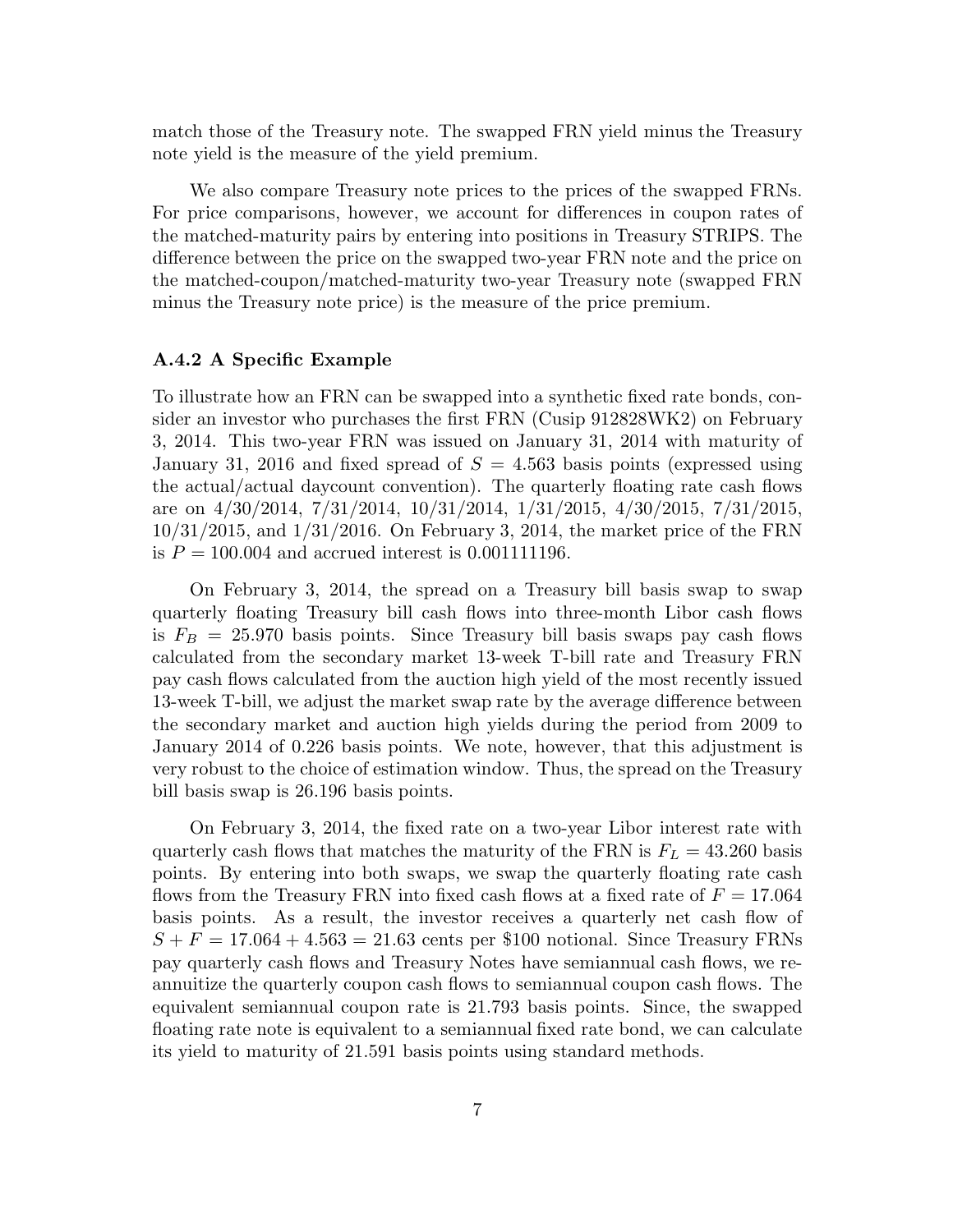On February 3, 2014, the matched-maturity two-year 0.375 percent Treasury note (Cusip 912828B41) has a price of 100.15625 with accrued interest of 0.0031077. It has a yield to maturity of 29.626 basis points. The yield difference between the swapped FRN and the matched-maturity Treasury note is 8.035 basis points which implies that the FRN trades at a premium relative to the Treasury note.

We also calculate the price premium. To make a direct comparison between the swapped FRN and the matched-maturity Treasury note, we adjust for the difference in coupon rates. This is straightforward because there is a large and liquid market in Treasury STRIPS. For each coupon payment date, we simply buy a small notional amount of Treasury STRIPS to make the coupon cash flows exactly equal. On February 3, 2014 the investor pays 31.32 cents for this adjustment. The swapped FRN that exactly matches the cash flows of the matched-maturity Treasury note has a (full) market price of 100.31896. The price the investor pays for the matched-maturity Treasury note is 100.15936. Hence, the price premium the investor pays for the Treasury FRN is 16.09 cents.

## A.5 Robustness to Swap Mispricing

To test whether the estimated FRN premia might be driven by the basis swap and/or interest rate swap data that we use in swapping the floating FRN cash flows into fixed, we apply our methodology to two alternative classes of floating rate notes—pairs of floating/fixed rate corporate notes and Federal Farm Credit Bank (FFCB) securities. We use two sets of securities to show that neither the Treasury bill basis swaps, nor the plain-vanilla Libor interest rate swaps are driving the near-money premium in FRN prices.

First, the floating rate cash flows on corporate FRNs are based on 3-month Libor rates. We apply the same interest rate swaps to swap these notes into fixed rate bonds. Analogous to how we compute FRN premia, we then compare the yields of the swapped notes to those of matched-maturity fixed rate notes from the same firm. Finding no evidence of statistically significant premia would suggest that the standard Libor interest rate swaps we use in our main analysis are fairly priced.

Second, the floating rate cash flows on FFCB notes are indexed to 13-week Treasury bills. Analogous to how we swap Treasury FRNs into fixed rate debt, we first enter into a Treasury bill basis swap and then swap the floating Libor leg from the basis swap into fixed using plain-vanilla interest rate swaps. In doing so, we use not only the same basis and interest rate swap prices as in the main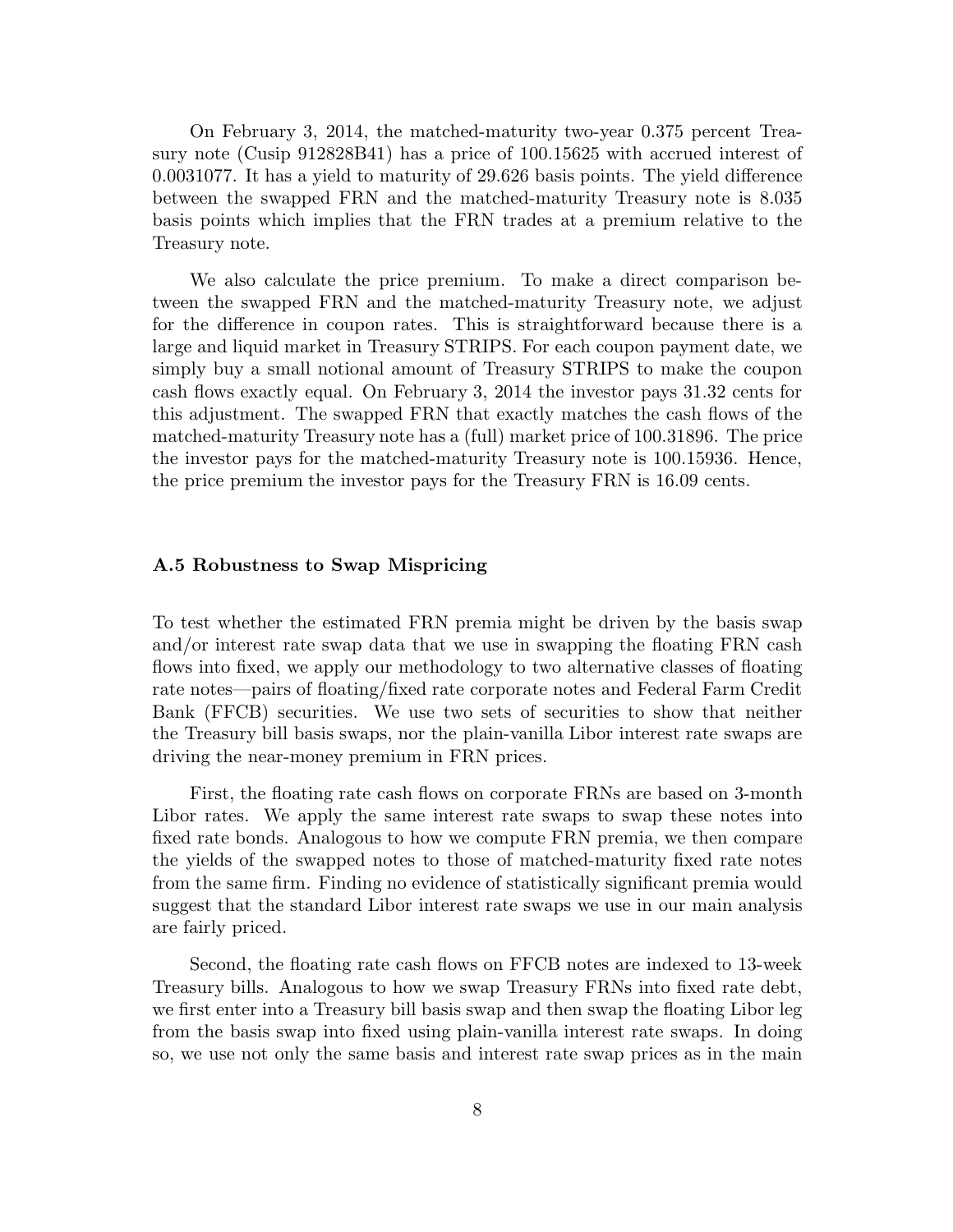text, but we also keep all adjustments that we describe in Appendix A.4 fixed. Again, finding no statistically significant premia in the prices of FFCB floating rate notes would suggest that the Treasury bill basis swaps that we use in our main analysis are not driving our FRN stability premia estimates.

Our data on floating and fixed rate corporate debt consist of 38 matchedmaturity pairs of two-year floating/fixed rate corporate notes during the 2014 to 2018 period from Amgen, Apple, Berkshire Hathaway, Caterpillar, Chevron, CVS Health, Daimler, Discovery, Ford Motor, Gilead Sciences, Honeywell, HP, Honda Motor, IBM, Met Life, PepsiCo, Shire, Toyota, Walmart, and Wells Fargo. We identified these corporate notes in the Bloomberg system by searching for floating rate corporate debt that was issued with two years to maturity during our sample between 2014 and 2018 and for which there was a fixed rate note with the same maturity. This criterion helps us to identify corporate debt that is similar in terms of time to maturity and issuance dates to our set of Treasury FRNs.

Our data on Federal Farm Credit notes consist of 32 pairs of two-year floating and fixed rate notes during the 2014 to 2018 period. Similar to Treasury FRNs, the floating rate notes pay quarterly coupon cash flows based on the 13-week Treasury bill rate during the quarter plus a constant spread expressed in basis points. For each of the 32 floating rate notes we identify a matching fixed rate note that is closest in maturity to the floating rate issue.

Table A5 shows summary statistics of the yield differences for the corporate floating/fixed rate note pairs and for the FFCB floating/fixed rate pairs. As shown, the average yield differences between the swapped two-year U.S. corporate bonds and the matched-maturity fixed rate bonds of the same firm taken over all 38 floating/fixed rate corporate bond pairs, is −0.13 basis points which is not statistically significant. In addition, the median yield difference is only −0.06 basis points. Furthermore, the yield differences are nearly evenly divided between positive and negative values; 50.35 percent of the yield differences are positive. Thus, when we use the same plain-vanilla Libor interest rate swap data that we use in estimating the stability premium in Treasury FRNs, we find no significant differences between swapped floating rate and fixed rate corporate debt.

Next, turning to the FFCB results, Table A5 shows that the average difference in yields across all pairs is small. In fact the average difference of -3.08 basis points has the opposite sign to the averages for the FRNs. This provides additional evidence that the estimated premia for FRNs are not simply artifacts of the mispricing of the swaps. It is important to reemphasize that we use not only the same basis and interest rate swap prices as in the main text and apply them to FFCB notes, but we also keep all adjustments that we describe in Appendix A.4 fixed. Again, finding no statistically significant premia in the prices of FFCB floating rate notes suggests that the Treasury bill basis swaps and Libor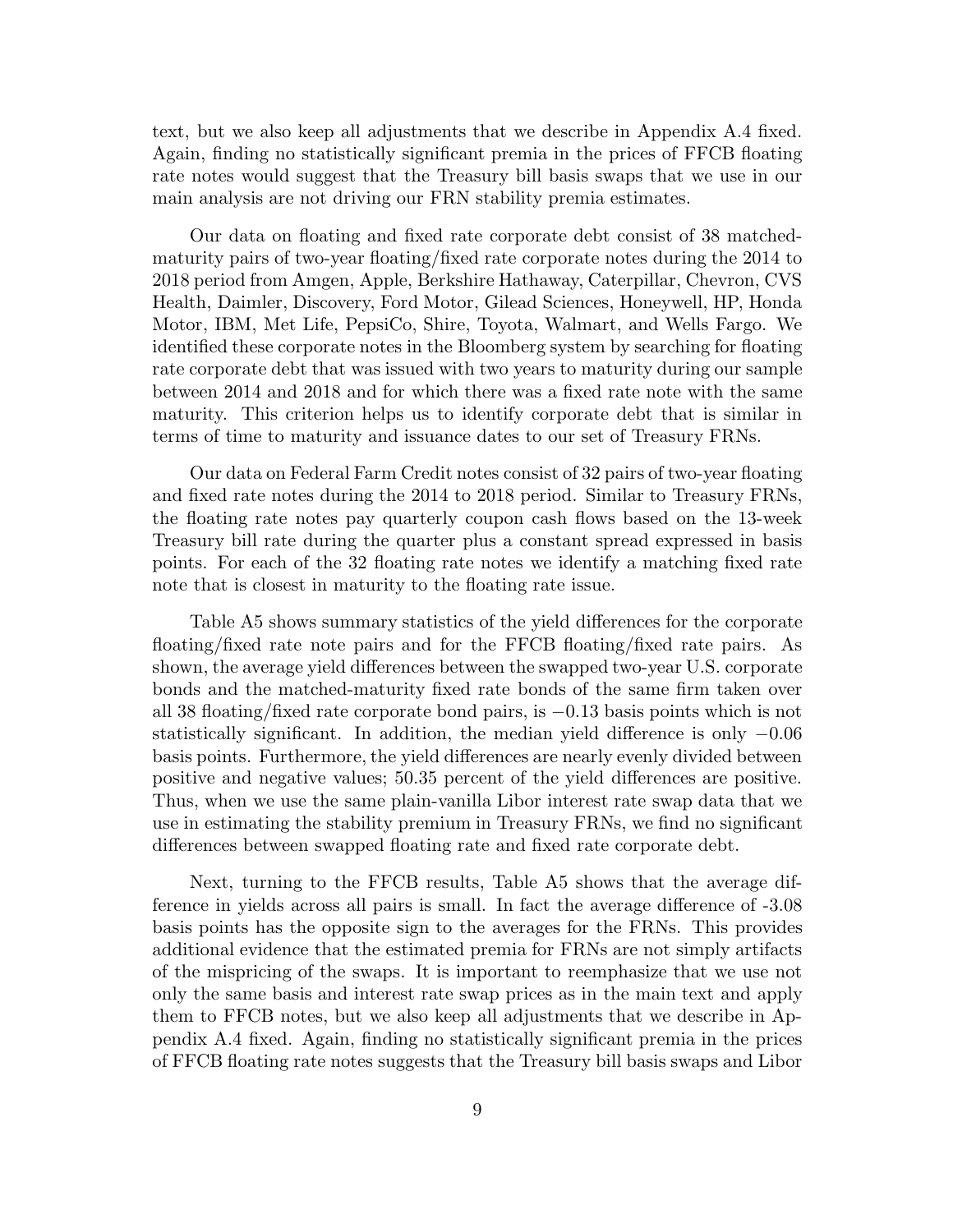interest rate swaps that we use in our main analysis are fairly priced. The lack of statistically significant premia in corporate floating rate debt and FFCB notes, provides additional evidence that the estimated premia for Treasury FRNs are not simply artifacts of the mispricing of the swaps.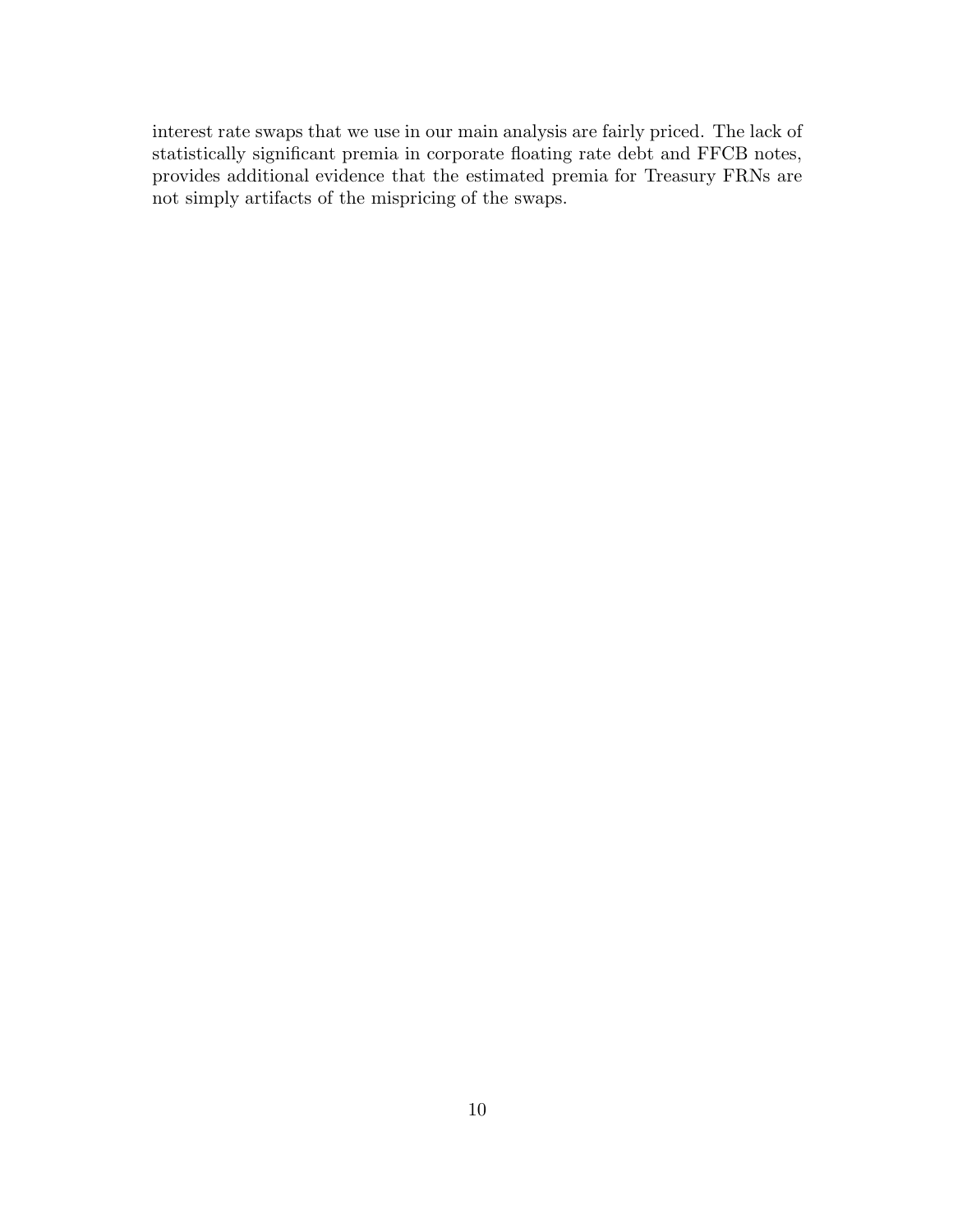Data Definitions and Sources. This table summarizes the datasets used in this study. Frequency shows at what intervals the data are available. Description and Source show the data source and its definition. All data are for the period from January 2014 through March 2018.

|                | Data                                   | Frequency | Description and Source                                                                                                                                                                                                                                                                                                                                                                                                                                                                                                                                                                                                                                                                                                                                                                                                      |
|----------------|----------------------------------------|-----------|-----------------------------------------------------------------------------------------------------------------------------------------------------------------------------------------------------------------------------------------------------------------------------------------------------------------------------------------------------------------------------------------------------------------------------------------------------------------------------------------------------------------------------------------------------------------------------------------------------------------------------------------------------------------------------------------------------------------------------------------------------------------------------------------------------------------------------|
| 1              | Treasury Floating Rate Note Prices     | Daily     | Two-year U.S. Treasury floating rate notes end-of-day closing mid, bid, and ask<br>prices, floating rate spreads, issue and maturity dates from the Bloomberg<br>system and from Thomson/Reuters Eikon.                                                                                                                                                                                                                                                                                                                                                                                                                                                                                                                                                                                                                     |
| $\overline{2}$ | Treasury Floating Rate Reference Index | Daily     | Two-year U.S. Treasury floating rate notes reference index. Treasury FRNs are<br>indexed to the most recent 13-week Treasury bill auction High Rate prior to the<br>lockout period, which is the highest accepted discount rate in a Treasury bill<br>auction. The U.S. Treasury publishes this index at https://www.treasurydirect.<br>gov/instit/annceresult/annceresult_frn.htm                                                                                                                                                                                                                                                                                                                                                                                                                                          |
| 3              | Treasury Note Prices                   | Daily     | Two-year U.S. Treasury notes end-of-day mid, bid, and ask prices, yields,<br>coupon rates, issue and maturity dates from the Bloomberg system and from<br>Thomson/Reuters Eikon.                                                                                                                                                                                                                                                                                                                                                                                                                                                                                                                                                                                                                                            |
| 4              | Treasury Bill Prices                   | Daily     | U.S. Treasury bill end-of-day mid, bid, and ask prices,<br>and issue and maturity dates from the Bloomberg system<br>and the U.S. Treasury auction tables. Data consists of<br>Treasury bills with tenors of 4-, 13-, 26-, and 52-weeks to maturity.                                                                                                                                                                                                                                                                                                                                                                                                                                                                                                                                                                        |
| 5              | Treasury Auction Data                  | Monthly   | Two-year U.S. Treasury floating rate notes, two-year Treasury notes and Treasury<br>bill auction results from the website of U.S. Treasury at<br>https://www.treasurydirect.gov/instit/annceresult/press/press.htm. For Treasury<br>floating rate notes, data are the floating rate auction spread, the auction high<br>discount margin, and the floating rate index determination date. For two-year<br>Treasury notes, the auction data are the coupon rate and the auction high yield<br>and for 4-, 13-, 26- and 52-week Treasury bills the auction high yield.<br>In addition, the auction results include prices and accrued interest at auction,<br>auction announcement and auction dates, dated dates, issue dates, and maturity<br>dates, amounts bid by competitive and non-competitive bidders, amounts issued, |
| 6              | Repo Rates                             | Daily     | and bid-to-cover ratios.<br>General collateral overnight, and one-week, two-week, three-weeks, one month to<br>three month term repo rates from the Bloomberg system.                                                                                                                                                                                                                                                                                                                                                                                                                                                                                                                                                                                                                                                       |
|                | <b>Treasury Strips</b>                 | Daily     | Zero coupon rates of U.S. Treasury Strips for six months, one year, and two years<br>to maturity from the Bloomberg system.                                                                                                                                                                                                                                                                                                                                                                                                                                                                                                                                                                                                                                                                                                 |
| 8              | Discount Function                      | Daily     | Discount function out to two years calculated from GC repo rates and U.S.<br>Treasury Strips data as described in Liu, Longstaff, Mandell (2006).                                                                                                                                                                                                                                                                                                                                                                                                                                                                                                                                                                                                                                                                           |
| 9              | Treasury Bill Basis Swap Spreads       | Daily     | Thirteen-week US Treasury bill yield into three-month Libor basis swap spreads.<br>Spreads on US Treasury basis swaps with quarterly cash flows are quoted on the Bloomberg system for tenors of $3, 6, 9, 12, 18$ , and $24$ months.                                                                                                                                                                                                                                                                                                                                                                                                                                                                                                                                                                                       |
| 10             | Libor Interest Rate Swap Spreads       | Daily     | Three-month Libor into fixed interest rate swap rates. Cash flows on the fixed<br>leg are semi-annual, and the floating leg pays three-month Libor each quarter.                                                                                                                                                                                                                                                                                                                                                                                                                                                                                                                                                                                                                                                            |
| 11             | Thirteen-week Treasury Bill Yields     | Daily     | Discount yields of the on-the-run 13-week U.S. Treasury bill.                                                                                                                                                                                                                                                                                                                                                                                                                                                                                                                                                                                                                                                                                                                                                               |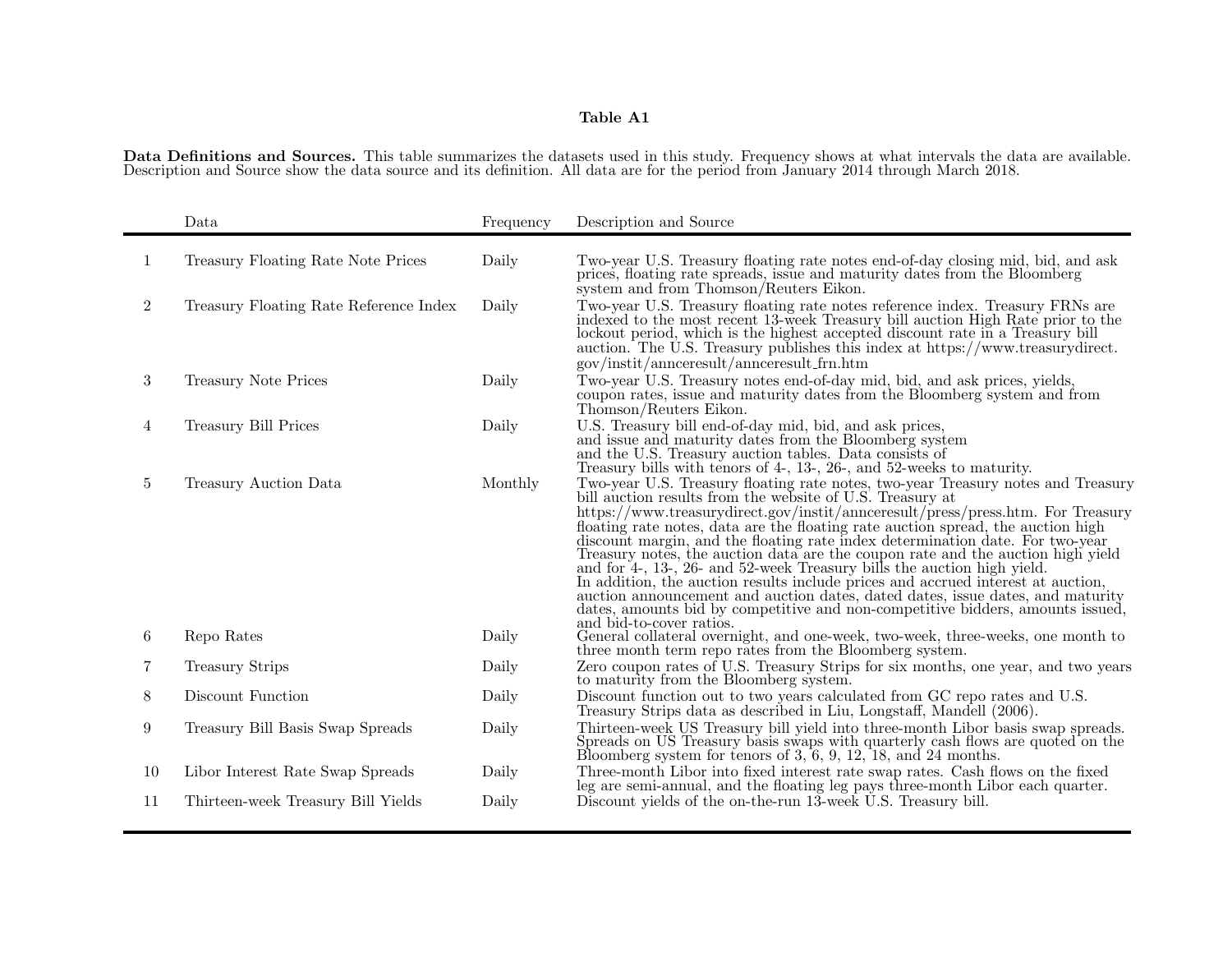# Table A1 - Continued

|    | Data                          | Frequency | Description and Source                                                                                                                                                                                                                                                                                                                                                                                                                                                |
|----|-------------------------------|-----------|-----------------------------------------------------------------------------------------------------------------------------------------------------------------------------------------------------------------------------------------------------------------------------------------------------------------------------------------------------------------------------------------------------------------------------------------------------------------------|
| 12 | Treasury CMT Rate             | Daily     | One-year constant maturity Treasury rate from Federal Reserve H.15 Selected<br>Interest Rates Release.                                                                                                                                                                                                                                                                                                                                                                |
| 13 | OIS Spread                    | Daily     | The spread between three-month Libor and the three-month U.S. Overnight<br>Indexed Swap (OIS) rate.                                                                                                                                                                                                                                                                                                                                                                   |
| 14 | Libor                         | Daily     | The 3-month London Interbank Offered rate from the Bloomberg system.                                                                                                                                                                                                                                                                                                                                                                                                  |
| 15 | <b>VIX</b>                    | Daily     | The CBOE Volatility Index of option-implied volatilities from S&P 500 index<br>options, obtained from the Bloomberg system.                                                                                                                                                                                                                                                                                                                                           |
| 16 | Treasury Volatility           | Daily     | The Merrill Lynch MOVE index of implied basis point volatilities on one-month<br>Treasury options from the Bloomberg system.                                                                                                                                                                                                                                                                                                                                          |
| 17 | Inflation                     | Monthly   | The U.S. non-seasonally-adjusted Consumer Price Index of All Urban Consumers<br>(CPI-U) published by the U.S. Bureau of Labor Statistics.                                                                                                                                                                                                                                                                                                                             |
| 18 | Inflation Volatility          | Daily     | Implied basis point volatility for a two-year inflation option straddle with exercise<br>price equal to two percent. The straddle is a long position in a zero-coupon infla-<br>tion cap and inflation floor with two-year maturity and strike price equal to two<br>percent. Data obtained from the Bloomberg system.                                                                                                                                                |
| 19 | Precious Metals Index         | Daily     | The return on the UBS Bloomberg CMCI Precious Metals constant maturity total return index of gold, silver, and platinum futures contracts obtained from<br>the Bloomberg system.                                                                                                                                                                                                                                                                                      |
| 20 | Dollar Index                  | Daily     | The ICE index of the value of the U.S. dollar against a basket of major world<br>currencies obtained from the Bloomberg system.                                                                                                                                                                                                                                                                                                                                       |
| 21 | Money Market Flows            | Biweekly  | Total net assets and fund flows of U.S. Government (USS) and U.S. Treasury<br>Money Market Funds (UST) from Thomson/Reuters Eikon. These funds invest<br>$99.5\%$ of total assets in cash, U.S. government securities and/or repurchase<br>agreements that are collateralized solely by government securities or cash with a<br>weighted average maturity of sixty days or less, and keep constant net asset value. Data include closed- and open-end funds and ETFs. |
| 22 | Treasury CDS                  | Daily     | The two-year sovereign credit default swap spread on U.S. Treasury debt from<br>the Bloomberg system.                                                                                                                                                                                                                                                                                                                                                                 |
| 23 | Dealer CDS                    | Daily     | The five-year credit default spread on primary dealers to the New York Fed.<br>The list of primary dealers is available at https://www.newyorkfed.org/markets/<br>primarydealers.                                                                                                                                                                                                                                                                                     |
| 24 | Floating Rate Corporate Bonds | Daily     | Two-year U.S. corporate floating rate notes end-of-day closing mid, bid, and ask<br>prices, floating rate spreads, issue and maturity dates from the Bloomberg<br>system. All bonds are issued between January 2014 and March 2018, have two-<br>years maturity at issue, no embedded options, and pay off par at maturity.                                                                                                                                           |
| 25 | FFCB Bonds                    | Daily     | Federal Farm Credit Bank (FFCB) floating rate notes end-of-day closing mid, bid,<br>and ask prices, floating rate spreads, issue and maturity dates from the Bloomberg system. All FFCB bonds are indexed to three-month Treasury bills, are issued<br>between January 2014 and March 2018, have no embedded options, and pay off par<br>at maturity.                                                                                                                 |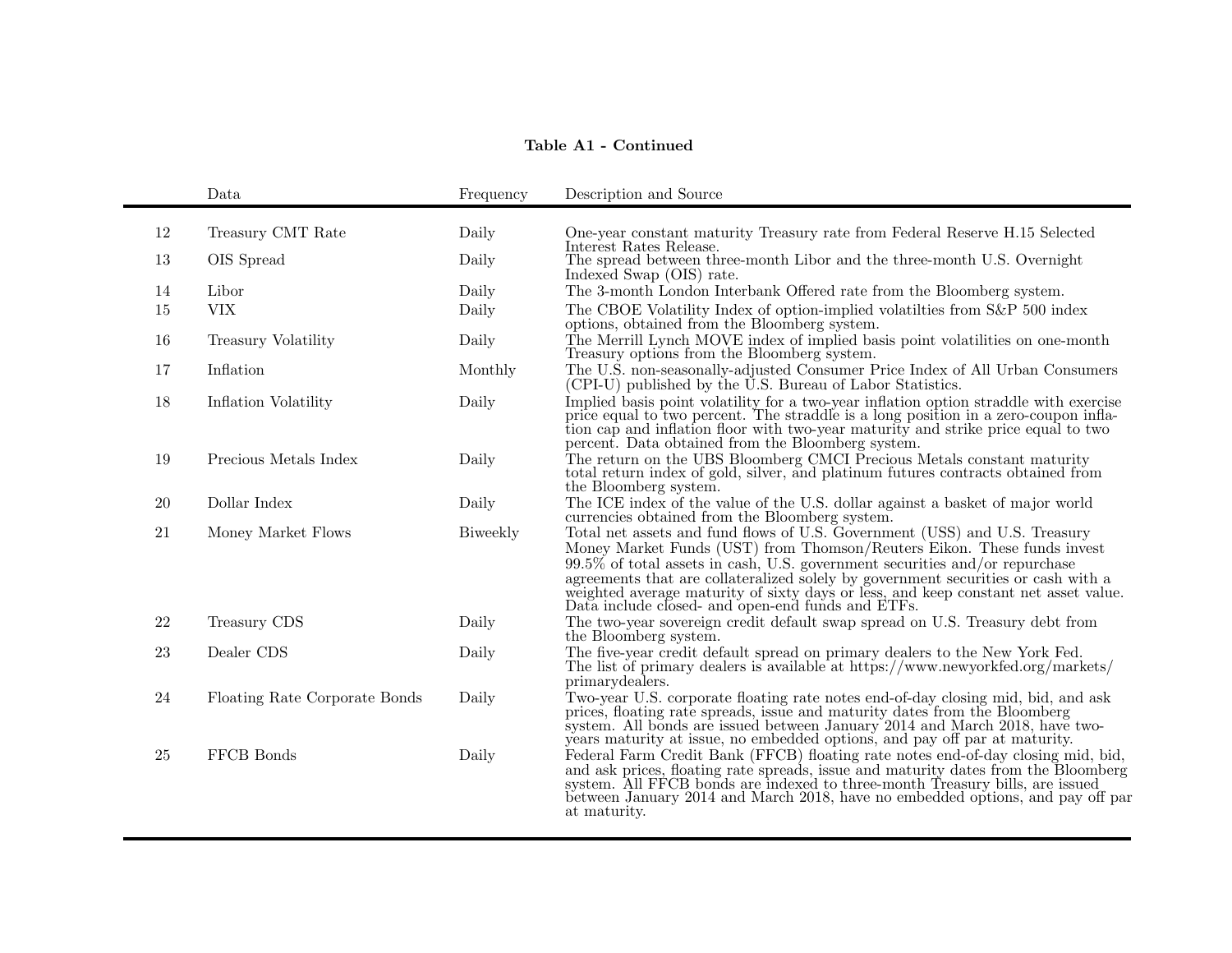Summary Statistics for Treasury Bill Basis Swaps. This table presents summary statistics for Treasury bill basis swaps. Treasury bill basis swaps exchange the floating 13-week Treasury bill market rate plus a<br>spread F for three-month Libor on a quarterly basis over the life of the contract. The spread F is annualized and measured in basis points. The column titled Months to Maturity lists the tenors of the basis swap contracts in months. The columns titled Mean, Median, Min and Max show the average, median, smallest, and largest spreads F over the sample period. The column titled Std Dev shows the sample standard deviation of F. N denotes the number of observations. The sample period is daily from January 2014 to March 2018.

| Months to<br>Maturity | Mean  | Std Dev | Min   | Median | Max   | N     |  |
|-----------------------|-------|---------|-------|--------|-------|-------|--|
| 3                     | 29.45 | 11.57   | 12.59 | 23.93  | 70.81 | 1,085 |  |
| 6                     | 30.25 | 10.52   | 14.73 | 25.01  | 63.34 | 1,085 |  |
| $\boldsymbol{9}$      | 30.48 | 10.05   | 15.72 | 25.53  | 56.65 | 1,085 |  |
| 12                    | 31.13 | 9.74    | 16.29 | 26.67  | 55.92 | 1,085 |  |
| 15                    | 31.75 | 9.42    | 16.68 | 27.88  | 55.75 | 1,085 |  |
| 18                    | 32.36 | 9.13    | 16.90 | 29.08  | 55.58 | 1,085 |  |
| 21                    | 33.03 | 9.15    | 17.28 | 29.89  | 55.42 | 1,085 |  |
| 24                    | 33.69 | 9.21    | 17.66 | 30.61  | 55.26 | 1,085 |  |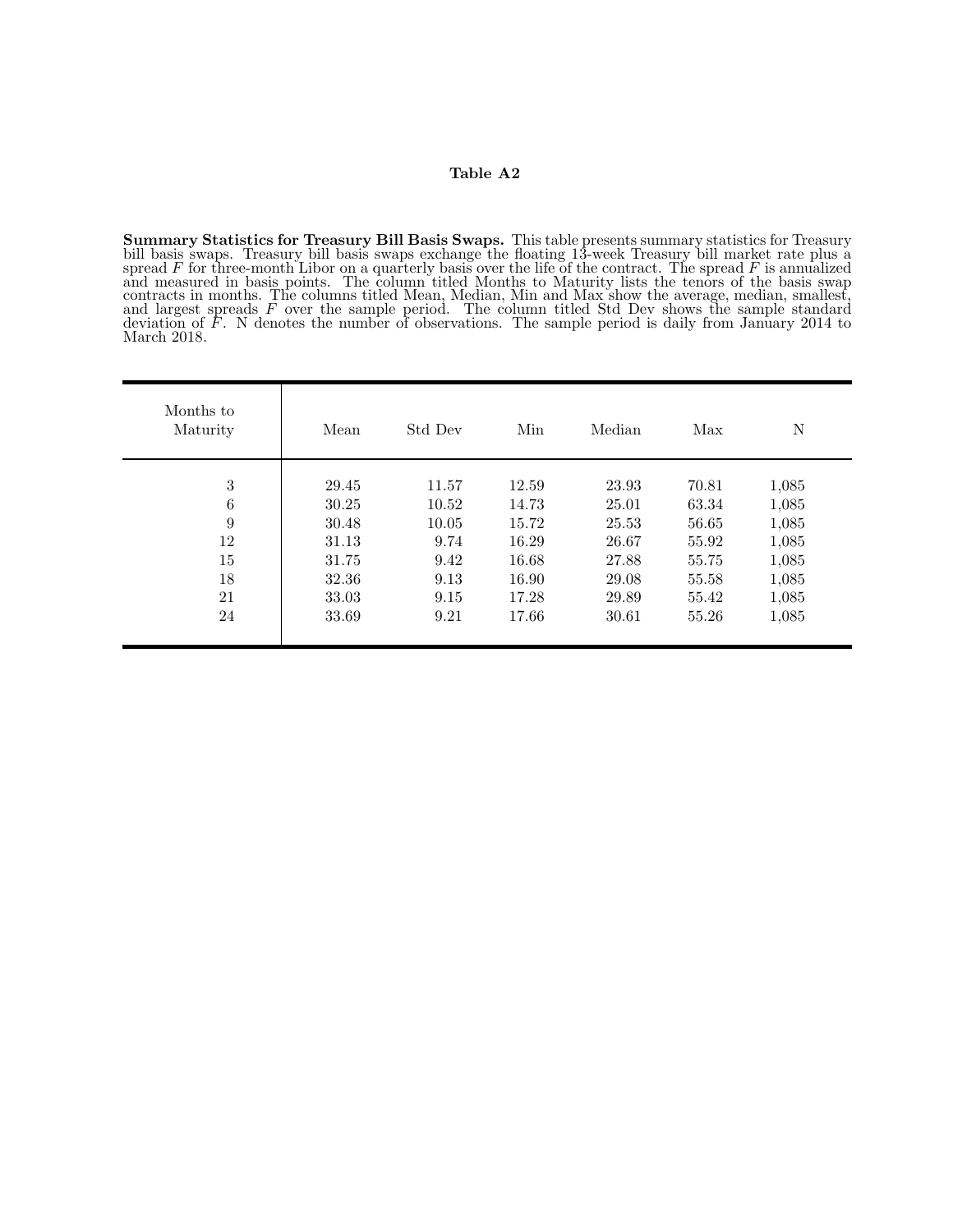Summary Statistics for Treasury Bill Interest Rate Swaps. This table presents summary statistics for swap rates from taking a position in a Treasury bill basis swap and simultaneously executing a standard 3-month Libor interest rate swap with the same maturity. The combined swap is a floating-for-fixed swap that converts quarterly floating cash flows from the Treasury FRN into semi-annual fixed cash flows over the life of the swap. The rate on the floating leg is the 13-week Treasury bill index rate. The table shows summary statistics for the rate on fixed leg denoted by  $F$ . The spread  $F$  is annualized and measured in basis points. The columns titled Mean, Median, Min, and Max show the average, median, smallest, and largest rates F over the sample period. The column titled Std Dev shows the sample standard deviation of the fixed swap rate. The column titled Months to Maturity lists the tenors of the swap contracts in months and N denotes the number of observations. The sample period is daily from January 2014 to March 2018.

| Months to<br>Maturity | Mean  | Std Dev | Min   | Median | Max    | N     |
|-----------------------|-------|---------|-------|--------|--------|-------|
| 3                     | 43.74 | 47.47   | 0.71  | 25.87  | 165.28 | 1,085 |
| 6                     | 47.84 | 50.16   | 1.33  | 29.34  | 173.50 | 1,085 |
| 9                     | 52.71 | 51.51   | 0.44  | 33.57  | 182.82 | 1,085 |
| 12                    | 57.49 | 52.12   | 3.39  | 35.99  | 189.60 | 1,085 |
| 15                    | 62.57 | 51.84   | 4.94  | 40.08  | 197.97 | 1,085 |
| 18                    | 68.01 | 51.24   | 7.63  | 44.77  | 205.68 | 1,085 |
| 21                    | 73.52 | 50.35   | 11.98 | 51.33  | 211.27 | 1,085 |
| 24                    | 79.09 | 49.32   | 17.24 | 57.22  | 216.14 | 1,085 |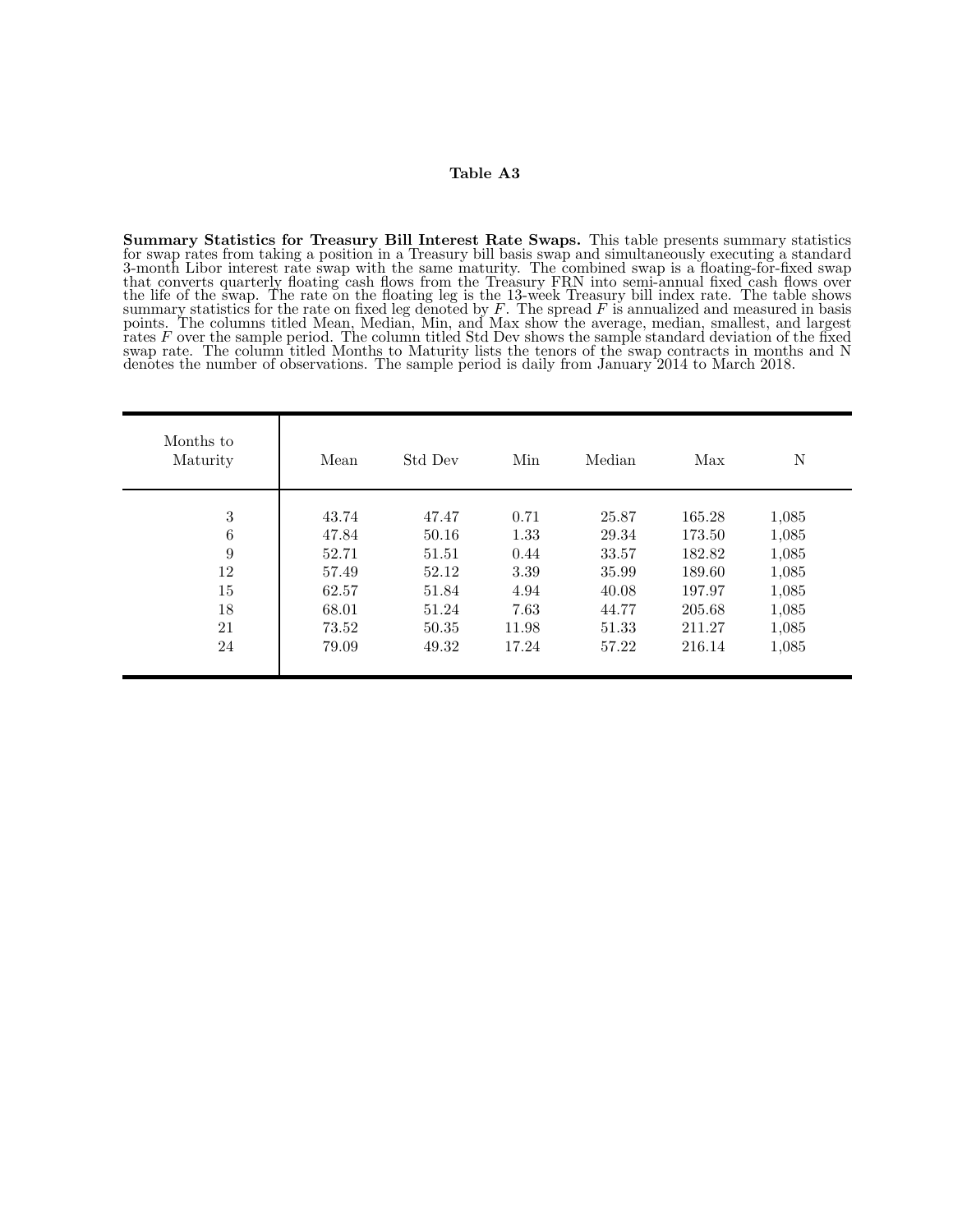**Example of the Cash Flows from Swapping a Floating Rate Note into Fixed.** This table illustrates the cash flows from swapping a two-year FRN into fixed. P denotes the current market price of a two-year FRN,  $X_t$  denotes the floating 13-week Treasury bill index rate, and  $S$  denotes the fixed spread on the FRN. F denotes the market-determined fixed rate on the interest rate swap. The column titled Timing Of The Cash Flow shows the time at which cash flows on the FRN are paid or received. The column titled FRN Cash Flow shows the cash flows paid by a FRN. The column titled Swap Cash Flows shows the cash flows from a swap in which the investor pays quarterly floating rate cash flows and received quarterly fixed cash flows. The column titled Net Cash Flow shows the sum of the FRN cash flows and the swap cash flows.

| Timing<br>Of The<br>Cash Flow | <b>FRN</b><br>Cash Flow | Swap<br>Cash Flow | Net<br>Cash Flow |
|-------------------------------|-------------------------|-------------------|------------------|
| 0.00                          | $-P$                    | $\theta$          | $-P$             |
| 0.25                          | $X_{0.25} + S$          | $F - X_{0.25}$    | $F + S$          |
| 0.50                          | $X_{0.50} + S$          | $F - X_{0.50}$    | $F + S$          |
| 0.75                          | $X_{0.75} + S$          | $F - X_{0.75}$    | $F + S$          |
| 1.00                          | $X_{1,00} + S$          | $F - X_{1,00}$    | $F + S$          |
| 1.25                          | $X_{1,25}+S$            | $F - X_{1,25}$    | $F + S$          |
| 1.50                          | $X_{1,50} + S$          | $F - X_{1,50}$    | $F + S$          |
| 1.75                          | $X_{1.75} + S$          | $F - X_{1.75}$    | $F + S$          |
| 2.00                          | $X_{2.00} + S + 100$    | $F - X_{2,00}$    | $F + S + 100$    |
|                               |                         |                   |                  |